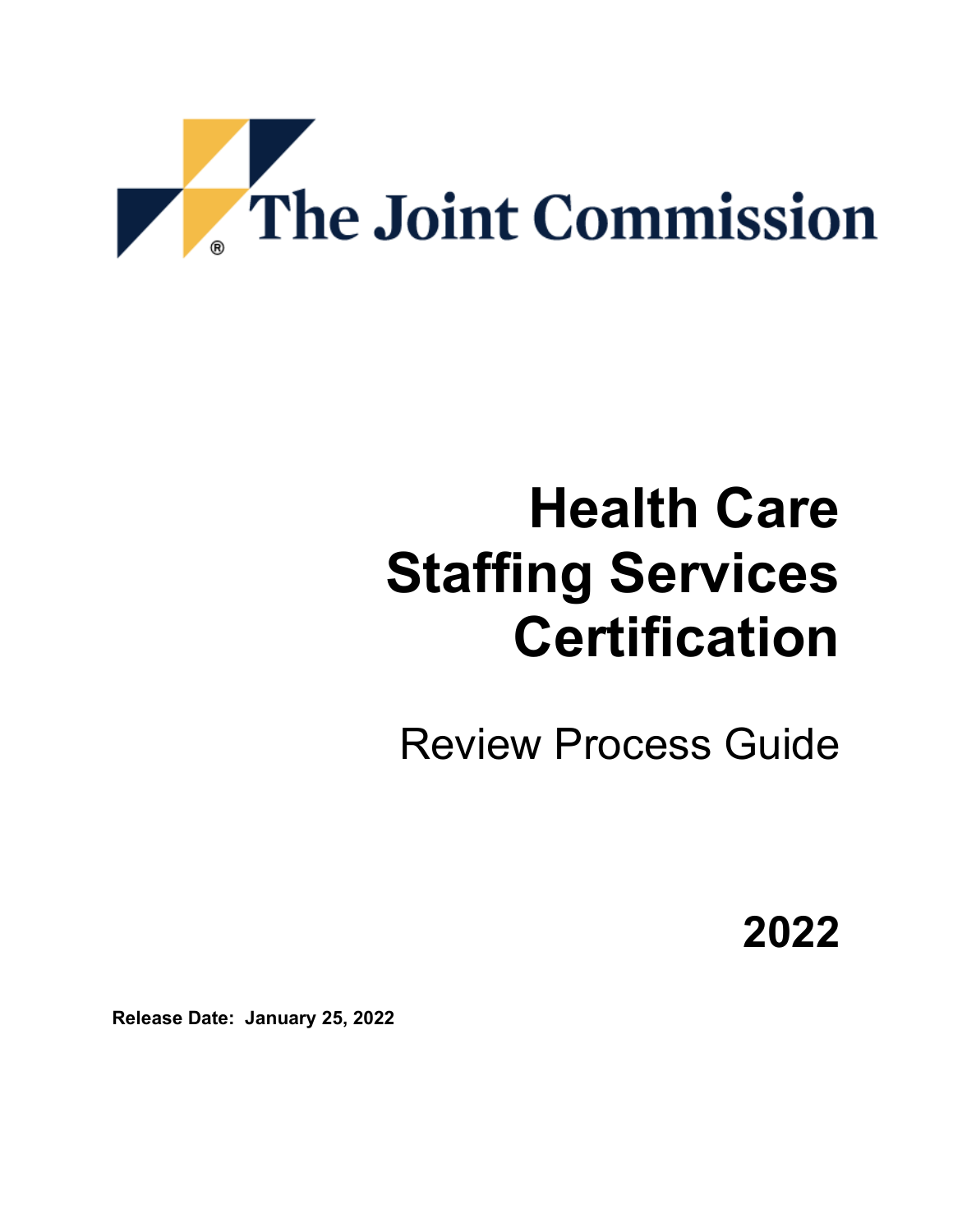## **What's New in 2022**

Updates effective in 2022 are identified by underlined text in the activities noted below.

## **Changes effective January 25, 2022**

**Document List for Health Care Staffing Certification Reviews –** Following first release, it was determined that this list was incomplete. The list has been revised to include the missing items of documentation that reviewers will need to see for evaluating compliance with the standards.

**Agenda Templates –** Updated to reflect a slight change in the order of activities, with the Competence Assessment and Credentialing Session taking place before the Personnel File Review.

## **Changes effective January 1, 2022**

**Off-Site Reviews –** Implementing all off-site review process resulting in removal of on-site review terminology throughout the guide and other minor edits to support the changes.

**Review Process Introduction –** Added a section to describe the three types of reviews that are available and other general information.

#### **Corporate Review Process –**

- Discontinued the Corporate Review Addendum and integrated the unique review process contents into this guide.
- The Corporate Review is being renamed Multi-Site Review.
- The overview of the Corporate Review process has been revised to reflect the renaming to Multi-Site Review and now appears in this guide.
- Corporate office will be referred to as "main site" and Branch Offices will be referred to as "Sites" to align with terminology used in the Health Care Staffing Services electronic certification application.
- Contents applicable to only Multi-Site Reviews will appear with lead-in statements within existing review activities.
- Content and activities that only apply to Multi-Site Reviews will be identified with "Multi-Site" in the title.

**Competence Assessment and Credentialing Session** – Added discussion topics based on new EPs related to the involvement of clinical professionals in competence assessment-related activities

**Clinical Staff and Customer Phone Calls –** Eliminated these contacts from the review process. There will be a greater emphasis placed on data collected related to satisfaction of customers and clinical staff, as well as complaints.

**Agenda Templates –** Agenda templates have been revised for the review process. The Corporate Review, now referred to as Multi-Site Review, template agenda has been updated and added to this guide.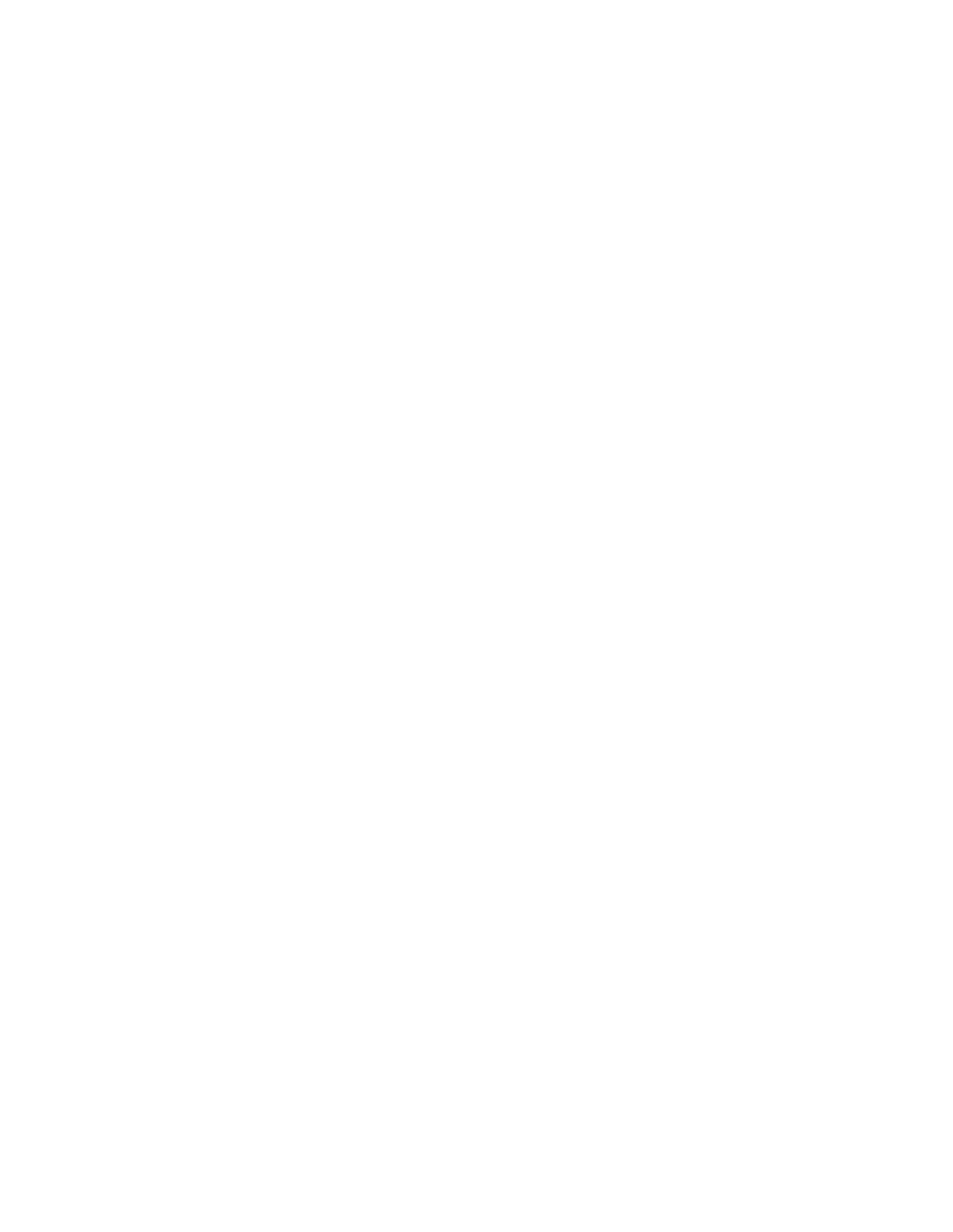## **Table of Contents**

| <b>Reviewer Planning Session.</b>                                         |  |
|---------------------------------------------------------------------------|--|
|                                                                           |  |
| Multi-Site (Corporate) Review Monitoring and Oversight System Tracer19    |  |
|                                                                           |  |
|                                                                           |  |
|                                                                           |  |
|                                                                           |  |
|                                                                           |  |
| Multi-Site (Corporate) Review - Individual Site (Branch Office) Review 28 |  |
|                                                                           |  |
|                                                                           |  |
|                                                                           |  |
|                                                                           |  |
|                                                                           |  |
|                                                                           |  |
|                                                                           |  |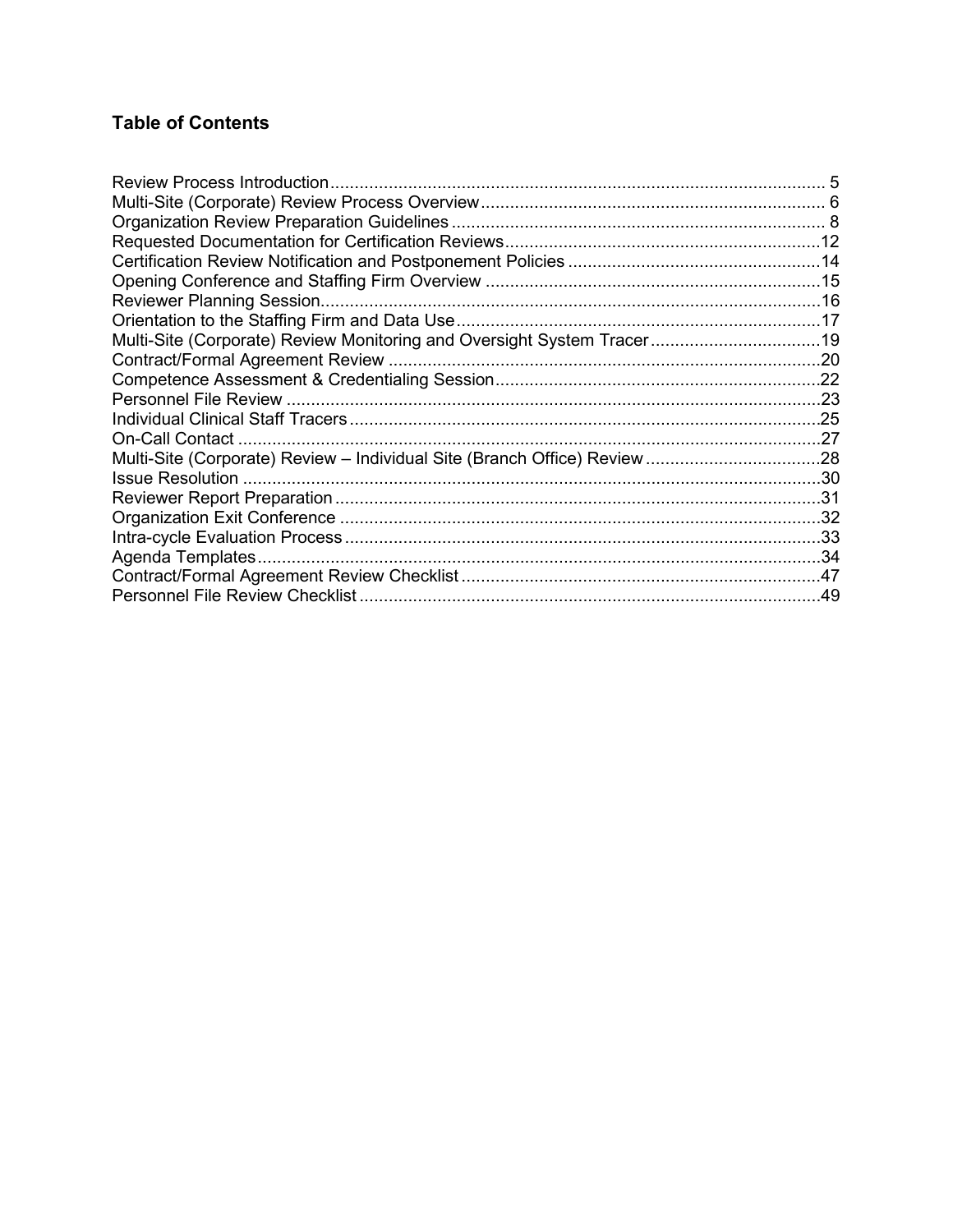## <span id="page-4-0"></span>Health Care Staffing Services Certification **Review Process Introduction**

This guide is intended to prepare your organization for a review of compliance with the Health Care Staffing Services certification standards. It is important that you read this guide and follow the instructions, as well as access the recommended resources so that your organization is prepared for participating in the certification review process. In this activity guide your organization will find guidance on how to prepare for a Health Care Staffing Services certification review.

The *Certification Review Process Guide* describes each activity of a Joint Commission certification review. Organizations should become familiar with the review activities which include:

- The purpose of the activity,
- **Descriptions of what will happen during the activity**
- **Suggested amount of time for the activity**
- **•** Discussion topics, when applicable
- Recommended participants
- Any materials to have available for the activity

These activity descriptions can be shared organization-wide as appropriate.

#### **Introductory Phone Call**

A Joint Commission Account Executive will be in touch with your organization by phone soon after your application is received. The purpose of this call is to:

- Conduct initial introductions
- **•** Confirm information reported in your application for certification
- Confirm your hours of operation; if these change at any time, please call and inform your Account Executive
- Confirm your mailing address, internet website address, if applicable
- Confirm that your organization knows how to access your secure Joint Commission *Connect* extranet site to view communications and certification-related information
- Obtain the phone number for any on-call service that your firm may provide
- **Answer any of your questions.**

#### **Health Care Staffing Certification Review Configurations**

There are three possible configurations for a health care staffing certification review:

- One Day Review
- Multi-Day Review
- Multi-Site Review (formerly referred to as the Corporate Integration Review)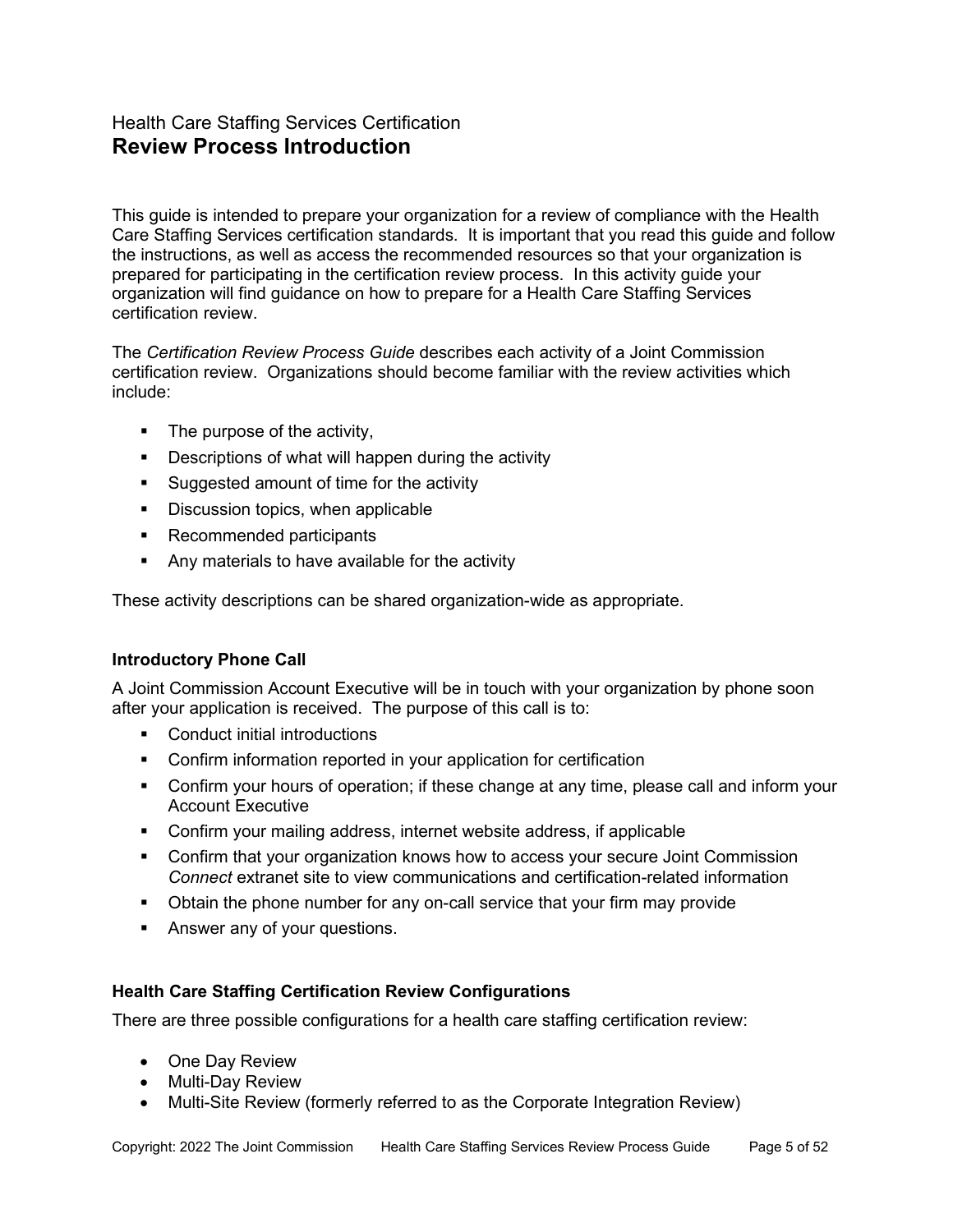The event scheduled for your organization is based on the information provided in your certification e-application. The same activities take place on each of these reviews. Multi-Day review events include more contract, personnel file reviews, and clinical staff tracers. The Multi-Site event includes a few additional activities and is described in the following overview.

## <span id="page-5-0"></span>**Multi-Site (Corporate) Review Process Overview**

Many health care staffing firms operate multiple offices in order to meet the demands of their customers and to have a physical presence in health care markets across a particular geographic area (e.g., city, county, state, region, country). This review event was created to evaluate staffing firms with multiple sites. The Multi-Site (corporate) unique review process and activity descriptions have been integrated throughout this Health Care Staffing Services, Certification Review Process Guide. The content will be identified as applicable to this review type by either lead-in text or within activity titles.

#### **Multi-Site Review Process Description**

#### **Part one:**

- The staffing firm main site (corporate office) will receive a 30-day notice on initial and 7-day notice on recertification scheduled reviews.
- A Joint Commission Health Care Staffing Services (HCSS) reviewer performs a one-day review of the main site (corporate office) of the staffing firm.
- The review focuses on leadership, corporate structure, and multi-office management and operations.
- Additional emphasis will be placed on:
	- Corporate systems in place to support sites (branch offices)
	- Corporate and site (branch office) responsibilities and accountabilities
	- Corporate monitoring and oversight of site (branch office) operations
	- Centralized and decentralized operations
	- Communication between main site (corporate) and other site (branch office) management and operations
	- Reporting of data between main site (corporate) and other sites (branch offices)
	- **Main site (corporate) and other site (branch office) performance improvement processes**

#### **Part two:**

An HCSS reviewer conducts reviews of sampled sites (branch offices). Sites (branch offices) are selected by Joint Commission central office staff. Sites selected for review are not revealed until the reviewer needs to interact with or requires information from the site.

Reviewers will conduct site reviews using a video meeting platform. If the site performs its own credentialing and contracting functions and maintains its own records, the reviewer and the site (branch office) staff will identify a sample of contracts/formal agreements and a sample of clinical staff whose records will be reviewed. Site (branch office) staff and the reviewer will be interacting during this scheduled review time. See

#### **Part three:**

The Final Exit Conference takes place following the conclusion of the last site (branch office) review. The reviewer will take a short break to review the main site and other site observations and prepare the report. The reviewer will reconnect, if necessary, with the main site (corporate office) review coordinator and leaders for the Multi-Site Review Exit Conference to present the Summary of Review Findings Report.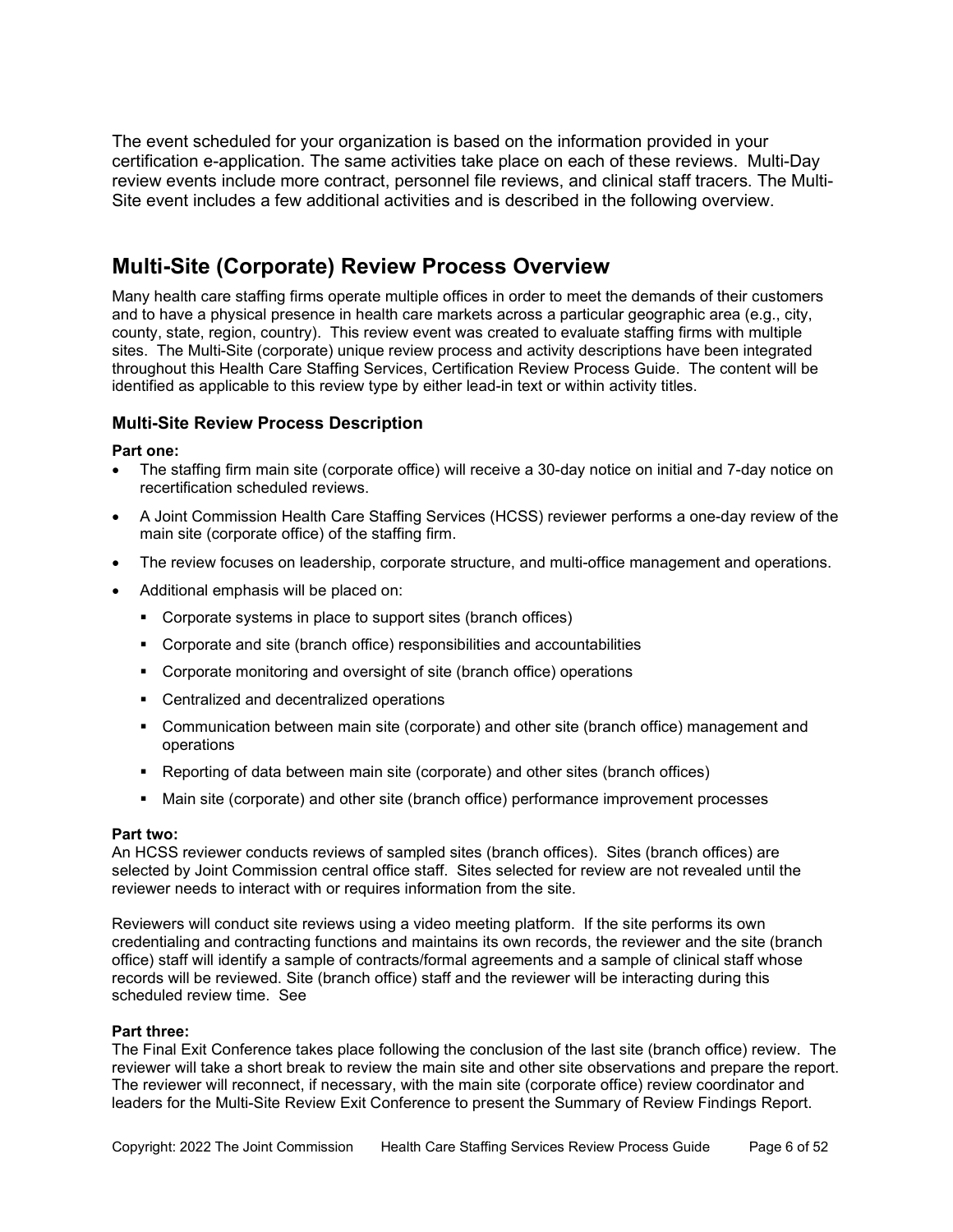The final certification report is processed in the Joint Commission central office and is posted to the organization's secure extranet site within ten business days.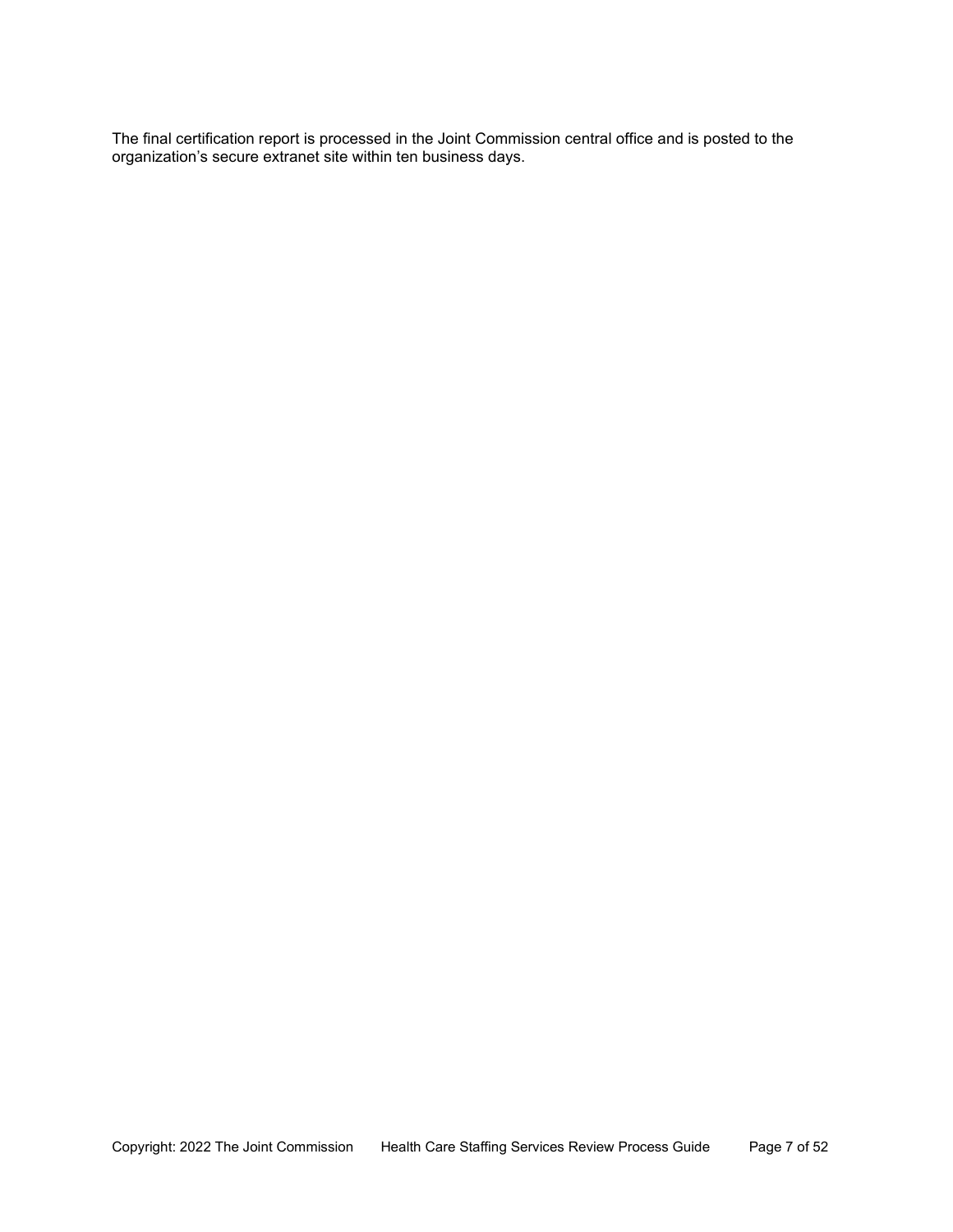## <span id="page-7-0"></span>Health Care Staffing Services Certification **Organization Review Preparation Guidelines**

Your certification review will be conducted by a Joint Commission, Health Care Staffing Services field representative using the video meeting platform known as Zoom for interacting with you and your organization's staff. Following are some important steps for you to take in order to participate in the certification review process.

#### **Step 1: Signing the Amendment to Permit a Virtual Survey**

To proceed with scheduling a Health Care Staffing Services certification review for your organization, The Joint Commission requires you to electronically sign the contract entitled, "Amendment to Permit Virtual Survey." This grants The Joint Commission permission to perform your review off-site as opposed to onsite. This contract can be signed under the Contracts section of your organization's *Connect* site. Once logged into the *Connect* site please go to the Survey Process tab and select Contracts on the far right side of the screen. You will find the contract entitled, "Amendment to Permit Virtual Survey" there for signature.

#### **Step 2: Review Agenda**

Template agendas for the three possible configurations of Health Care Staffing Services reviews can be found later in this guide. An agenda specific to your organization's event will be provided by the assigned Joint Commission reviewer soon after your certification review has been scheduled (see Step 4).

#### **Step 3: SharePoint Access and Document Upload**

The review process continues to include document review as part of standards compliance evaluation. A specific list of required documents for Health Care Staffing Services certification will need to be uploaded to a secure SharePoint site at least 72 hours prior to the start of the review. This list appears at the end of these guidelines. It is recommended that you begin gathering and uploading these documents as soon as you receive notice of your organization's scheduled review date. Please use the instructions below and work with your assigned Account Executive to gain access to a secure SharePoint portal for document uploading. Please note that while this list includes required documents, reviewers may request additional documentation be uploaded based on discussions with staff.

#### **SharePoint Document Upload Instructions**

Please follow the instructions below to access the SharePoint Portal:

- 1. The Primary Certification contact will receive a link to the SharePoint folder as you get closer to your scheduled review. This email will come directly from [no](mailto:no-reply@sharepointonline.com)[reply@sharepointonline.com.](mailto:no-reply@sharepointonline.com) If you cannot locate this email, please check your spam or junk folders as this is an automated email generated once you are added to the folder by your Account Executive.
- 2. You should intitally see the login page displayed below. Try first logging in as an "organizational account' with your e-mail address and normal password for that account. If that does not work, **go to step 3.**
- 3. If step 2 did not work, click on "Create a Microsoft account" using that same email address. Follow the steps below.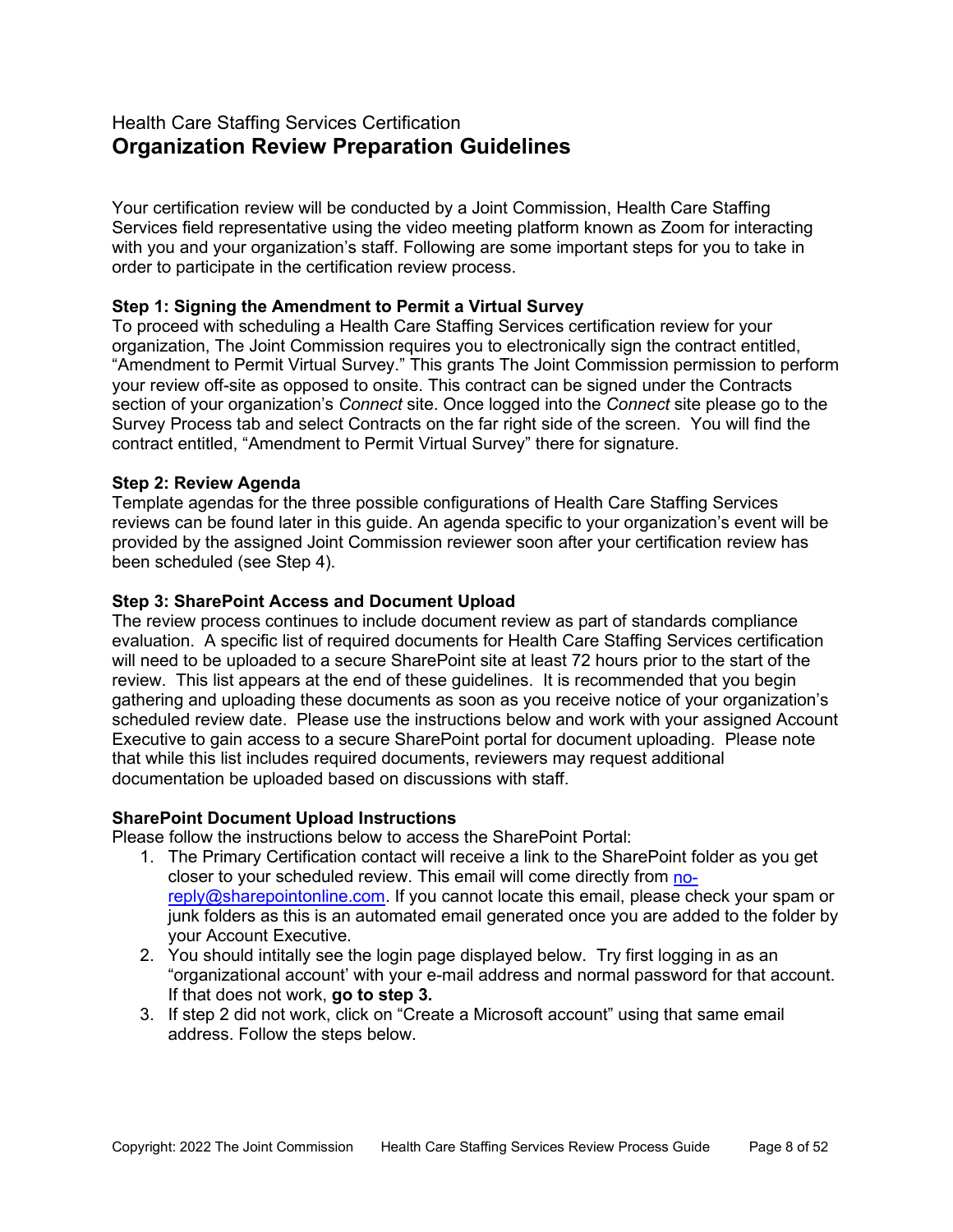#### **LOGIN PAGE:**

## Welcome to SharePoint Online

To accept your invitation, sign in with a Microsoft account or an account assigned to you by your organization. By signing in you allow The Joint Commission to use your basic profile (name and email address) in accordance with their privacy statement. The Joint Commission has not provided links to their terms for you to review. You can remove these permissions at myapps.microsoft.com.



**3a**. If you need to create an account, you should specify the same email address.



You will then receive an automated email to verify the new account and password. These steps do not create a new Microsoft account, it just allows you to access the portal.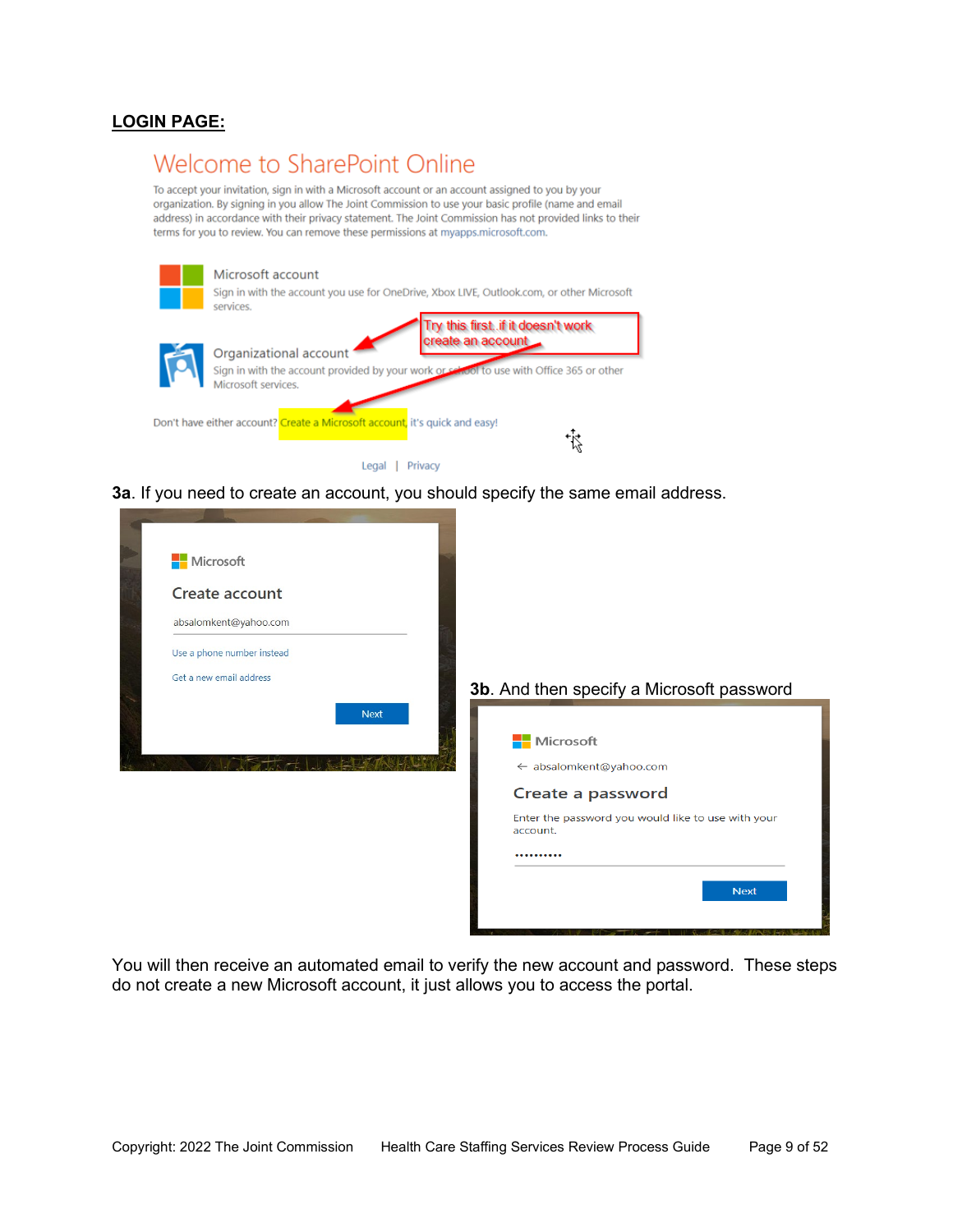٠

**Microsoft account team** <account-security-noreply@accountprotection.microsoft.com> To: absalomkent@yahoo.com

**Microsoft account** 

## Verify your email address

To finish setting up your Microsoft account, we just need to make sure this email address is yours.

To verify your email address use this security code: 5893

If you didn't request this code, you can safely ignore this email. Someone else might have typed your email address by mistake.

Thanks, The Microsoft account team

\*\*Please note: On subsequent visits to the site you would always select Microsoft account\*\*

#### **Step 4: Zoom Video Meeting Platform**

The certification review is conducted utilizing the Zoom meeting platform. Please be sure to familiarize yourself with the Zoom platform prior to the review. The links below will direct you to numerous resources that Joint Commission customers have found beneficial in preparing for their certification review.

[Meeting Controls](https://www.youtube.com/embed/ygZ96J_z4AY?rel=0&autoplay=1&cc_load_policy=1) [Joining & Configuring Audio & Video](https://www.youtube.com/embed/-s76QHshQnY?rel=0&autoplay=1&cc_load_policy=1) [Sharing Your Screen](https://www.youtube.com/embed/YA6SGQlVmcA?rel=0&autoplay=1&cc_load_policy=1)

#### **Day of Review: Accessing the Zoom Meeting Link**

Once your organization has received notice of the scheduled certification event, the reviewer provides a specific agenda for your organization and posts it in your organization's SharePoint folder. The agenda will include a link to the Zoom meeting beginning with "https://Jointcommission.zoom.us....." which will provide access to your organization's secure Zoom meeting event. On the scheduled review date at the appointed time, click on the link and the Zoom meeting application will launch, and you will be placed into a waiting room until admitted by the reviewer.

#### **Review Activity Preparation and Participation Tips**

- Group activity participants should be limited, if possible, to key individuals who can provide insight on the topics of discussion. It is the organization's discretion as to who will participate.
- The reviewer will be talking with staff about the day-to-day operations of the organization. The reviewer will rely on organization staff to find locations where video meeting discussions can take place that allow confidentiality and privacy to be maintained and that will minimize disruption to operations.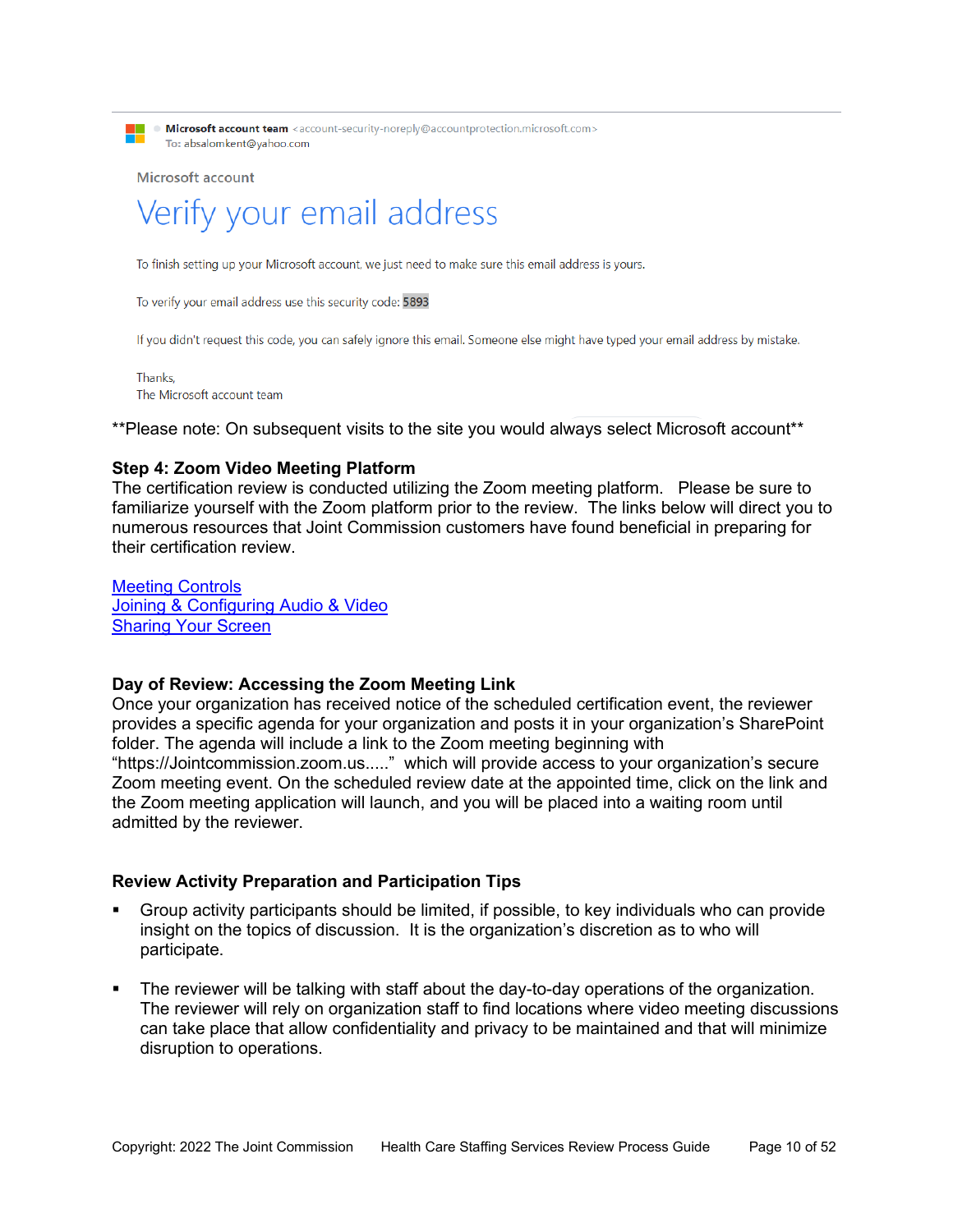- The review agendas found later in this guide offer the suggested order of activities and timeframes for each. Discuss any need for changes to the proposed agenda with the reviewer.
- Organizations should use this review process guide and the agendas as a planning tool for the review by identifying key participants for various activities.
- Consider planning for how and who will participate in the Individual Clinical Staff Tracer Activity; present the reviewer with your recommendations.

#### **Questions about Standards**

If you have a question about a standard or element of performance, please consider reviewing the Standards Interpretation FAQs page:

[https://www.jointcommission.org/standards\\_information/jcfaq.aspx](https://www.jointcommission.org/standards_information/jcfaq.aspx) prior to submitting a question. To submit a question, Login to your organization's Joint Commission extranet site, *Connect*: <https://customer.jointcommission.org/TJCPages/TJCHomeEmpty.aspx> and click on Resources - Standards Interpretation, to submit your question. If you do not have access to *Connect*, please go to the Standards Interpretation Page:

[https://www.jointcommission.org/standards\\_information/jcfaq.aspx](https://www.jointcommission.org/standards_information/jcfaq.aspx) to submit a question.

If you have questions about the review process, agenda, scheduling, or other subjects – Call your Joint Commission Account Executive.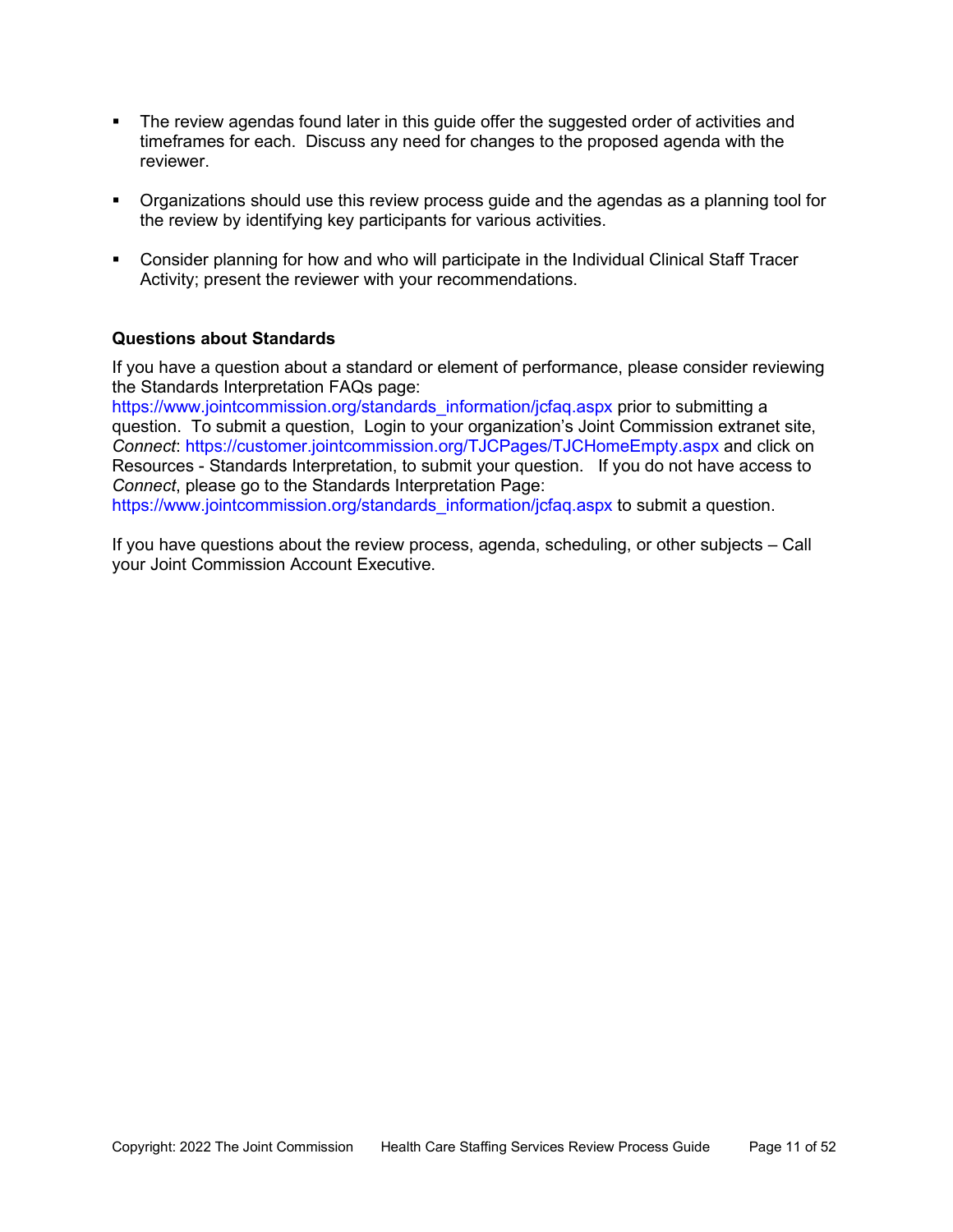## <span id="page-11-0"></span>Health Care Staffing Services Certification **Requested Documentation for Certification Reviews**

Following is the list of documents that organizations are asked to upload to a secure Sharepoint folder for review during the certification event. Documents must be uploaded at least 72 hours prior to the scheduled event date.

If this is a Multi-Site Review, and any of the following documentation is unique to each site, the firm is asked to provide site-specific documentation to the reviewer.

- Leadership:
	- Organization chart
		- **NOTE:** If this is a Multi-Site Review, a chart or diagram displaying the reporting structure between the main site (corporate office) and other sites (branch offices) if applicable
	- List of current customers with approximate number of placements in the past 12 months
		- **NOTE:** If this is a Multi-Site Review and each site (branch office) works with a separate and unique group of customers, the firm is asked to provide a customer list for each site (branch office) selected for review.
	- List of currently placed staff organized by discipline with an indication of the assignment setting (for example, hospital, clinic), and if traveler, an indication of the state
		- **NOTE:** If this is a Multi-Site Review and each site (branch office) works with a separate and unique group of clinical staff, the firm is asked to provide a list of clinical staff for each site selected for review.
	- **Business license, if applicable**
	- **Written code of business ethics**
	- Conflict of interest policy with indication of annual review
	- Customer contract template if one is used
	- **Firm's standard contract addendum if one exists**
	- Written description of the complaint process for customers
	- Written description of the complaint process for staff
	- **Emergency Management Plan, including a hazard vulnerability analysis** (HVA)
		- **NOTE:** If this is a Multi-Site Review, the firm is asked to provide a sitespecific HVA and Emergency Management Plan for each site selected for review.
	- Emergency Management Plan annual testing record—test date and any identified opportunities for improvement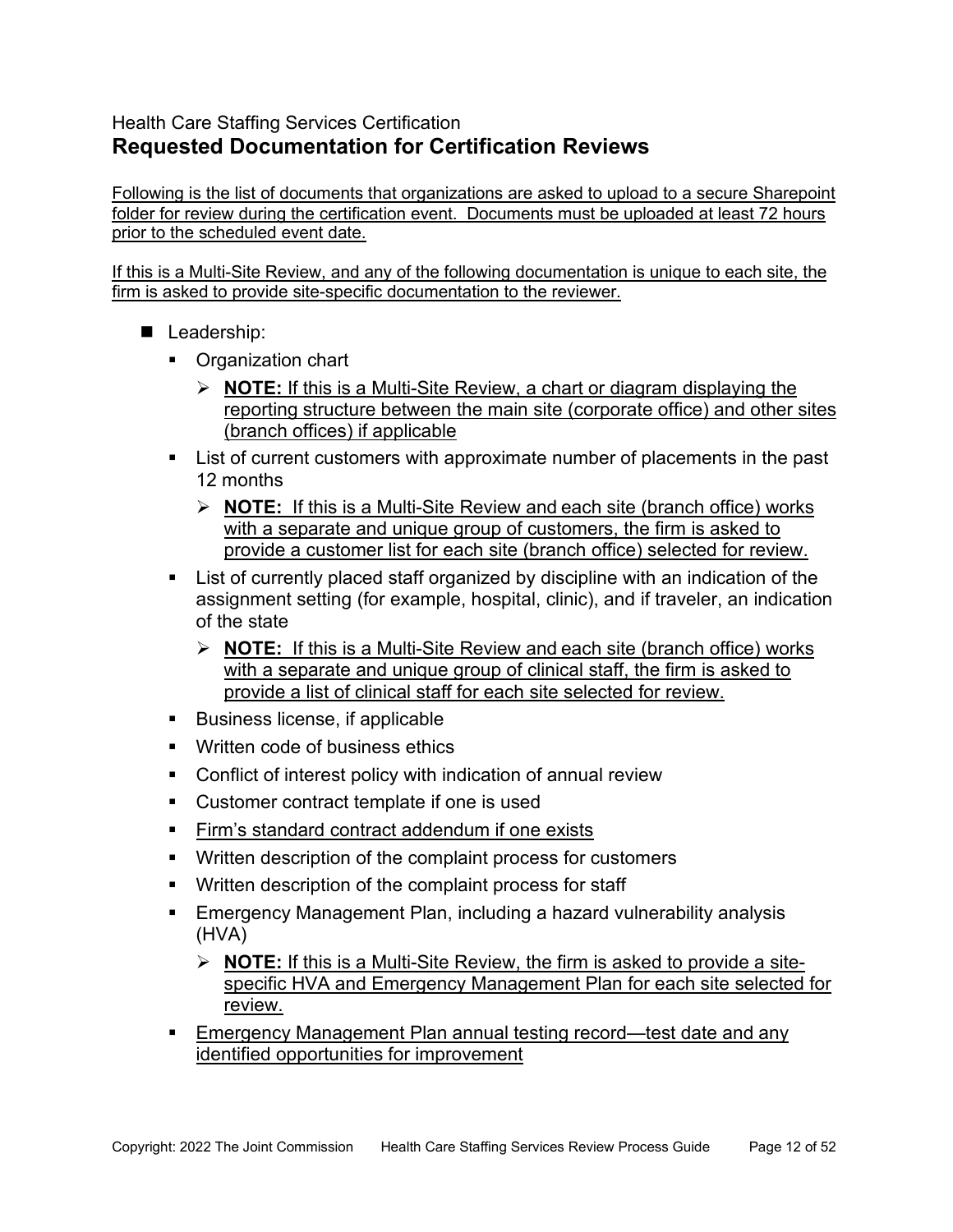- **NOTE:** If this is a Multi-Site Review, the firm is asked to provide Emergency Management Plan annual testing records for each site selected for review.
- Human Resource Management:
	- **EXP** Credentialing policies and procedures, including competency assessment
	- Written procedures for clinical professionals' involvement in competence assessment-related activities, including required qualifications for these clinical professionals, description of roles and responsibilities (for example, job description or contract language outlining performance expectations)
	- Clinical staff handbook or documents given to staff upon hire
	- Policy on presentation of proof of identity
	- Copy of the performance evaluation tool for client feedback
	- Copy of the performance evaluation tool conducted by the firm which extends beyond customer feedback
- **I** Information Management:
	- Written policy to address privacy, confidentiality, and security of information
	- **Written policy to address who has access to information**
	- **Process to follow when confidentiality or security of information is breached**
	- Business continuity plan, including disaster recovery for information systems
- **Performance Measurement and Improvement:** 
	- Any performance measure data displays, action plans, improvement project plans, reports prepared for leaders', etc.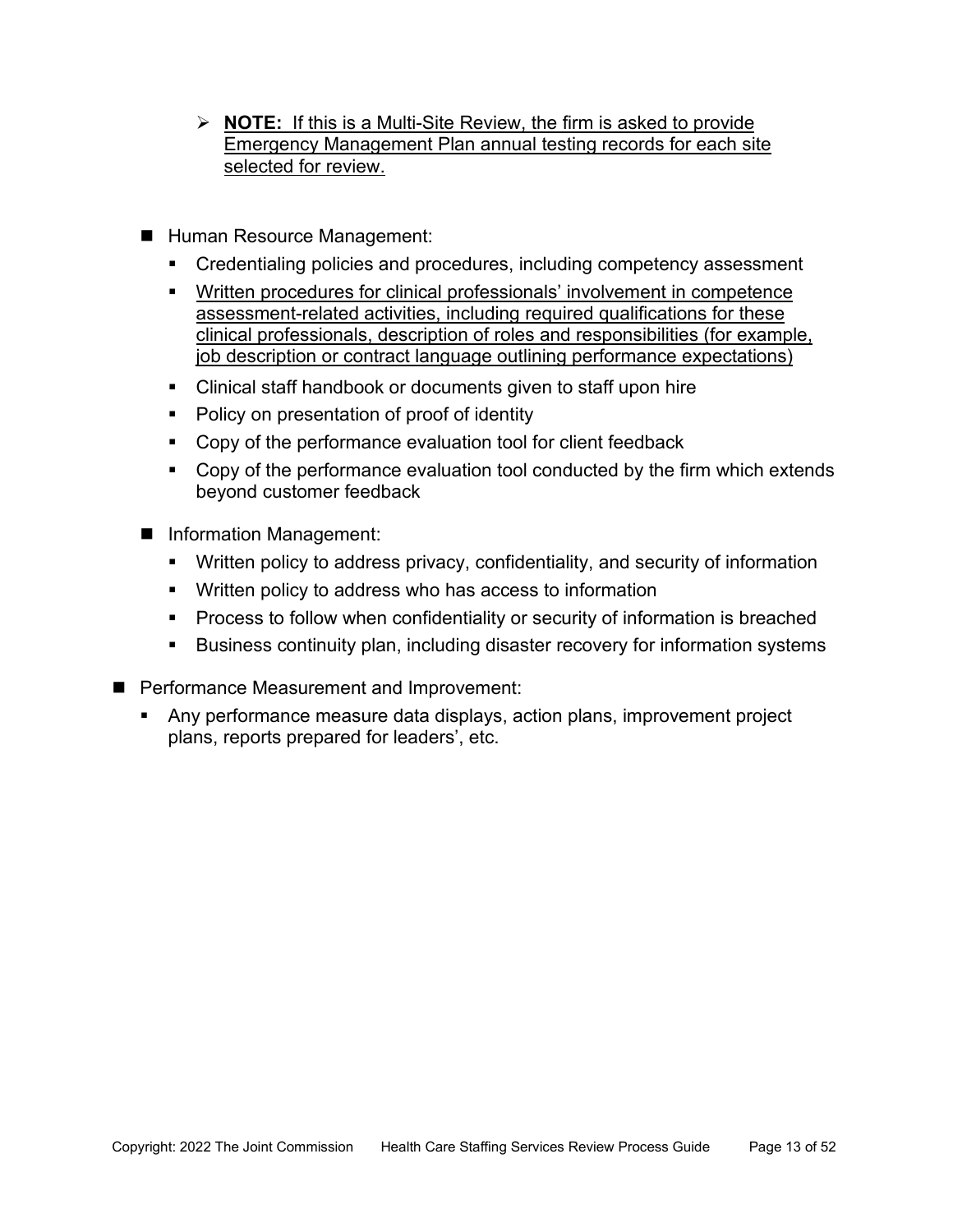## <span id="page-13-0"></span>Health Care Staffing Services Certification **Certification Review Notification and Postponement Policies**

#### **Notice of Initial Certification Review**

If this is your program's first time through the certification process you will receive a thirty (30) day advance notice of your review date(s). Notice will be provided via e-mail to the individuals identified on your account as the Primary Certification Contact and CEO. Also thirty (30) days prior to your review, the Notification of Scheduled Events section on your organization's extranet site, The *Joint Commission Connect*, is populated with the event along with a link to the reviewer(s) name, biographical sketch and photograph.

#### **Notice of Re-Certification Review**

Your organization will receive notice from The Joint Commission seven (7) business days prior to the first day of the scheduled review date(s) for Health Care Staffing re-certification. The notice will be emailed to the individuals identified on your account as the Primary Certification Contact and CEO and will include the specific review date(s) and the program(s) being reviewed. Additionally, at 7:30 a.m. in your local time zone on the morning of the review, the Notification of Scheduled Events section on your organization's extranet site, The *Joint Commission Connect*, is populated with the review event including a link to the reviewer(s) name, biographical sketch and photograph.

#### **Review Postponement Policy**

The Joint Commission may not certify a staffing firm if the firm does not allow The Joint Commission to conduct a review. In rare circumstances, it may be appropriate to request a review postponement. An organization should direct a request for postponement to its Account Executive. A request to postpone a review may be granted if a major, unforeseen event has occurred that has totally or substantially disrupted operations, such as the following:

- A natural disaster or major disruption of service due to a facility failure
- The organization's involvement in an employment strike

The Joint Commission may, at its discretion, approve a request to postpone a review for an organization not meeting any of the criteria listed above.

Your organization's Certification Account Executive can answer questions about these policies, or put you in contact with other Joint Commission staff that can assist you.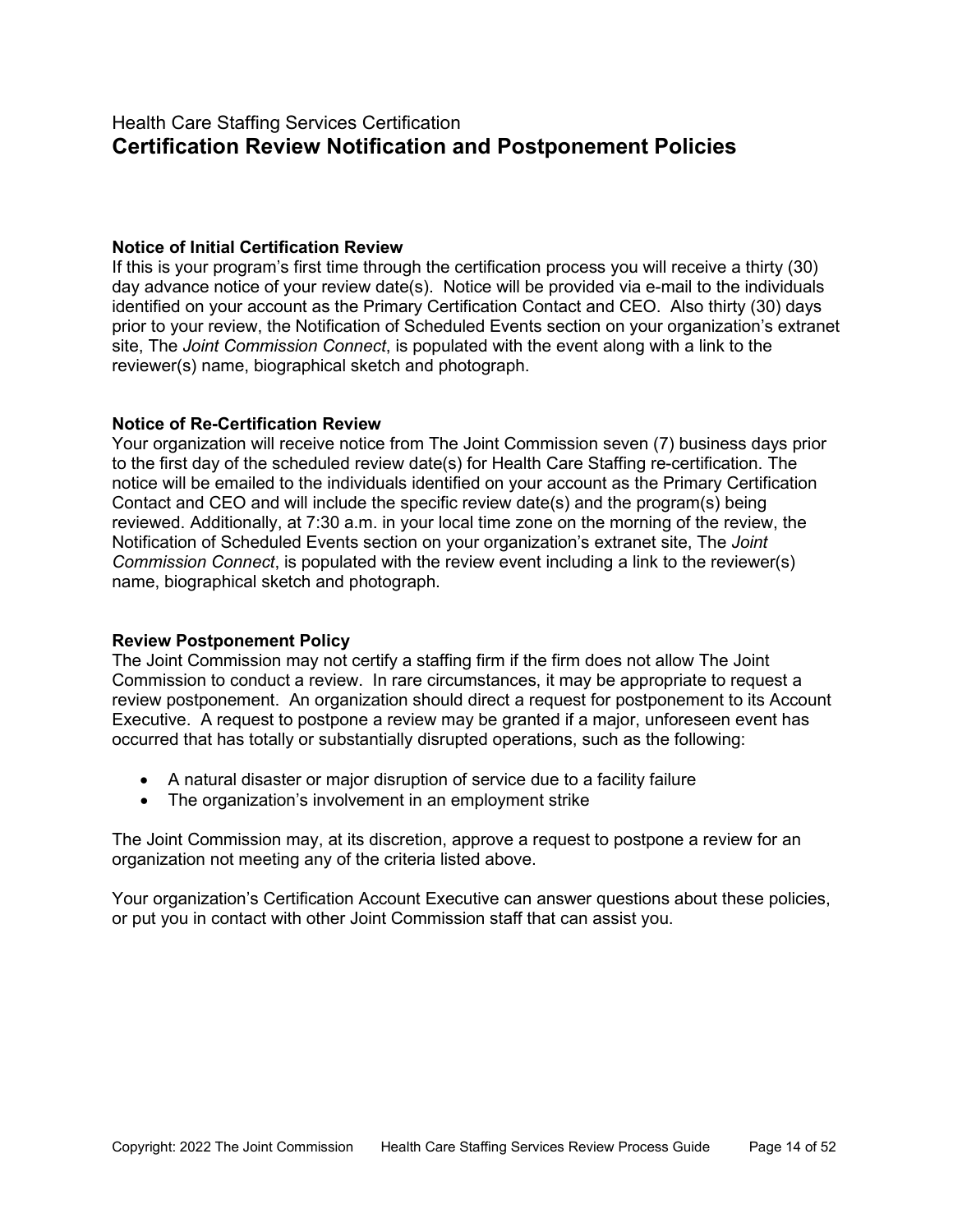## <span id="page-14-0"></span>Health Care Staffing Services Certification **Opening Conference and Staffing Firm Overview**

#### **Duration**

Approximately 40 minutes

#### **Overview of Activities**

The Opening Conference will include the following:

- Introduction of reviewer
- Introductions of organization review coordinator and leaders
- Reviewers will provide
	- $\circ$  A brief overview of The Joint Commission and Certification if this is an initial review; if this is a re-certification review, the discussion will focus on any changes or updates to the Certification process since the last review
	- o Agenda review with discussion of any needed changes
	- $\triangleright$  If this is a Multi-Site (corporate) review, reviewers will discuss the site review agenda and preparations
	- o Brief overview or refresher on the SAFER™ portion of the Summary of Certification Review Findings Report
	- o Answer any questions about the review process
- Confirm that requested documentation will be available for the Reviewer Planning Session

During the Staffing Firm Overview, the reviewer will facilitate the discussion to:

- Learn about the firm's organizational structure and scope of operations
- Review and discuss information provided by the organization in their certification application and any changes since the application was submitted
- If this is a Multi-Site (corporate) Review,
	- $\triangleright$  Confirm the site (branch office) information provided in the application
	- $\triangleright$  Determine if each site works with a separate and unique group of customers and clinical staff
	- $\triangleright$  Determine at a high-level what activities, resources, and operations are universal across sites, and unique to each site

The reviewer will use the information provided by the firm to plan for the remainder of review activities.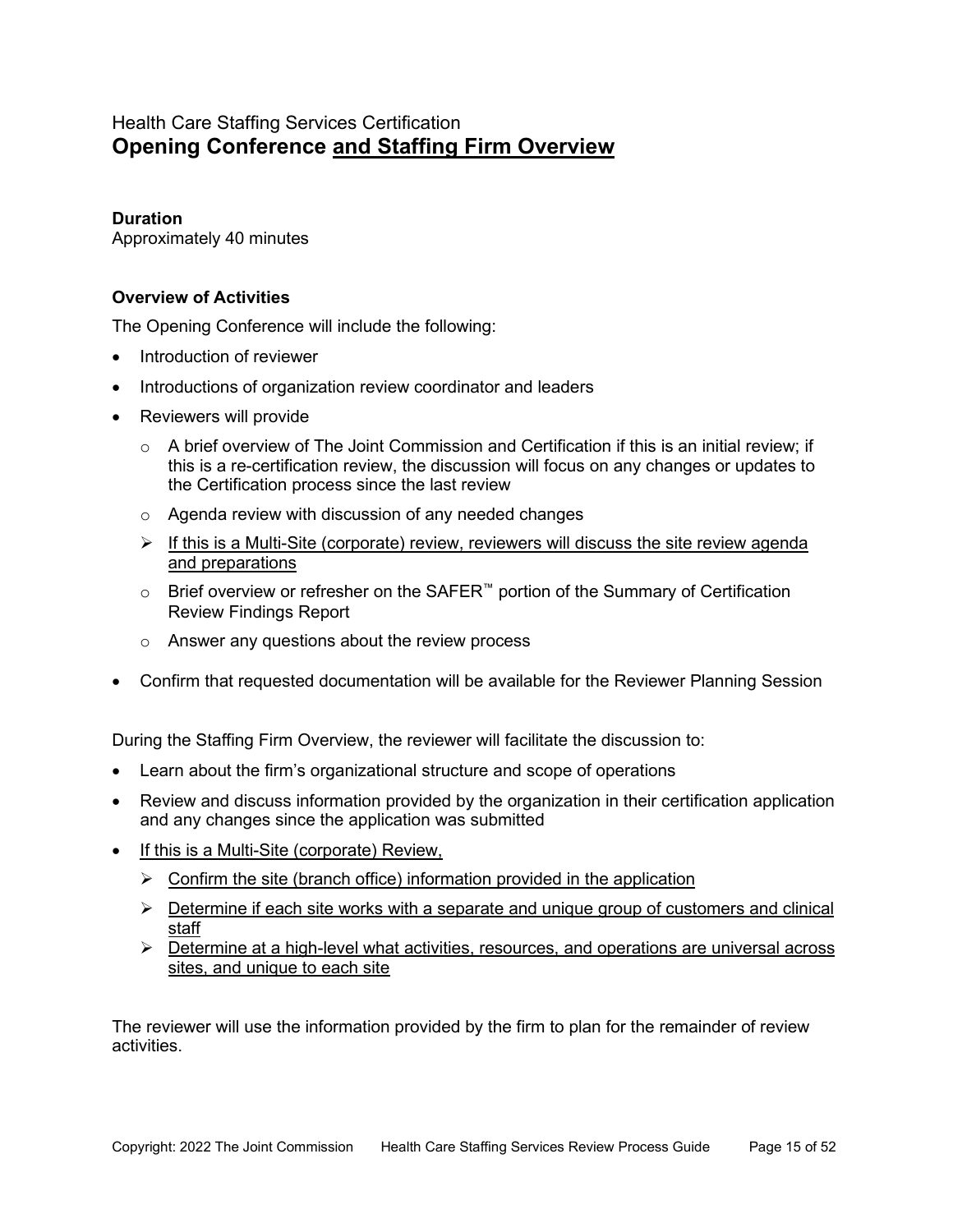## <span id="page-15-0"></span>Health Care Staffing Services Certification **Reviewer Planning Session**

#### **Organization Participants**

- Firm's review coordinator or individual familiar with office operations
- Firm's review coordinator, other internal staff familiar with clinical staff and matching/placement processes and with contracts/formal agreements

#### **Reviewer Planning (30 minutes)**

The reviewer, with the assistance of internal staff, will identify the sample of clinical staff whose personnel files they would like to examine. Clinical staff rosters will be used to guide and facilitate this selection. The number of personnel files selected will vary based on the characteristics of each organization. A **minimum of 20** clinical staff personnel files will be reviewed per day.

The reviewer will identify from the list of customers where clinical staff are currently placed those customers whose contracts/formal agreements the reviewer would like to see. A **minimum of six contracts/agreements** will be identified for review per day. The number selected will vary based on the number and types of customers. Reviewers will look at these contracts/agreements during the time designated on the agenda.

#### **Multi-Site (Corporate) Review-Specific Planning**

The reviewer will

- Inform the firm's review coordinator of the sites (branch offices) selected to participate in the review.
- Ask for assistance in determining the best order in which to review/engage the sites.
- Collaborate with the review coordinator to provide selected sites with information needed to participate using the video meeting platform.
- Request site-specific (branch office) clinical staff and customer lists, if applicable, to select the sample of personnel files and contracts/agreements for review

**Please Note:** It will be important that this activity conclude at the designated time, unless otherwise negotiated. The Orientation to the Staffing Firm and Data Use activity immediately follows.

Any activity scheduled for this session that has not been completed will be covered later in the review at a time agreed upon by the firm and reviewer.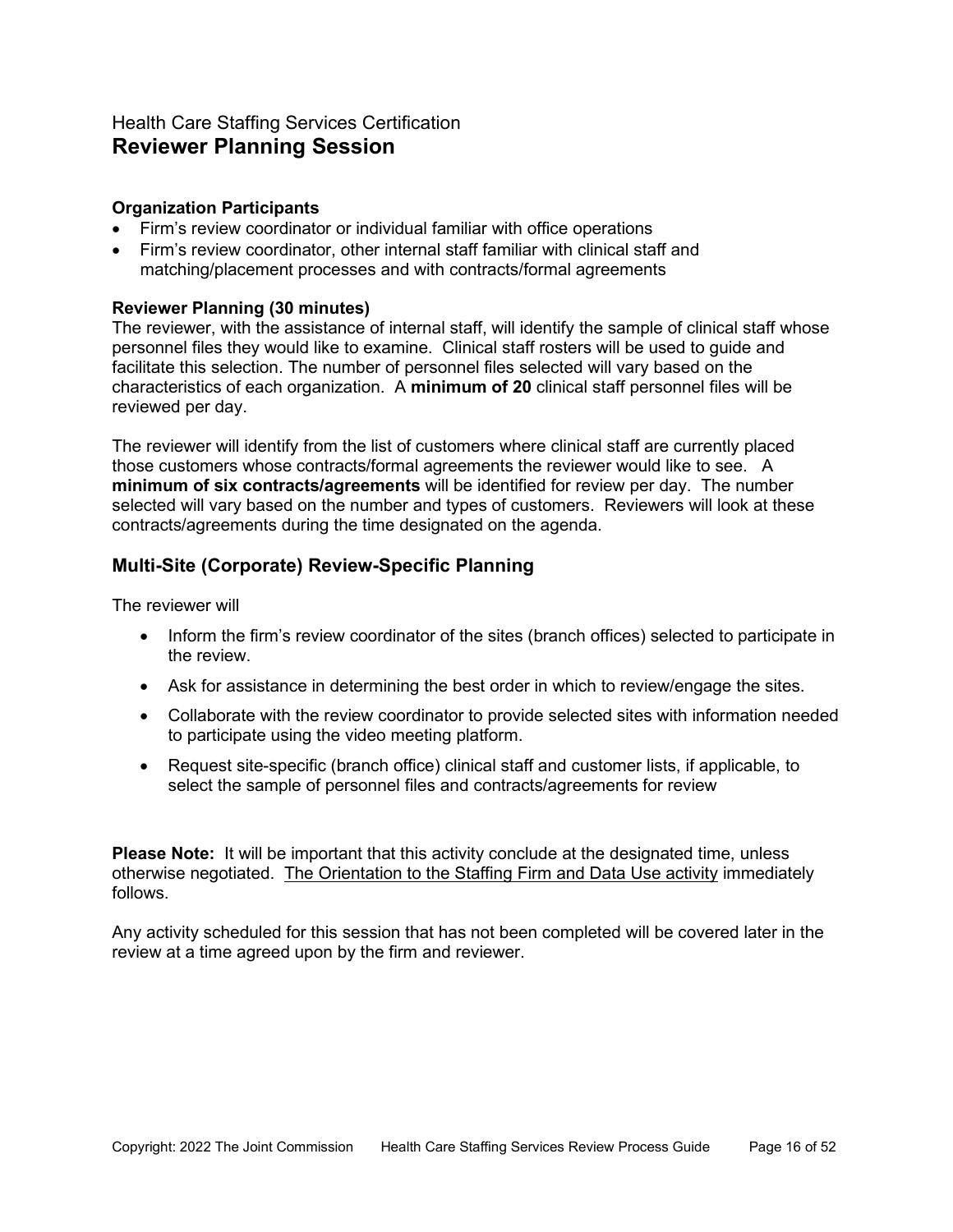## <span id="page-16-0"></span>Health Care Staffing Services Certification **Orientation to the Staffing Firm and Data Use**

Joint Commission standards address various aspects of a staffing firm's performance. The Orientation session is an opportunity for the organization and reviewer to discuss some specific topics covered in the standards, and more importantly, agreed to by the industry as key indicators of staffing firm performance. The Data Use discussion will focus on how the staffing firm is using data to improve the quality of services provided to health care organizations by the clinical staff assigned by the firm.

#### **Duration**

Approximately 60-minutes

#### **Organization Participants**

- Leader(s) of the staffing firm
- Individuals who can answer questions and explain the topics being discussed
- Others at the discretion of organization leaders

#### **Overview**

The reviewer will want to explore and learn about a variety of topics from those individuals most knowledgeable about the staffing firm's processes and operations in these areas. The standards-based topics cross all functions and include:

#### Business Functions

- Management and day-to-day operations
- On-call structure and service, if applicable
- Marketing activities (strategy and practice)
- Information management
	- **•** Cyber security and protection systems
- Code of business ethics
- Emergency management (risk assessment, planning, testing)

#### Customer/Client Functions

- Contracting/formal agreement processes
	- MSPs and vendor management
	- **Subcontracting**
- Conflict of interest policies
- Customer reassignment of clinical staff (floating)
- Tracking and fulfillment of customer/client staff requirements

#### Staffing Functions

- Recruitment, retention and competency (strategies)
- Clinical staff performance evaluation (strategies)
- Clinical staff health (strategies, customer requirements)
- Tracking law and regulation requirements for staffing
- Processes for reporting and investigating work-related illness or injuries
- Firm's expectations regarding orientation to and knowledge of National Patient Safety Goals

#### Data Use

Approach to performance improvement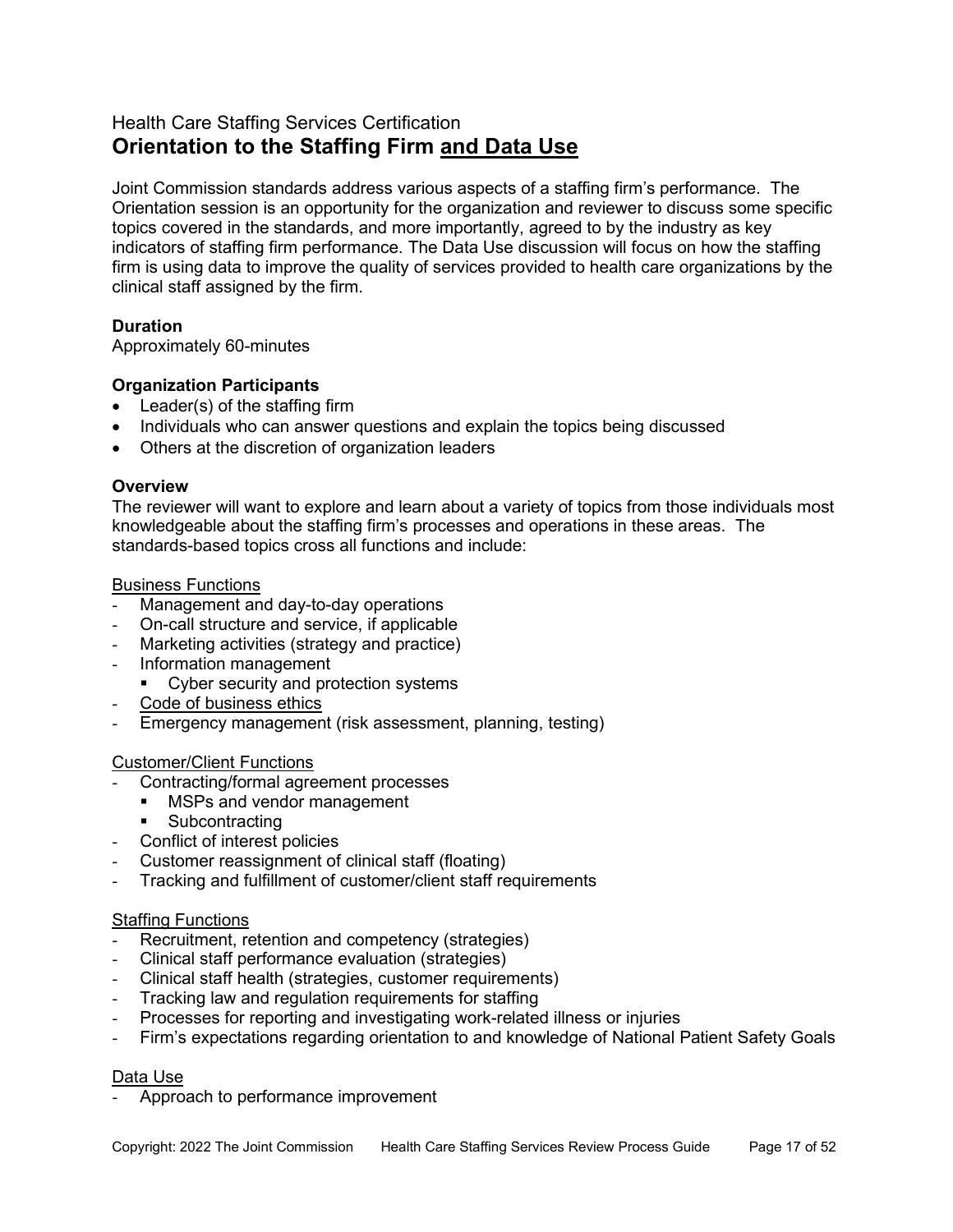- Monitoring performance What is being monitored (for example, customer satisfaction and complaints, clinical staff satisfaction and complaints)
- Data collection processes
- **Data quality and maintaining integrity**
- Data analysis processes -- Type of analyses being conducted approach to trending data over time, graphical data displays, comparing data to an expected level of performance, and looking at data in combination for potential cause and effect relationships
- Data reporting and dissemination, when it occurs and who receives
- Strengths and weaknesses in the processes used to obtain data and meet internal and external information needs
- Selection and prioritization of performance improvement activities
- **Actions taken as a result of using data**

The depth of discussion and questioning on each topic will vary. If a topic is better explained through demonstration or a review of documentation, indicate this to the reviewer.

#### **Multi-Site (Corporate) Review**

If this is a Multi-Site (Corporate) review, all discussion topics will be explored from the perspective of the main site (corporate)-to-site (branch office) relationship. It is important for the reviewer to understand this relationship and the expectations before beginning the review of sites (branch offices). For example, when talking about each of the subjects noted above, the firm should be prepared to provide details about:

- Site direction, oversight, and reporting
- Centralized and decentralized processes
	- Operations performed at main site (corporate office) for the other sites (branch offices)
	- **•** Operations delegated to the sites (branch offices)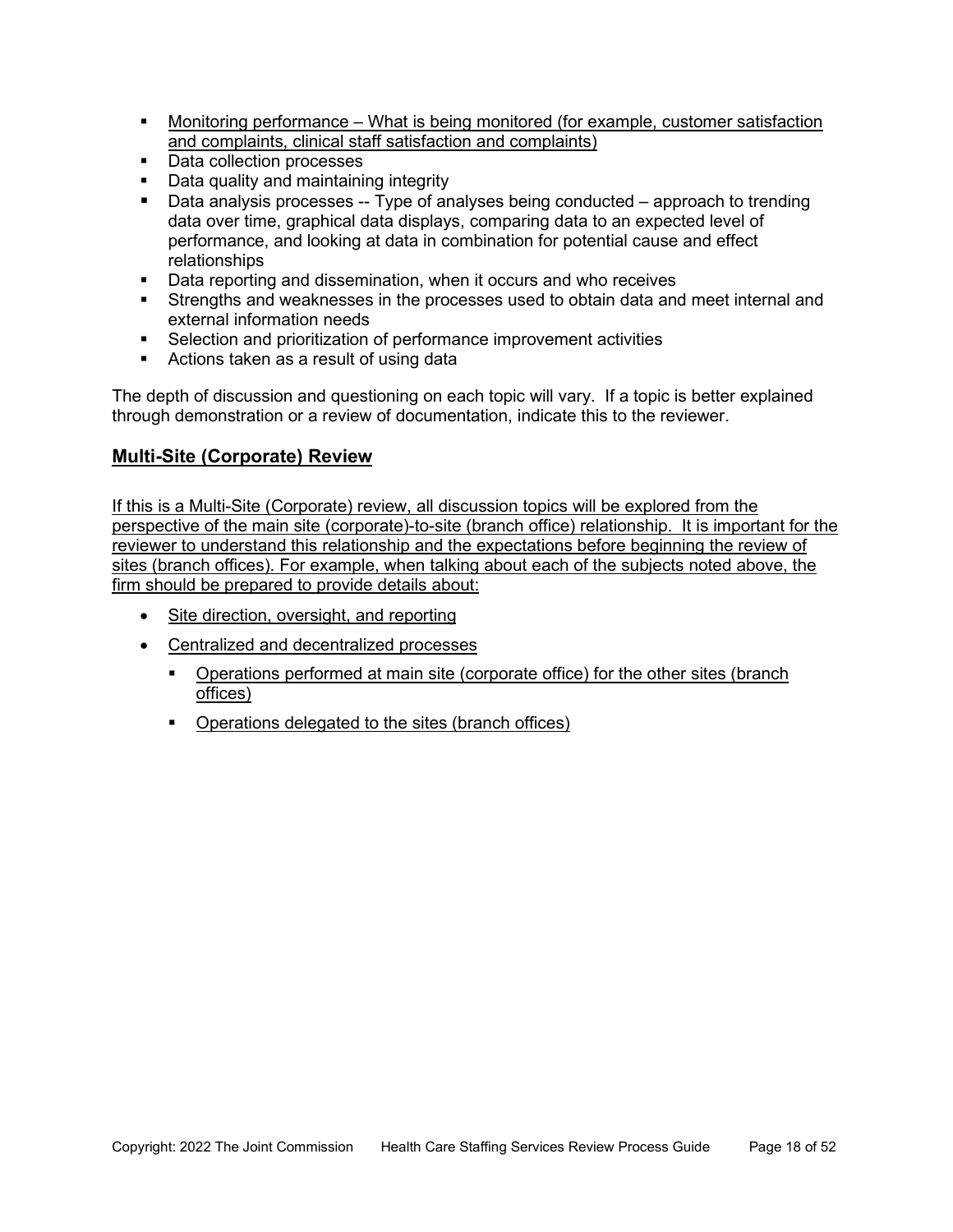## <span id="page-18-0"></span>Health Care Staffing Services Certification **Multi-Site (Corporate) Review Monitoring and Oversight System Tracer**

Staffing firms subject to the Multi-Site Review option will need to demonstrate that their operations include an ongoing, rigorous process for monitoring site (branch office) performance.

#### **Organization Participants**

- Individuals responsible for oversight of site (branch office) performance
- Individuals responsible for monitoring site performance
- Individuals responsible for day-to-day interactions with sites

#### **Overview**

The staffing firm should be prepared to provide reviewers with details of their process to identify sites (branch offices) that may exceed or may not be performing according to the quality expectations established by the firm. Specifically, the reviewers will want to understand the:

- **Figure 1** Frequency of monitoring and oversight
- Criteria and performance expectations for sites (branch offices)
- Aspects of site performance (e.g., financial, number of placements, completeness of clinical staff data collected and analyzed) that are monitored
- **IF** Individuals responsible for ongoing monitoring and oversight
- Data gathered and used to monitor site performance
- **Procedures and tools for overseeing sites**
- **Procedures for providing performance feedback to sites**
- Requirements and time frames for site corrective action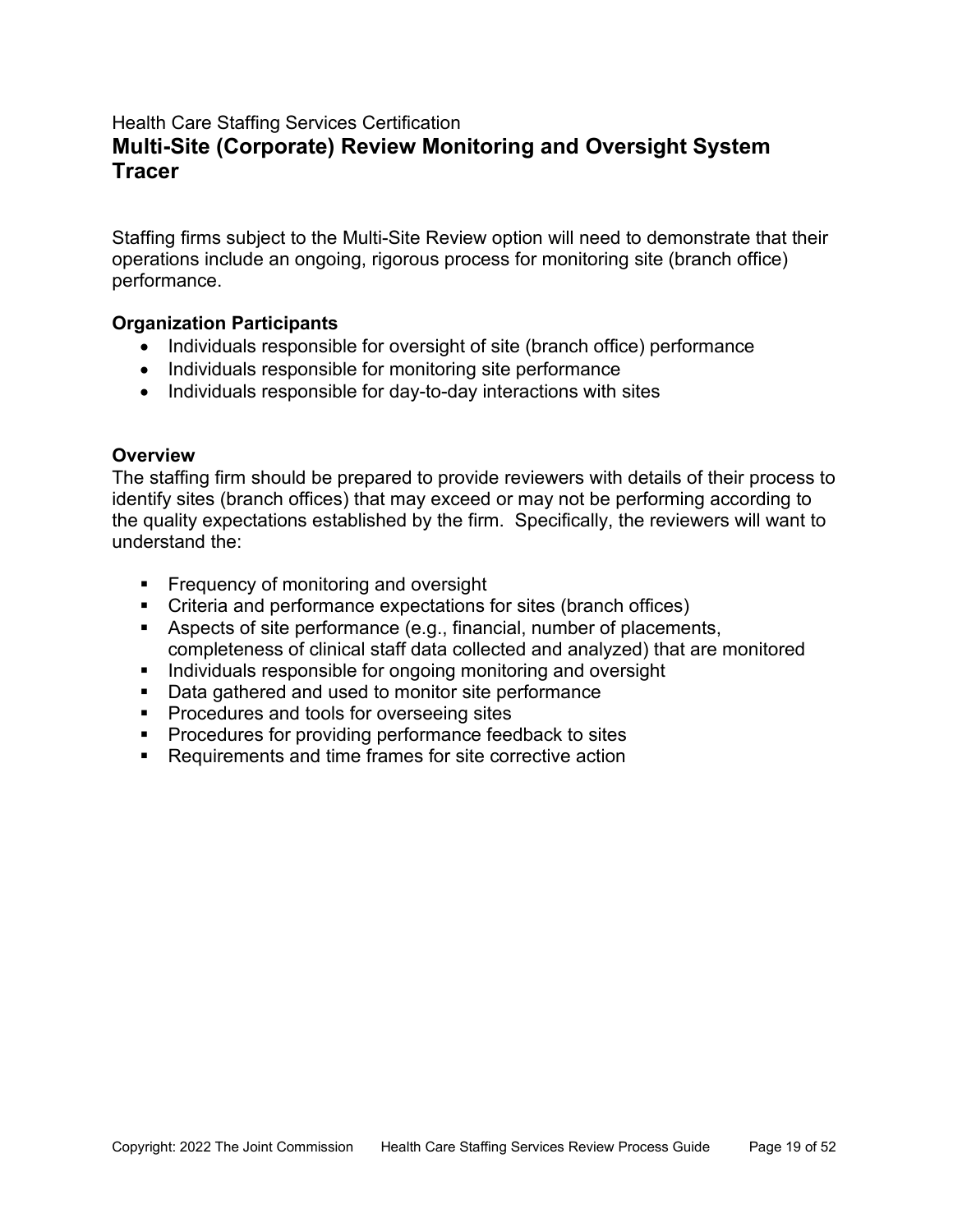## <span id="page-19-0"></span>Health Care Staffing Certification **Contract/Formal Agreement Review**

The content of contracts and agreements is clearly a considerable influence on a staffing firm's performance. These agreements spell out what a customer can expect in terms of staffing firm services and may additionally outline the staffing firm's expectations of its customers in terms of treatment of clinical staff and feedback on clinical staff performance. Joint Commission standards require some specific elements be contained in the staffing firm's formal agreements, and the purpose of this activity is to determine that the formal agreements meet standards expectations.

#### **Organization Participants**

- Individuals responsible for establishing, fulfilling and monitoring compliance with contracts and formal agreements
- Individuals familiar with the contracts/formal agreements who can facilitate the review
- Others at the discretion of organization

#### **Materials Needed for this Session**

The selected sample of contracts identified during the Opening Conference and Orientation to the Organization sessions

#### **Preparation**

The reviewer will gather information from the staffing firm's application for certification as well as during the Staffing Firm Overview and Orientation to the Staffing Firm activities to help determine the contracts he or she will select for review.

The reviewer will be asking about the different types of contracts the staffing firm has in place, the types of health care entities and their size, and the type and number of staff placed per contract. The following criteria may be considered in the reviewer's selection of a sample of specific contracts and formal agreements.

- Smallest health care entity
- Largest health care entity
- Contract in place for the longest duration
- Contract in place for the shortest duration
- Vendor management contracts (if applicable)
- Subcontracts with other staffing firms (if applicable)

One contract can satisfy multiple criteria. A minimum of six contracts/formal agreements will be examined per review day. The reviewer may request more if necessary.

The reviewer will make an effort to complete his or her selection of contracts during the Reviewer Planning Session so that the firm's staff may pull them in advance of this activity. However, reviewers may request additional contracts or formal agreements as the day progresses if there is a need to validate standards compliance.

#### **Overview**

The staffing firm is requested to have an individual available who has authorized access to and is familiar with the contracts, formal agreements, and customers. This individual should be able to answer reviewer questions and facilitate and expedite the review.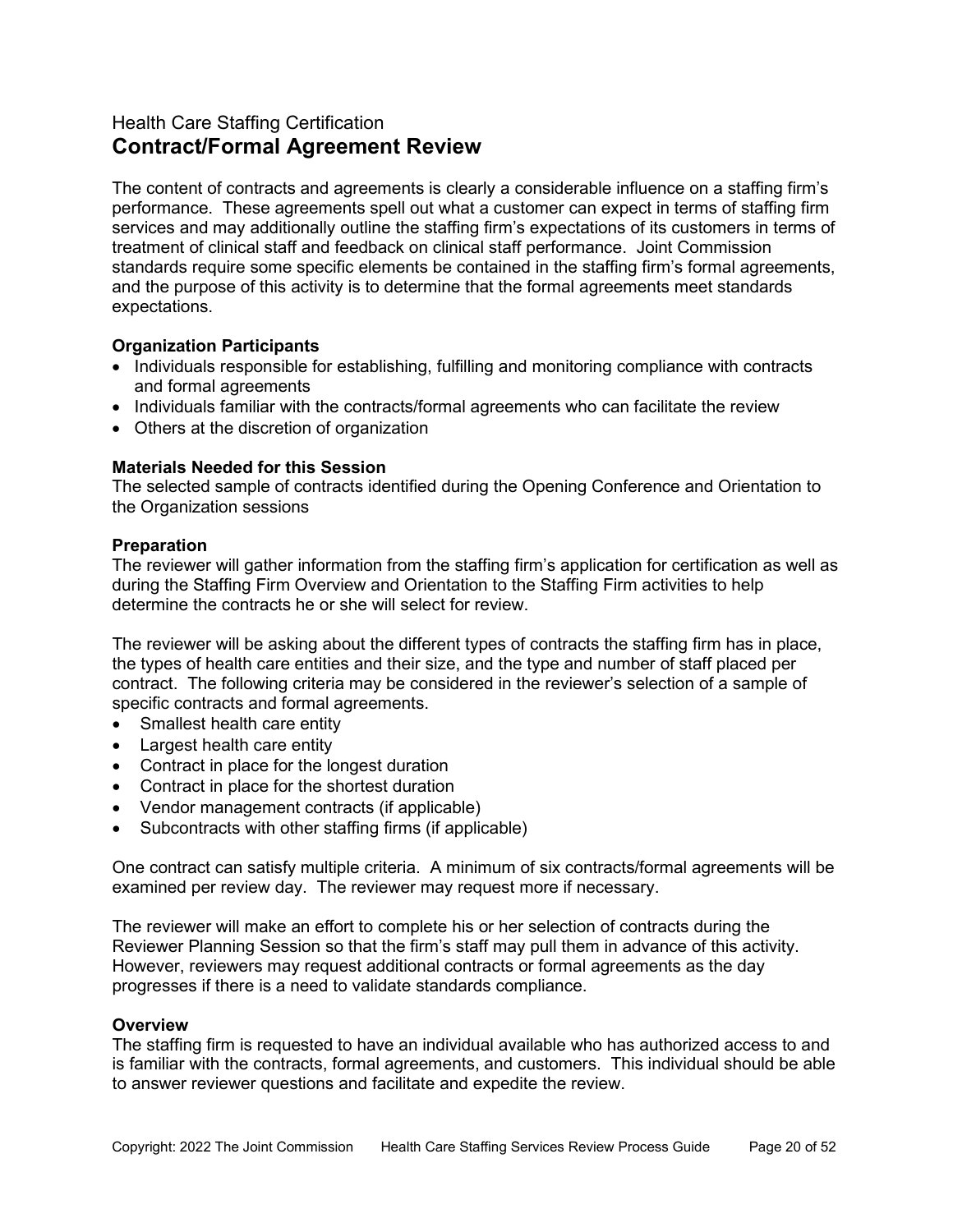Reviewers will discuss the entire contracting process while they are engaged in a review of the contracts. Specifically, they will trace the contracting process, including:

- Sales and marketing securing a customer for the firm's staffing services
- Negotiation and establishment of a formal agreement
- Monitoring the firm's ability to meet contractual obligations
- The firm's customer service operations, including satisfaction, complaints, new needs/expectations
- Renewal or termination of a contract

Reviewers will be using the Contract Review Checklist (Appendix A) to record their findings and note any questions for follow-up. If a reviewer is unable to locate an item in the contract that is required by the standards he or she will seek help from the firm's staff.

Information gathered through the contract and formal agreement review will be considered in all subsequent review activities.

At the conclusion of the designated time for this session, the reviewer will identify any contracts/formal agreements that can be returned to file and those that still require review. The reviewer will identify the time that contract/formal agreement review activity will be completed and if he or she will require the assistance of firm staff.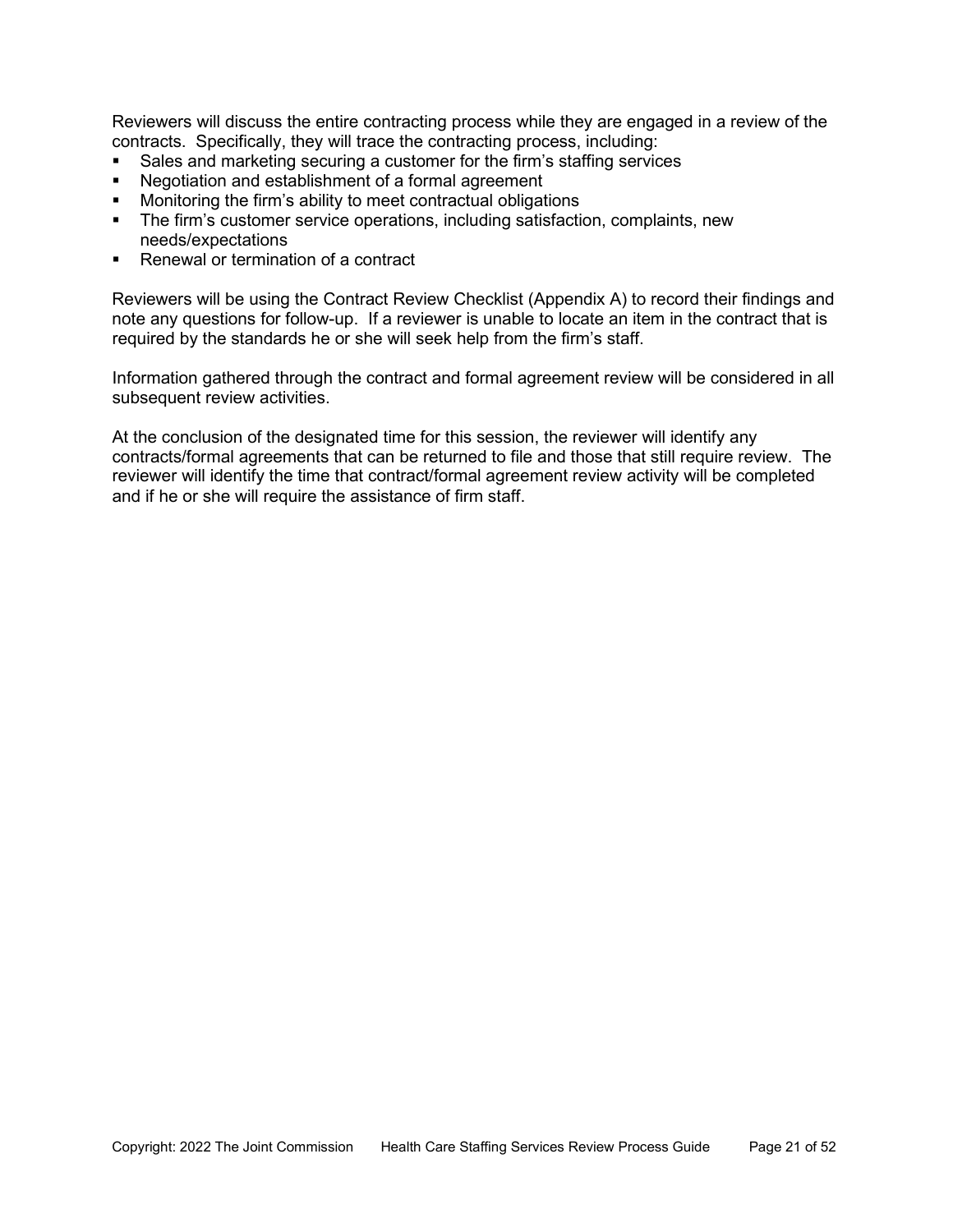## <span id="page-21-0"></span>Health Care Staffing Services Certification **Competence Assessment & Credentialing Session**

Health care staffing firms are in the business of providing human resources to health care organizations looking for temporary staff to fulfill assignments. A crucial industry function is checking credentials and competency of individuals recruited to fill positions.

#### **Organization Participants**

- Individual(s) responsible for the recruitment of clinical staff
- Individual(s) responsible for collecting credentials information
- Individual(s) responsible for evaluating applicant credentials and making hiring decisions
- **Individual(s) responsible for evaluating clinical staff performance**
- Individual(s) responsible for customer communication
- **•** Others at the discretion of organization

#### **Materials Needed for this Session**

Samples of competency tests or other evaluation methods

#### **Preparation**

None required

#### **Overview**

Staffing firm representatives attending this session should be prepared to explain all aspects of the credentialing and competency assessment processes in their day-to-day operations. Tracing the process from the internal perspective, through every step, identifying individuals (that is, positions) that play a role from collecting, filing, and data entry to making decisions that impact further activity, is the goal of this session. Reviewers will want to explore standardsbased topics such as:

- **Application process**
- Employment history checks
- **Credentials verification process**
- $\blacksquare$  Hiring criteria
- **Tracking of regulatory requirements for health care staff**
- Orientation of clinical staff
- Placement criteria
- Clinical staff to customer matching process
- **Clinical staff supervision**
- Clinical staff performance evaluation, including use of customer feedback
- **Maintaining competency of clinical staff**

This session is most effectively conducted as a group discussion.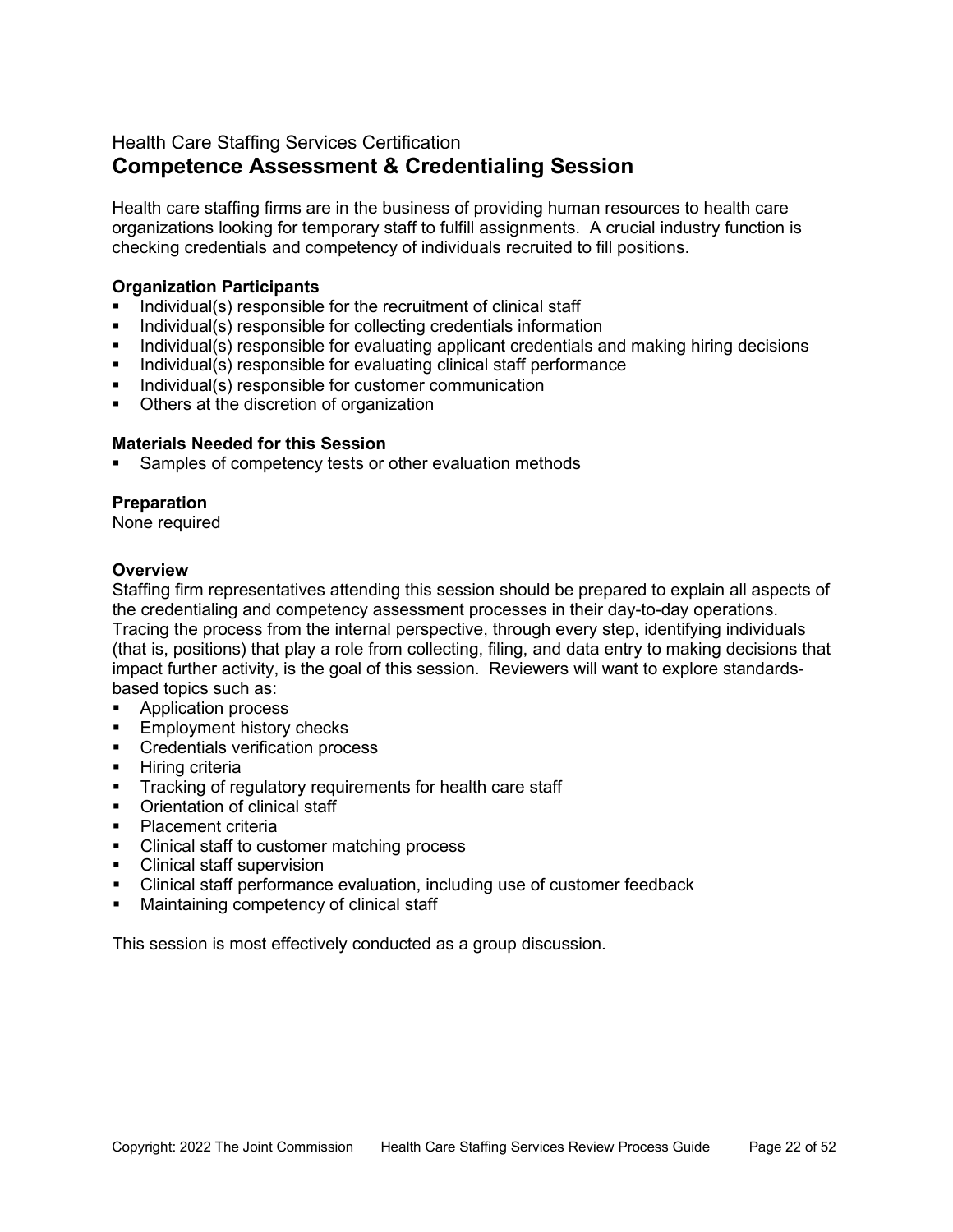## <span id="page-22-0"></span>Health Care Staffing Services Certification **Personnel File Review**

The review of personnel files provides an opportunity to see how consistently the staffing firm is complying with its own internal procedures, the requirements of its customers, and Joint Commission standards in terms of data it collects and uses to make hiring decisions and evaluate performance of clinical staff. While primarily a review of files, this session can reveal areas for improvement in human resources data collection, evaluation, and use in decisionmaking and reporting.

#### **Organization Participants**

- Individual(s) with authorized access to personnel files and familiarity with content and layout who can participate for the duration of this activity
- Others at the discretion of organization

#### **Materials Needed for this Session**

The selected sample of personnel files identified during the Reviewer Planning session.

#### **Preparation**

The reviewer will gather information from the staffing firm's application for certification as well as during the Staffing Firm Overview and Orientation to the Staffing Firm activities to help determine the number and types of disciplines that will be included in the selection of clinical staff personnel files. The reviewer will be asking about the different types and sizes of health care customers, and the type and volume of clinical staff placed at each. Selection of clinical staff for tracer activity and file review will be based on customer information and the following selection criteria which apply to all disciplines:

- Highly specialized health care providers (e.g., ICU, NICU, OR)
- $\blacksquare$  Health care providers placed in areas not highly supervised (e.g., occupational nurse, school nurses, community service nurses [flu shots, blood pressure checks])
- New clinical staff member
- Long term clinical staff member
- Clinical staff member with greater working frequency
- Clinical staff member who works infrequently
- Clinical staff member who crosses state lines to practice

The reviewer will:

- Select a sample of three (3) clinical staff from each discipline
- Include per diem and travel clinical staff in the sample
- If applicable, select and examine a minimum of ten (10) credentials files that cross the specialties within the discipline of licensed independent practitioners (physicians, podiatrists, advance practice nurses, etc.); this selection will include placements in a variety of settings (inpatient, outpatient, emergency room, clinics)
- Complete the Personnel File Review Checklist (Appendix B) for each file reviewed

The minimum number of personnel files that will be reviewed for clinical staff is 20. There is no maximum number of human resource files that can be reviewed. The reviewer will make every effort to make his or her initial selections of clinical staff for whom they would like to review files during the Reviewer Planning Session so that the firm's staff may gather them in advance of this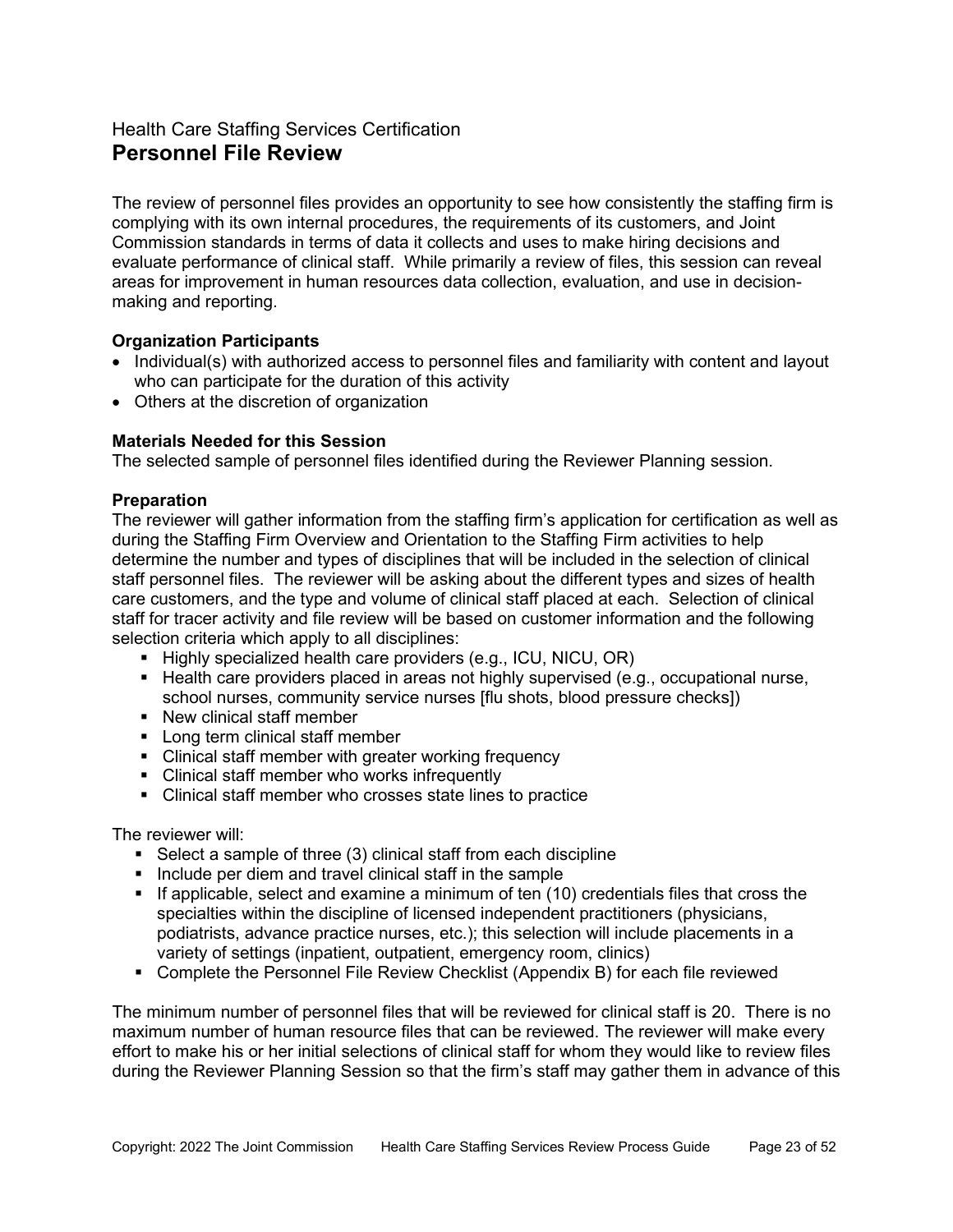activity. However, reviewers may request additional files as the day progresses if there is a need to validate compliance with standards.

Additionally, the reviewer will select several internal staff (supervisory staff, individuals responsible for collecting and evaluating credentials) for whom they would like to review personnel files. These are in addition to the clinical staff selected.

#### **Overview**

The staffing firm is requested to have available an individual(s) who has authorized access to personnel data and who is familiar with the clinical staff and internal staff file layout and contents. This individual should be able to both facilitate and participate in the file review process.

Files will be reviewed using the Personnel File Review Checklist (Appendix B) that lists the items of information required by the standards. Reviewers will look through each file identifying:

- The presence or absence of the items, and
- Any interactions the individual has had with staffing firm supervisory staff

If a reviewer is unable to locate information in a file, firm staff will be asked to locate the material. Inform the reviewer of any information maintained in locations other than the personnel file.

There are several blocks of time on the agenda for file review activity, both in the morning and afternoon.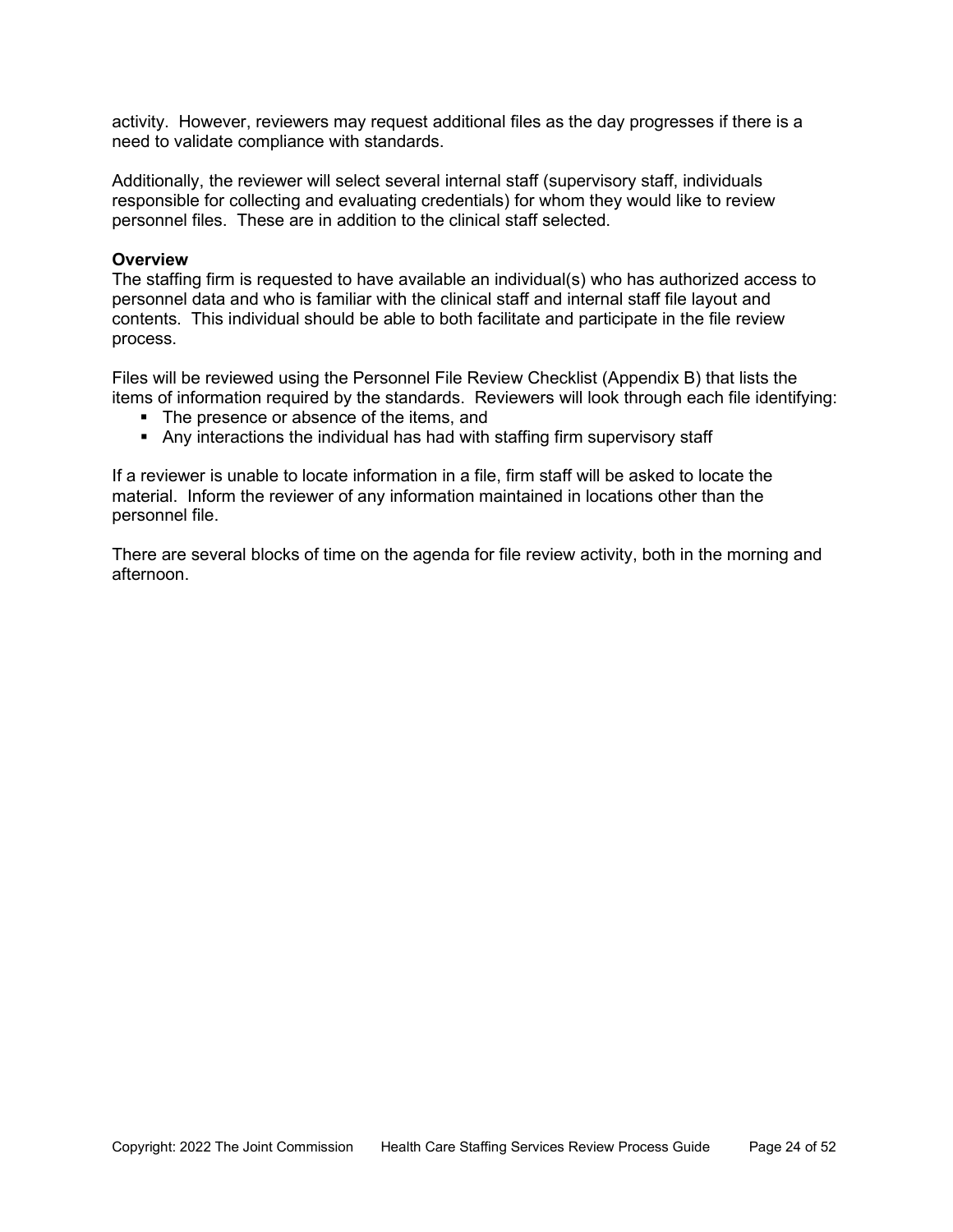## <span id="page-24-0"></span>Health Care Staffing Services Certification **Individual Clinical Staff Tracers**

A tracer is a review method that is used to evaluate the staffing firm's performance as viewed by the individual clinical staff member and the customer at which a clinical staff member is placed. During tracer activity the reviewer will:

- Follow a clinical staff member's experience with the firm from the point of first contact to the point of his or her first performance evaluation and all steps in between
- Assess the relationship of the clinical staff member with the firm and with the customer at which he or she is placed
- Assess the relationship between the staffing firm and the customer
- Evaluate the firm's performance of processes related to recruiting, retaining, evaluating, and placing individual clinical staff members

#### **Organization Participants**

Staffing firm representative(s) to guide the reviewer through clinical staff member experience – see the overview below

#### **Preparation**

None required

#### **Overview**

The reviewer will evaluate processes from the perspective of the health care professional who is seeking clinical work assignments through the staffing firm. Tracer activity in a health care staffing firm will follow a clinical staff member's entire experience from the point of first contact to the present. A clinical staff tracer will focus on hand-offs and clinical staff communication.

The reviewer will conduct the clinical staff tracer by interacting with the individuals responsible for:

- Recruiting clinical staff
- Initial interaction with clinical staff (phone calls, interviews)
- Gathering data on potential clinical staff applicants
- Verifying credentials information on applicants
- Hiring decisions
- Orientation to the staffing firm, customers and assignments
- Developing and implementing the initial and ongoing competency assessment process
- Customer interaction
- Scheduling and placement decisions
- Receiving and responding to clinical staff questions, concerns, and complaints
- Receiving and responding to customer requests, questions, concerns, and complaints
- Clinical staff performance evaluation

The reviewer will conduct a group discussion with individuals that includes:

- **-** Introductions
- A brief statement about how they play a role in the firm's certification
- Asking staff members to describe: What they do, their responsibilities, and how they interact (directly or indirectly) with clinical staff or customers
- Asking about the hand-offs or coordination points with other firm staff members
- Asking the staff member any clarifying questions or for more details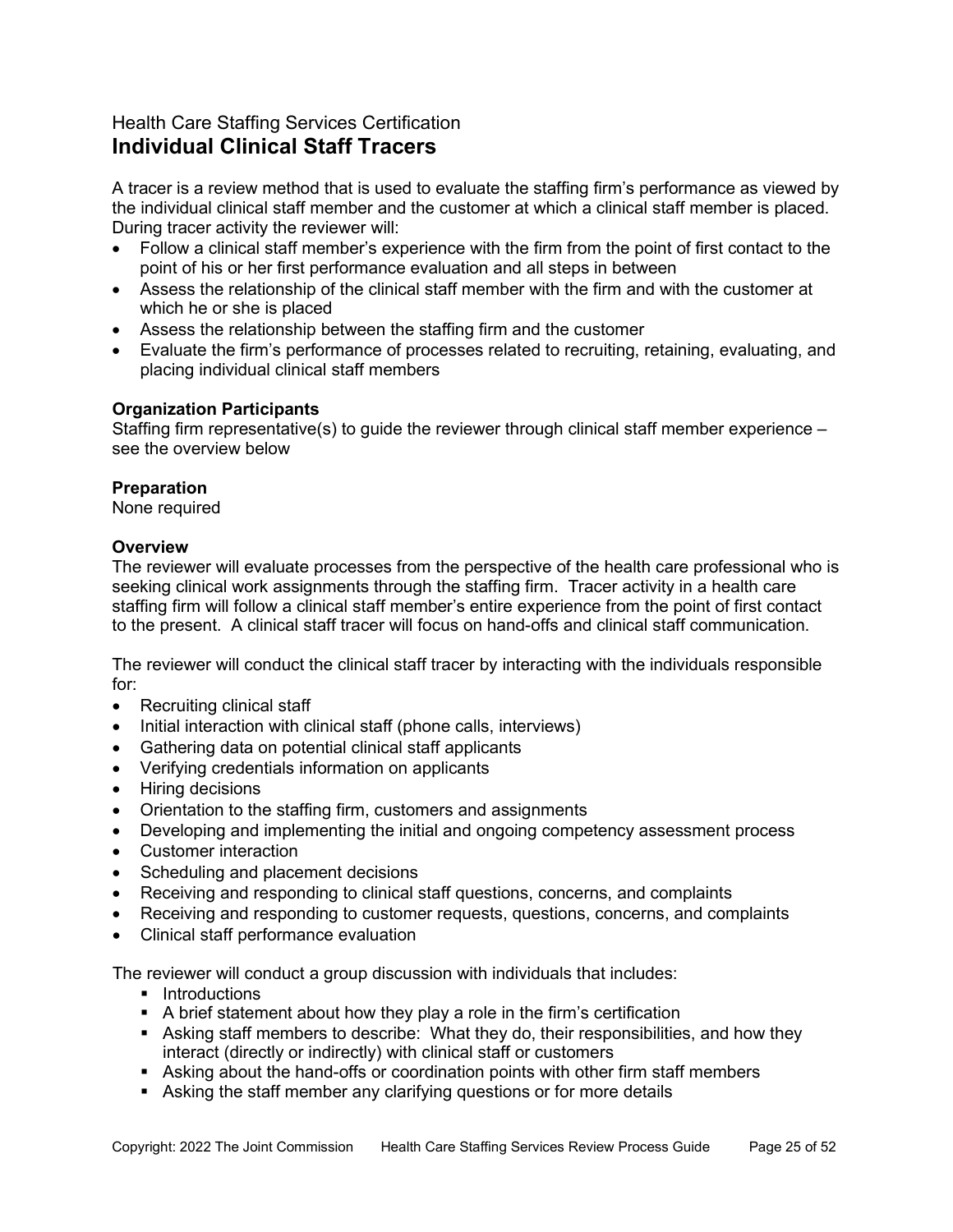- Asking the staff member if they have any questions about The Joint Commission certification or the review process
- Thanking the staff members for their time

Reviewers will look to the firm's staff members to participate in the discussion in the order that a clinical staff member would interact with them. At the end of all the discussions with staff the reviewer should have a clear picture of the process that a clinical staff member would experience.

Aspects of the staffing firm's operations and procedures that will be explored through the clinical staff tracer activity include:

- **Screening clinical staff**
- Clinical staff application process
- Credentials verification process
- **Hiring decision process**
- **Competency assessment process, initially and ongoing**
- Orientation to staffing firm, customers, assignments
- Clinical staff to customer matching process
- Clinical staff feedback process (concerns/complaints)
- Clinical staff and on-call, after hours, and weekend internal staff communication
- **Customer feedback process (concerns/complaints)**
- Customer and on-call, after hours, and weekend internal staff communication
- **EXEC** Clinical staff performance evaluation process
- Clinical staff ongoing education, in-service
- Clinical staff retention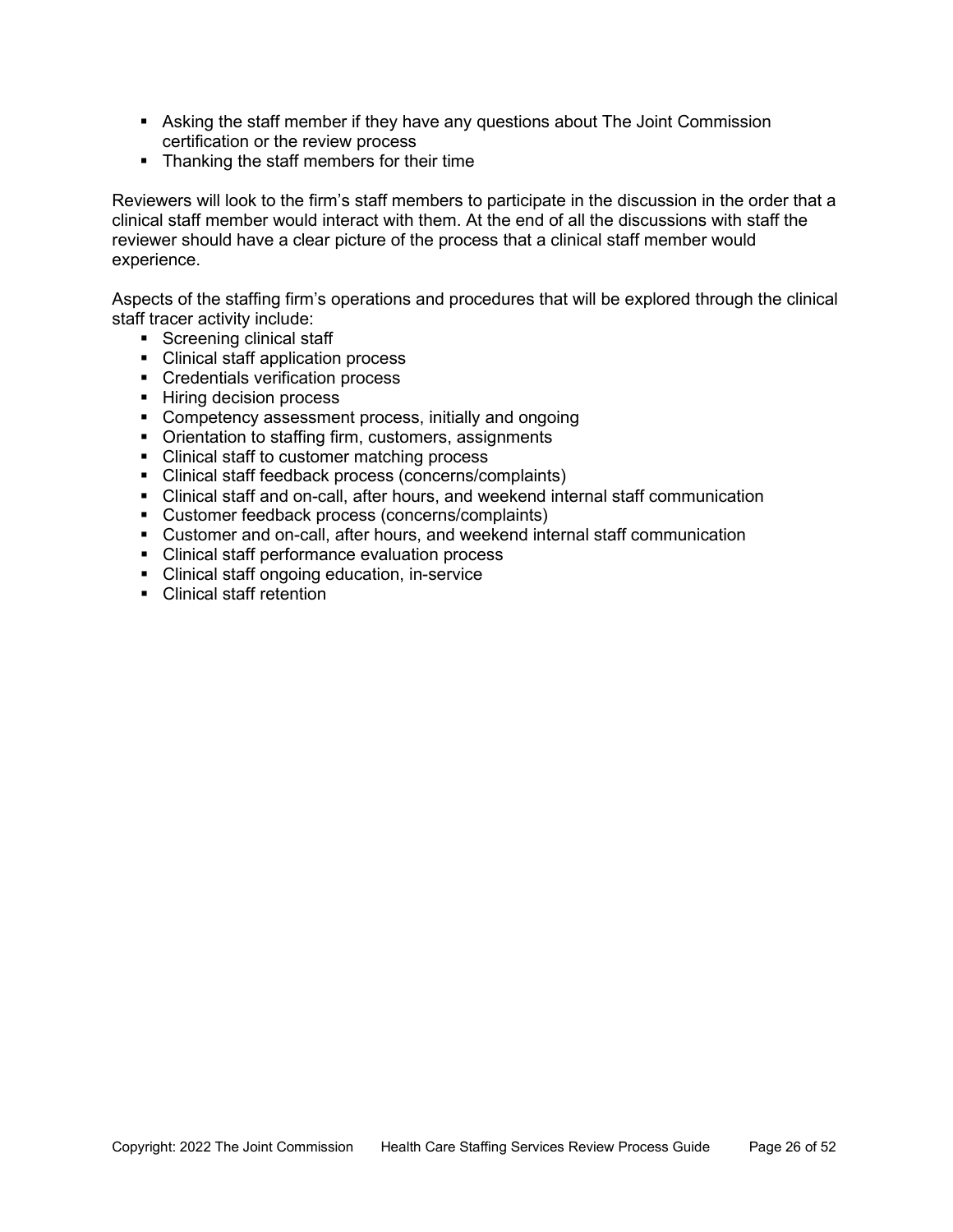## <span id="page-26-0"></span>Health Care Staffing Services Certification **On-Call Contact**

When a staffing firm has committed to providing 24 hour service to customers and clinical staff, there is an expectation that service will be available.

#### **Organization Participants**

None required

#### **Materials Needed for this Session**

The on-call phone number

#### **Preparation**

The reviewer will check the application for certification to determine if the firm provides for oncall services. If the staffing firm provides on-call services, the reviewer will check the phone number and hours of operation.

#### **Overview**

Reviewers will usually place a call to the on-call phone number before the certification review begins. The call will range anywhere from 5-10 minutes. The focus will be on the challenges presented by "outside of business hours" activity. Discussion will include:

- **Introductions**
- Asking the individual if they have a moment to talk
- Providing a brief statement about how he or she plays a role in the firm's certification
- Assuring the individual that if he or she needs to take a phone call or take care of any business he or she should feel free to interrupt the discussion
- Asking the individual to describe what he or she does, his or her responsibilities, and how he or she interacts (directly or indirectly) with clinical staff or customers
- Asking the individual about the resources available to him or her for doing his or her job after traditional business hours
- Asking about the challenges of his or her job and how the firm supports him or her in this role
- Asking about the hand-offs or coordination points with other firm staff members
- Asking any clarifying questions or for more details
- Asking the staff member if he or she has any questions about Joint Commission certification or the review process
- Thanking the individual for his or her time

Any follow-up from the phone call will take place during the course of the review.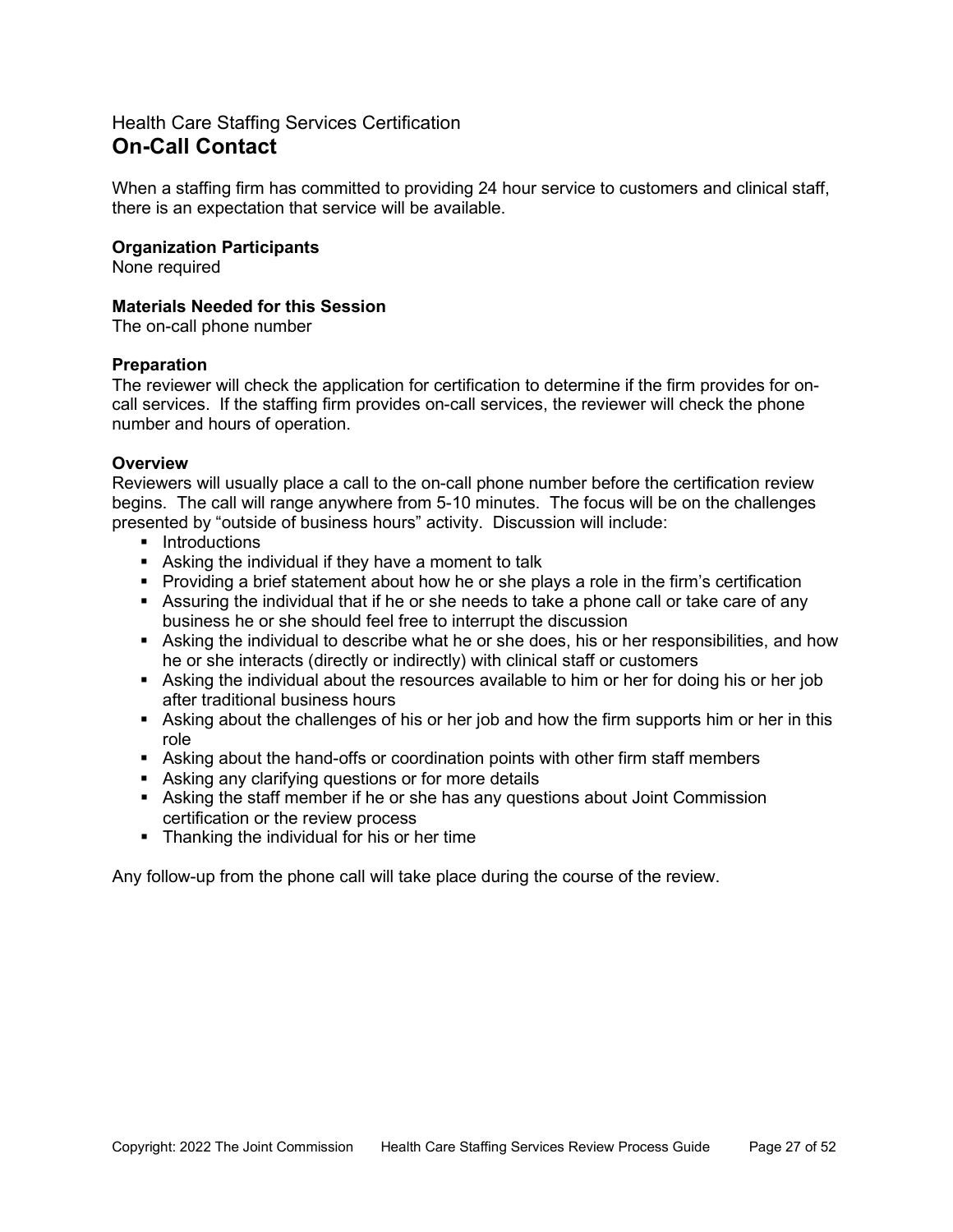## <span id="page-27-0"></span>Health Care Staffing Services Certification **Multi-Site (Corporate) Review – Individual Site (Branch Office) Review**

Staffing firms subject to the Multi-Site (corporate) Review option will have a sample of sites (branch offices) selected to participate in the review. The site's performance will be evaluated by the reviewer through video meetings with the site staff and through review of clinical staff personnel files and health records and customer contracts/agreements.

#### **Organization Participants**

- Site (branch office) manager
- Staffing coordinator(s)
- Supervisory staff
- Staff responsible for collecting/verifying application data
- Others at the discretion of the site manager

#### **Overview**

Reviewers will first conduct a 45-60 minute video meeting with site (branch office) staff. Reviewers will want site staff to participate in a *Clinical Staff Tracer* which covers the

- First contact (recruitment)
- Data gathering (application process)
- Discussion related to file review
	- **Licensure**
	- **Credentials**
	- Competency
	- Continuing education
	- **•** Orientation
	- Health status
- Hiring decision
- Orientation/Assignment Availability
- First placement
	- **How data is provided to customer**
	- Clinical staff to customer matching process
	- Customer reassignment of clinical staff (floating)
	- **Registering concerns/complaints**
	- **Performance evaluation process**

During the clinical staff tracer, the reviewer will be exploring the relationship between the site and main site (corporate office) covering such topics as:

- Site structure & place within the corporate structure
- Corporate systems to support sites
- Corporate/site responsibilities and accountabilities
- **EXECENTE CENTER CENTER IS CONTER** CENTER CHILICES
- **•** Communication between corporate and sites
- Data reporting between corporate and sites
- **•** Organization-wide performance improvement

At the conclusion of the site (branch office) video meeting, the reviewer may advise site staff to have someone on stand-by during the issue resolution time frame in the event the reviewer has questions or needs clarification based on the results of the file review.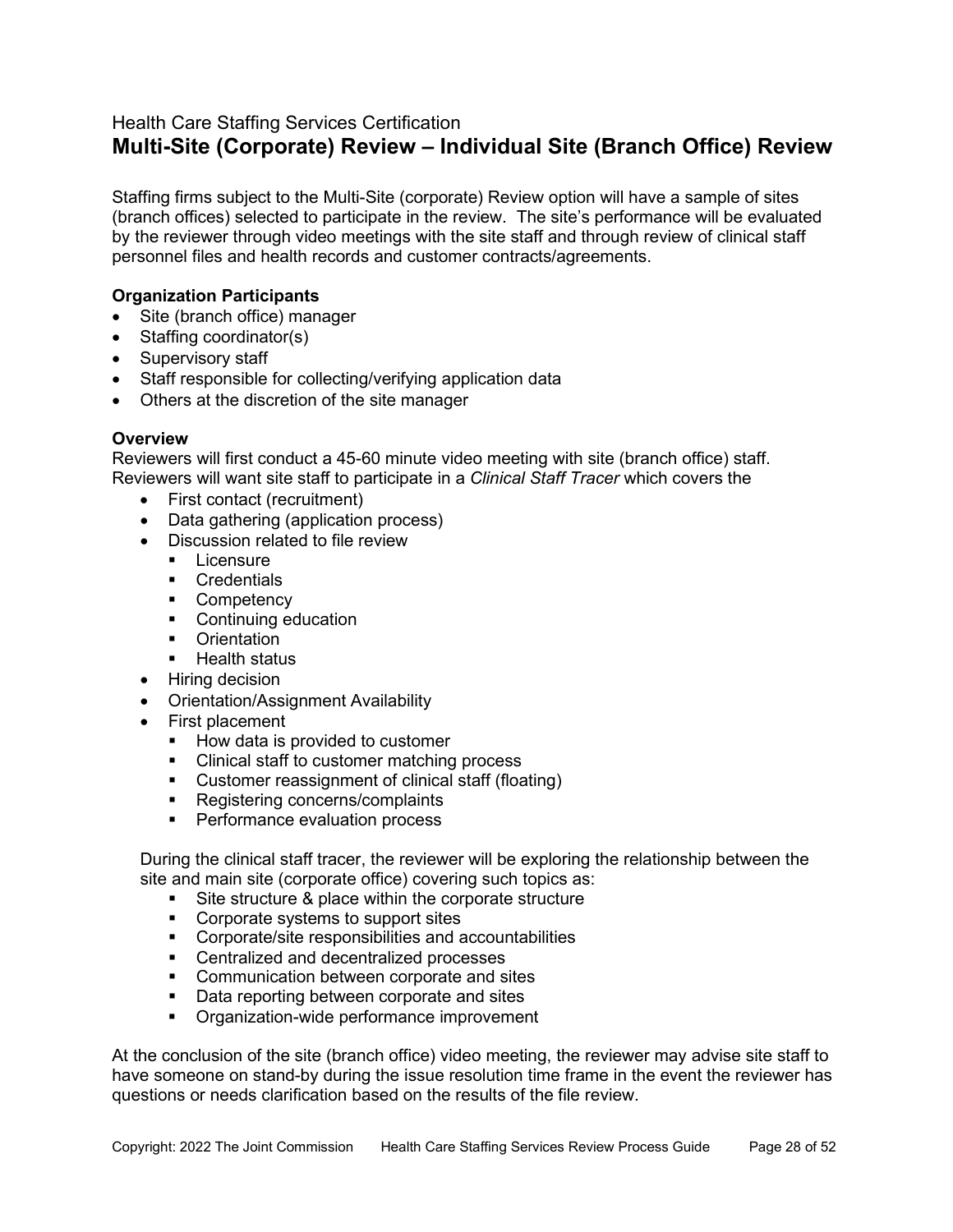Following the site video meeting, the reviewer will turn their attention to the evaluation of the clinical staff personnel files and health records selected for the site. This activity will take approximately 45-60 minutes. It is important that these files and records be available at the designated time of this session in order to complete the activity within the noted timeframe.

The above noted process will be repeated for each site selected to participate in the review. At the conclusion of the site reviews for a given day, time is allotted for issue resolution and reviewer report preparation for each of the sites. These activities will be followed by either reviewer planning for additional site reviews or an Interim Exit Conference to report on any findings from the site reviews.

The Interim Exit Conference will be conducted with corporate office staff. Individual site staff are invited to participate, however, findings for all sites reviewed that day will be covered in the same session. Reviewers will not be able to conduct separate exit conferences with each site.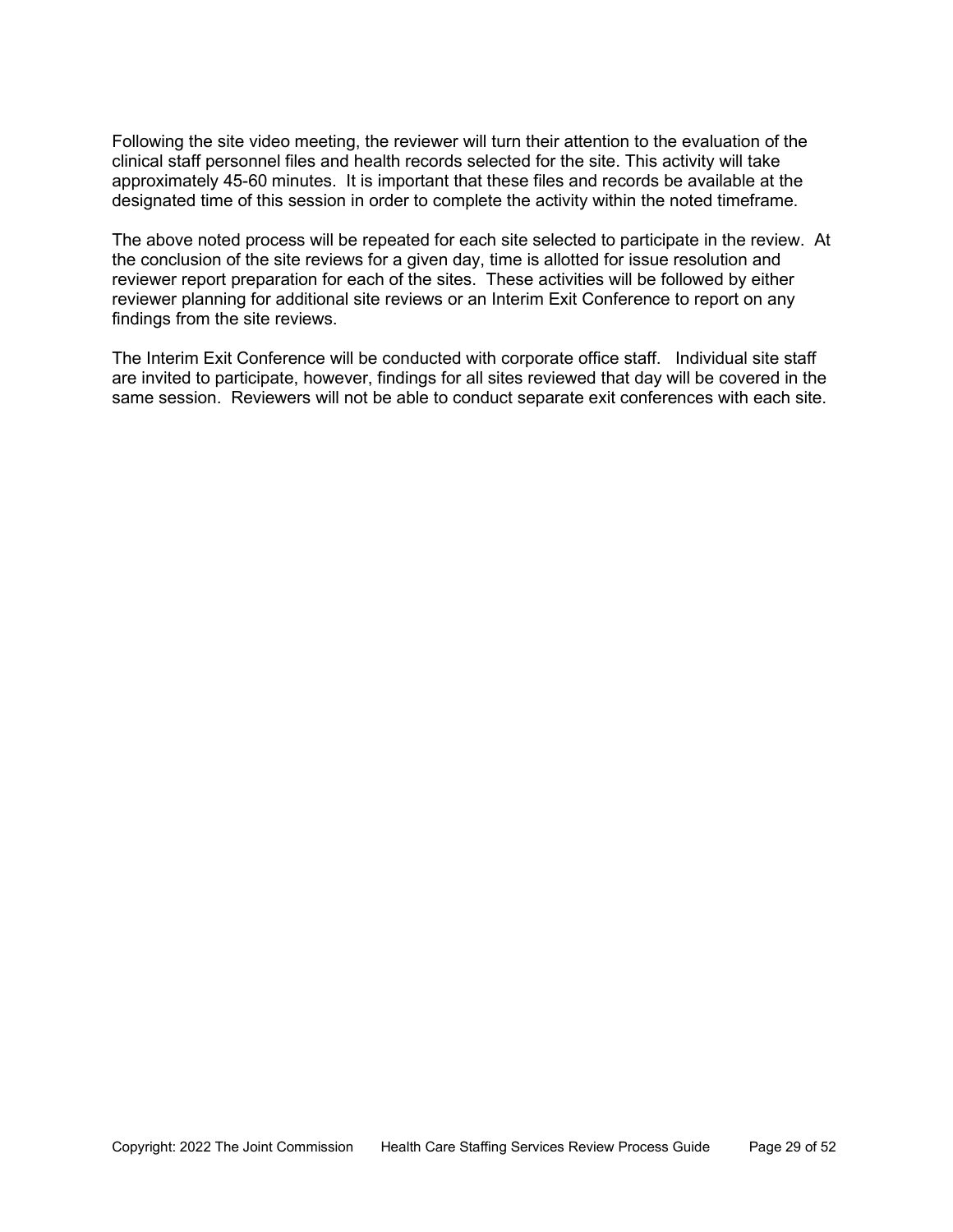## <span id="page-29-0"></span>Health Care Staffing Services Certification **Issue Resolution**

Issue resolution time provides an opportunity for the reviewer to follow-up on potential findings that could not be resolved in other review activities.

#### **Organization Participants**

Will vary depending upon the issue

#### **Materials Needed for this Session**

Will vary depending upon the issue

#### **Preparation**

None required

#### **Overview**

The reviewer may have identified issues during review activities that require further exploration or follow-up with staff. This follow-up may include a variety of activities such as:

- Review of policies and procedures
- Review of personnel files
- Review of performance improvement data
- Discussions with selected staff

The reviewer will work with the staffing firm's review coordinator to organize and conduct all issue resolution activity in a timely fashion.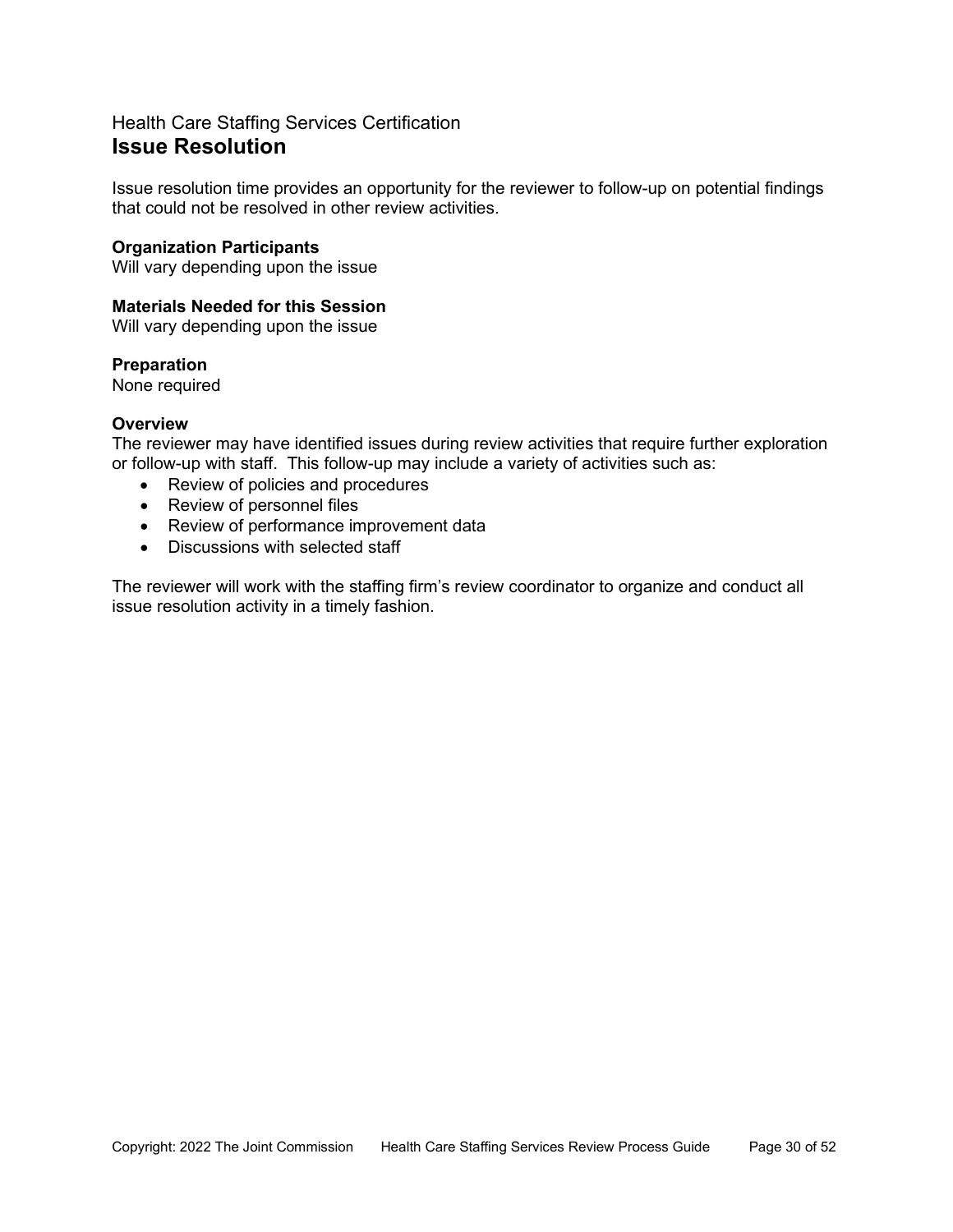## <span id="page-30-0"></span>Health Care Staffing Services Certification **Reviewer Report Preparation**

The reviewer will use this time to compile, analyze and organize the data he or she has collected throughout the review into a report reflecting the organization's compliance with standards.

#### **Organization Participants**

None required

#### **Preparation**

None required

#### **Overview**

This time is reserved on the agenda for the reviewer to reflect on his or her observations and activities and determine if there are any findings that reflect issues of standards compliance. The reviewer will prepare a Summary of Certification Review Findings Report and plan for the Organization Exit Conference.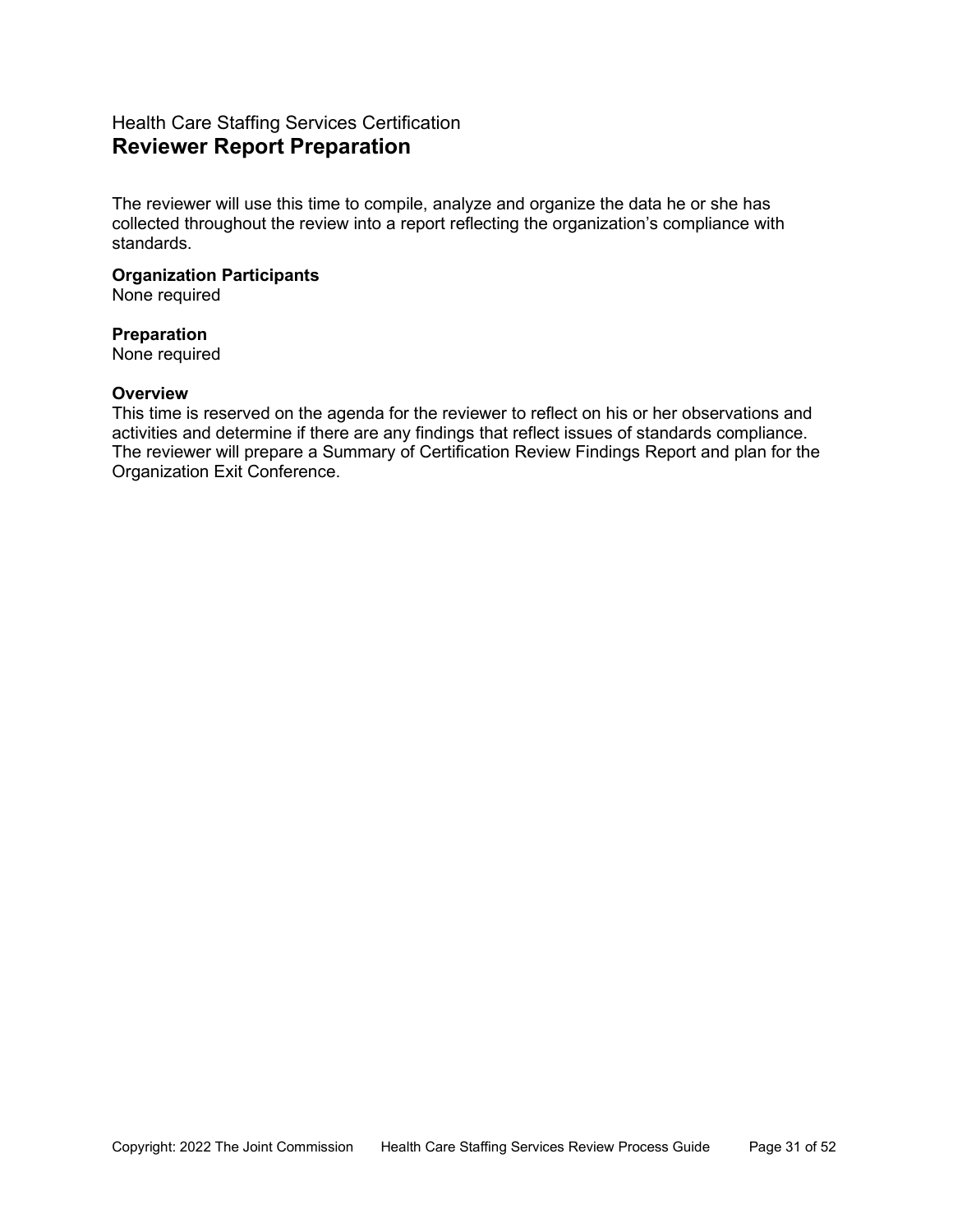## <span id="page-31-0"></span>Health Care Staffing Services Certification **Organization Exit Conference**

During the Organization Exit Conference the reviewer will:

- Review the Summary of Certification Review Findings report, including the new SAFER™ matrix feature, if desired by the CEO
- Discuss any standards compliance issues that resulted in Requirements for Improvement (RFIs)
- Allow the organization a final opportunity to discuss the review findings
- Review required follow-up actions as applicable

#### **Organization Participants**

- Chief executive officer (CEO)
- Other senior leaders identified by the CEO
- Other staff at the discretion of the CEO

#### **Preparation**

None required

#### **Overview**

This is a 30-minute activity that takes place on the last day of the review. The CEO, organization leaders, and other organization staff as invited by the CEO will be presented with a verbal report of the review observations. The certification review findings and report are shared with participants ONLY with the permission of the CEO.

The reviewer will use the Summary of Certification Review Findings report as the basis for conducting the Organization Exit Conference.

During the Organization Exit Conference, the reviewer will:

- Explain the session format and approach
- Reiterate that performance observations have been communicated and discussed throughout the review
- Indicate that questions and comments are encouraged during this session.
- Comment on areas in which the staffing firm is performing well
- will provide a verbal report of review findings, requirements for improvement, and where these are appearing on the SAFER™ matrix.
- Respond to questions and comments about findings.
- Recap the Joint Commission follow-up process including the Evidence of Standards Compliance procedures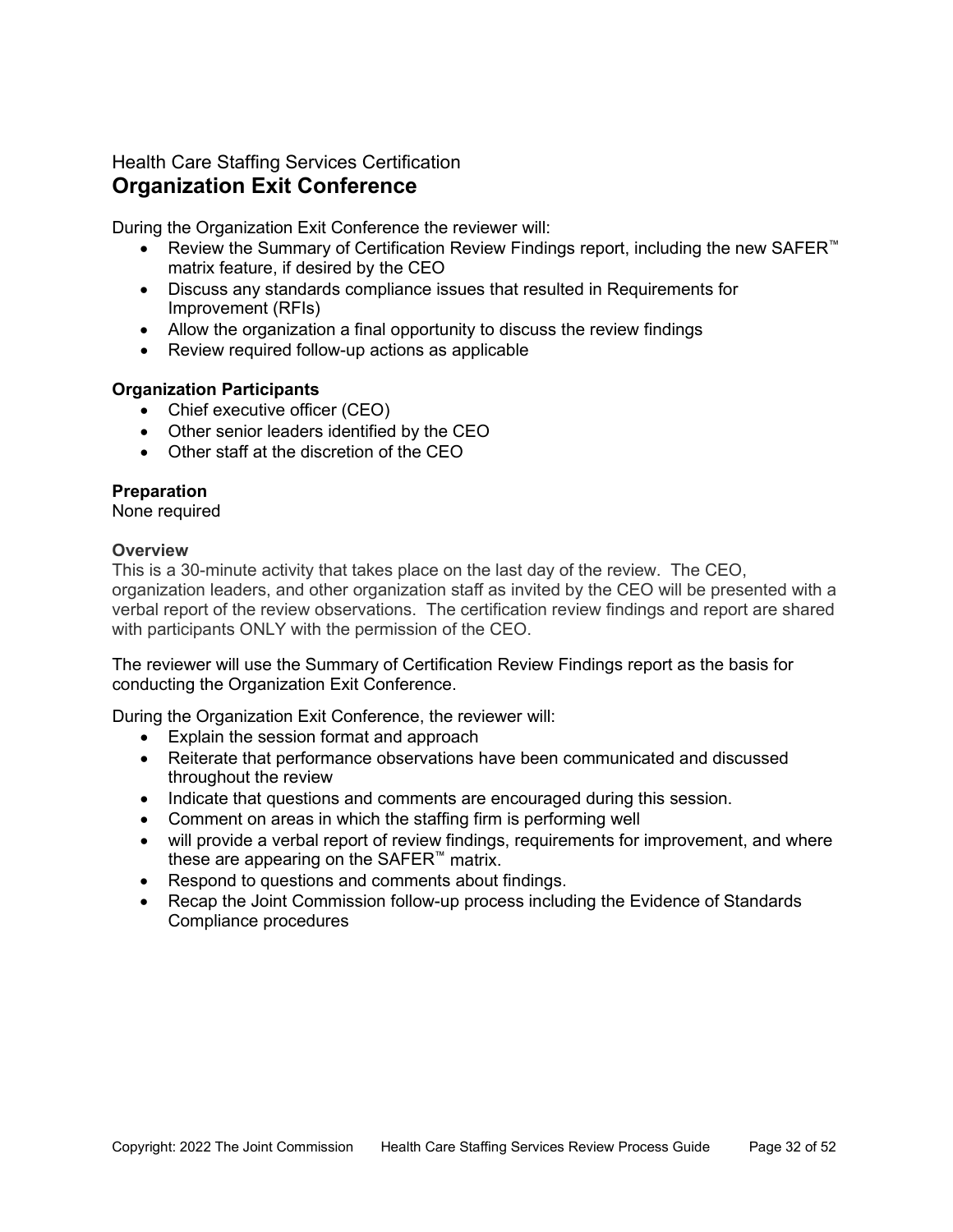## <span id="page-32-0"></span>Health Care Staffing Services Certification **Intra-cycle Evaluation Process**

All organizations participating in the certification process are required to collect, report, and monitor their performance relative to the standardized measures on an ongoing basis. The Certification Measure Information Process (CMIP) tool assists certified organizations with the data collection, reporting and monitoring requirements associated with the standardized measures. The CMIP tool is available on your organization's secure extranet site, The Joint Commission *Connect*. The Performance Measure (PM) Data Report portion of the CMIP tool is available for all staffing organizations to perform an annual analysis of their performance relative to each performance measure.

For all staffing organizations that participated in an initial or recertification review in 2009, a midpoint (intra-cycle) evaluation of the performance measurement activities and standards compliance will be conducted via conference call with a Joint Commission reviewer.

#### **Prior to the Intra-cycle Event**

Your organization will receive an automated email to the primary certification contact and the CEO approximately 3 months in advance of the anniversary date of your last certification review. You will have 30 days to enter any missing monthly data points for any of the three standardized measures, complete the performance measure (PM) data report for each measure, and review your performance improvement plan for any updates. Once everything has been entered or updated, please use the submission checklist section of the CMIP tool to formally submit the CMIP tool to The Joint Commission for the intra-cycle event. If the tool is not submitted on time, your organization will receive an email reminder to submit the tool or risk having your certification decision changed.

#### **Intra-cycle Evaluation Logistics**

The intra-cycle evaluation conference call will take place as close as possible to the one year mid-point of the current two year certification cycle. The call will be scheduled by a Joint Commission reviewer with the person identified in the "Intra-cycle Conference Call Contact Information" section of the CMIP tool for a time that is convenient to both parties involved. Participation in the intra-cycle conference call is mandatory for all staffing organizations.

#### **Overview**

During the conference call, the reviewer will discuss

- The results of your organization's performance against the three standardized measures (monthly data),
- Your analysis of your performance (PM Data Report),
- Your organization's ongoing approach to performance improvement (PI Plan)
- Your questions regarding compliance with Joint Commission standards

This call is your organization's opportunity to have an interactive discussion with the Joint Commission reviewer to assure you are on the right track relative to performance measurement and ongoing performance improvement and standards compliance.

There are no negative outcomes to the intra-cycle event, unless the reviewer identifies that your organization has not actively engaged in performance measurement and improvement activities since the time of the most recently completed initial or recertification review.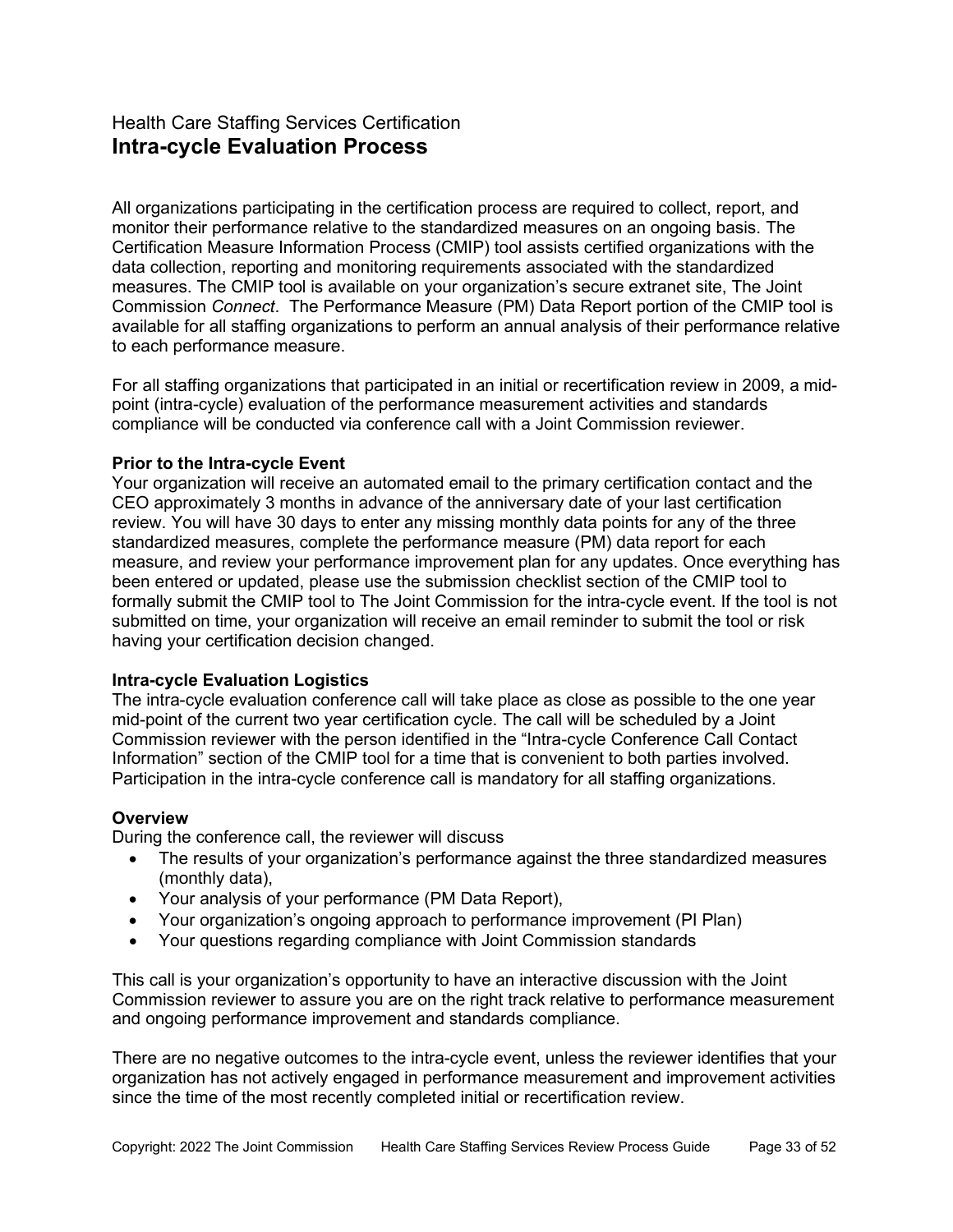## <span id="page-33-0"></span>Health Care Staffing Services Certification **Agenda Templates**

| One Reviewer, One Day                    | Pages 35-37 |
|------------------------------------------|-------------|
| One Reviewer, One Site, Multiple Days    | Pages 38-42 |
| Multi-Site (Corporate), Multi-Day Review | Pages 43-46 |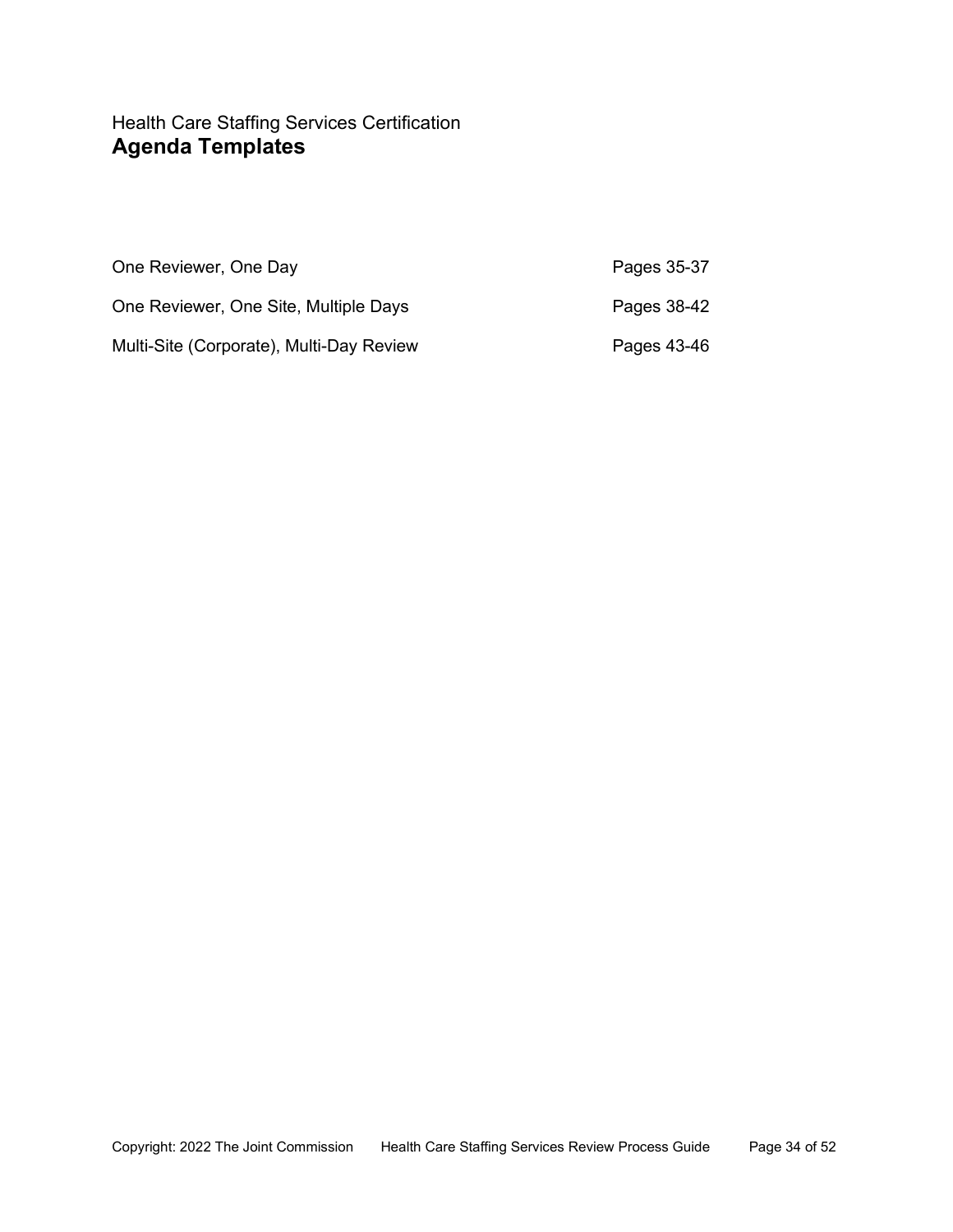## Health Care Staffing Services Certification

## **One Reviewer for One Day – Review Agenda**

| <b>Time</b>                            | <b>Activity</b>                                                                                                                                                                                                                                                                                                                                                                                                                                                                                                                                                                                                                                                                                                                                                | Organization<br><b>Participants</b>                                                                 |
|----------------------------------------|----------------------------------------------------------------------------------------------------------------------------------------------------------------------------------------------------------------------------------------------------------------------------------------------------------------------------------------------------------------------------------------------------------------------------------------------------------------------------------------------------------------------------------------------------------------------------------------------------------------------------------------------------------------------------------------------------------------------------------------------------------------|-----------------------------------------------------------------------------------------------------|
| 40 minutes<br>starting at 8:00<br>a.m. | <b>Opening Conference</b><br>Introductions<br>Joint Commission & Certification overview<br>Slide presentation<br>$\blacksquare$<br>President's video<br>Agenda review<br><b>Staffing Firm Overview</b><br>Organizational structure<br>Customer base<br>Review and discuss information provided on certification<br>application                                                                                                                                                                                                                                                                                                                                                                                                                                 | Certification review<br>coordinator<br>Leader(s)<br>Others at the discretion<br>of the organization |
| 20 minutes                             | <b>Reviewer Planning Session</b><br>Please note: The reviewer needs a list of customers where<br>clinical staff are currently working or have worked.<br>Reviewer selection of contracts/agreements for<br>review-A minimum of six contracts/ agreements will<br>be identified<br>Selected contracts/agreements need to be available<br>٠<br>for the Contract/Formal Agreement Review activity<br>Please Note: The reviewer needs a roster of clinical staff that<br>are currently placed or available for placement, sorted by<br>discipline.<br>Reviewer selection of clinical staff records and<br>tracers--A minimum of 20 clinical staff will be identified<br>Files for these individuals need to be available for the<br>Personnel File Review activity | Certification review<br>coordinator (at the<br>reviewer's request)                                  |
| 60 minutes                             | <b>Orientation to Staffing Firm and Data Use</b><br><b>Business Functions</b><br>Management and operations<br>On-call structure, if applicable<br>Marketing activities<br>Emergency management<br>Information management<br>Cyber security and protection systems<br>Code of business ethics<br><b>Customer/Client Functions</b><br>Contracting/formal agreement processes<br>MSPs and vendor management<br>Subcontracting                                                                                                                                                                                                                                                                                                                                     | Leader(s) and<br>individual(s) responsible<br>for these functions                                   |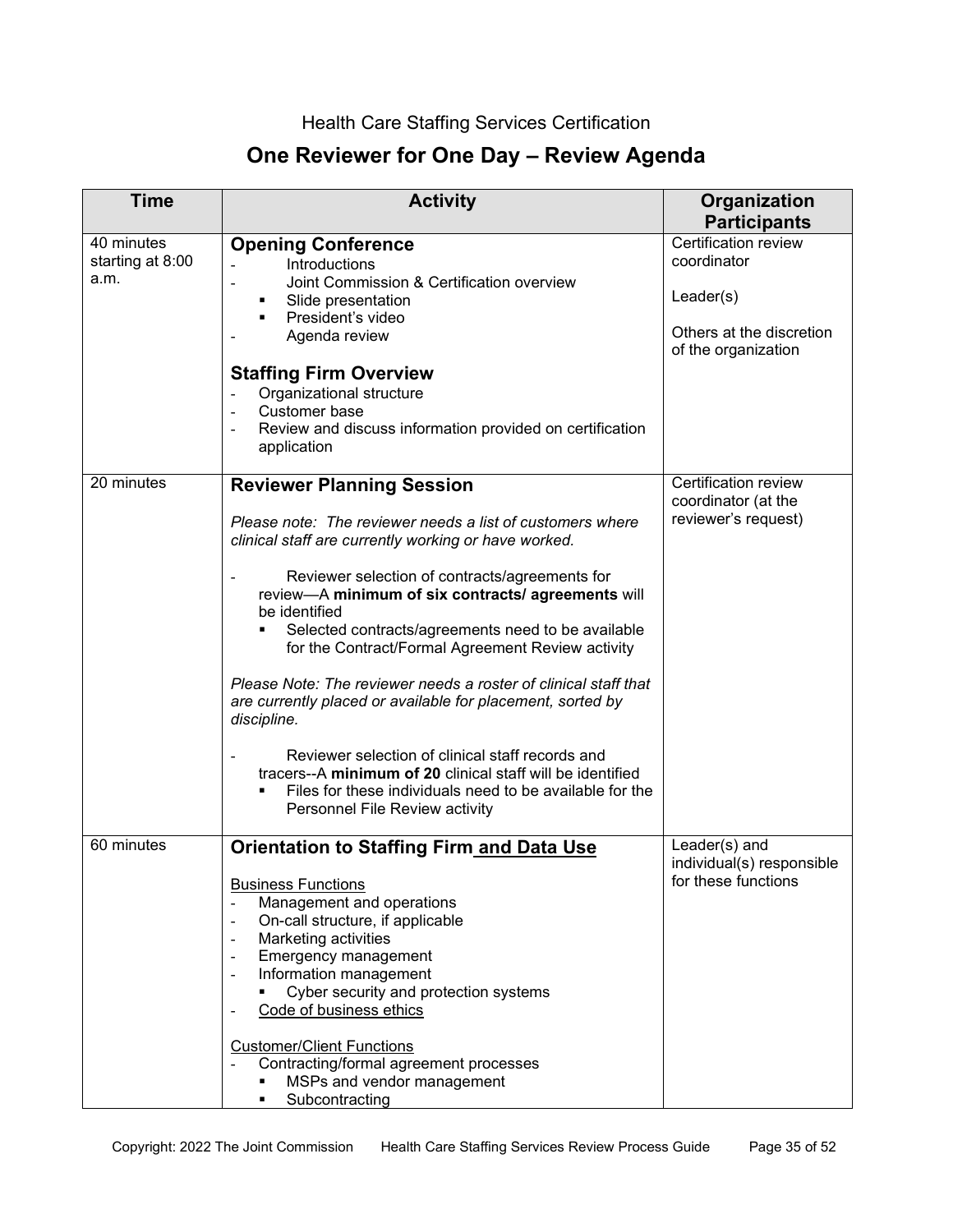| <b>Time</b> | <b>Activity</b>                                                                                                                                                                                                                                                                                                                                                                                                      | Organization<br><b>Participants</b>                                                           |
|-------------|----------------------------------------------------------------------------------------------------------------------------------------------------------------------------------------------------------------------------------------------------------------------------------------------------------------------------------------------------------------------------------------------------------------------|-----------------------------------------------------------------------------------------------|
|             | Conflict of interest policies<br>Customer reassignment of clinical staff (floating)<br>Tracking and fulfillment of customer/client staff<br>requirements                                                                                                                                                                                                                                                             |                                                                                               |
|             | <b>Staffing Functions</b><br>Performance of recruitment, retention, and competency<br>evaluation processes<br>Clinical staff performance evaluation processes<br>Setting clinical staff health requirements<br><b>Expectations regarding National Patient Safety Goals</b><br>$\overline{\phantom{0}}$                                                                                                               |                                                                                               |
|             | Data Use<br>Approach to performance improvement<br>Data collection processes<br>Data quality and maintaining integrity<br>Data analysis processes<br>٠<br>Priorities for improvement<br>Certification standardized performance measures<br>Customer satisfaction data<br>Clinical staff satisfaction data<br>Customer complaint reporting<br>٠<br>Clinical staff complaints, exit interview data                     |                                                                                               |
| 30 minutes  | <b>Review of Firm's Uploaded Documents</b>                                                                                                                                                                                                                                                                                                                                                                           |                                                                                               |
| 30 minutes  | <b>Contract/Formal Agreement Review</b><br>Discussion of contracting/formal agreement process<br>Facilitated review of a select sample of contracts and<br>formal agreements                                                                                                                                                                                                                                         | Individual(s) familiar with<br>content and responsible<br>for formal agreements/<br>contracts |
| 60 minutes  | <b>Competence Assessment &amp; Credentialing</b><br><b>Session</b><br>Application process<br>Employment history checks<br>Credentials verification process<br>Hiring criteria<br>Orientation<br>Placement criteria<br>Clinical staff to customer matching process<br>Clinical staff supervision<br>Clinical staff performance evaluation, including<br>customer feedback<br>Maintaining competency of clinical staff | Individuals responsible<br>for managing and<br>performing these<br>processes                  |
| 30 minutes  | <b>Reviewer Lunch</b>                                                                                                                                                                                                                                                                                                                                                                                                |                                                                                               |
| 120 minutes | <b>Personnel File Review</b><br>Facilitated review of the selected sample of files begins in<br>this activity                                                                                                                                                                                                                                                                                                        | Individual(s) with<br>authorized access to<br>files                                           |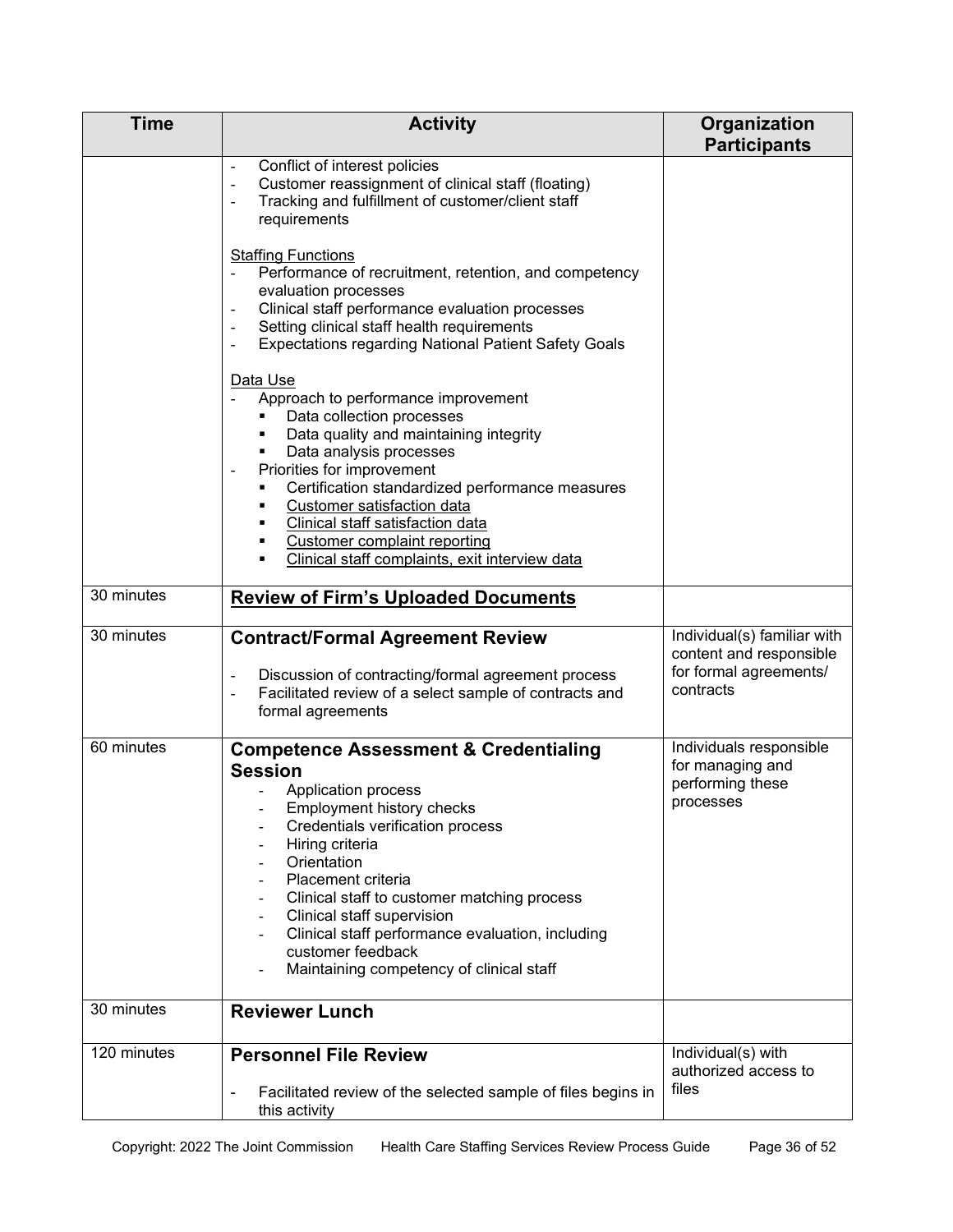| <b>Time</b>                                           | <b>Activity</b>                                                                                                                                                                                                                                                                                                                                                                                                                                                                                                                                                                                                                                 | Organization<br><b>Participants</b>                                                                                                                                                                                                                                                                                                                               |
|-------------------------------------------------------|-------------------------------------------------------------------------------------------------------------------------------------------------------------------------------------------------------------------------------------------------------------------------------------------------------------------------------------------------------------------------------------------------------------------------------------------------------------------------------------------------------------------------------------------------------------------------------------------------------------------------------------------------|-------------------------------------------------------------------------------------------------------------------------------------------------------------------------------------------------------------------------------------------------------------------------------------------------------------------------------------------------------------------|
|                                                       | Discussion during this activity will focus on the firm's<br>internal credentials quality assurance audit process.<br>including<br>Reporting audit results<br>$\blacksquare$<br>Compiling and analyzing the audit data for trends<br>$\blacksquare$<br>Identifying opportunities to improve the credentialing<br>٠<br>process<br>Planned improvements or changes already<br>٠<br>implemented to the credentialing process<br><b>Efforts to maintain and sustain improved</b><br>$\blacksquare$<br>performance                                                                                                                                    | Individual(s) who can<br>facilitate the file review<br>Individual(s) that<br>performs credentials<br>audits for the firm                                                                                                                                                                                                                                          |
| 30 minutes                                            | <b>Individual Clinical Staff Tracers</b><br>First contact (recruitment)<br>$\blacksquare$<br>Data gathering (application process)<br>Discussion related to file review<br>Licensure<br>$\blacksquare$<br>Credentials<br>٠<br>Competency<br>٠<br>Continuing education<br>٠<br>Orientation<br>$\blacksquare$<br>Health status<br>٠<br>Hiring decision<br>Orientation/assignment availability<br>First placement<br>How data is provided to customer<br>٠<br>Clinical staff to customer matching process<br>٠<br>Customer reassignment of clinical staff (floating)<br>٠<br>Registering concerns/complaints<br>٠<br>Performance evaluation process | Individual(s) who can<br>step the reviewer<br>through a clinical staff<br>person's experience with<br>the firm from point of first<br>contact through<br>recruitment, hiring,<br>orientation and first<br>placement, through<br>initial performance<br>evaluation<br>Should involve<br>individuals responsible<br>for the day-to-day<br>performance of activities |
| 60 minutes                                            | <b>Issue Resolution &amp; Reviewer Report</b><br><b>Preparation</b>                                                                                                                                                                                                                                                                                                                                                                                                                                                                                                                                                                             | Certification review<br>coordinator, if requested<br>by reviewer                                                                                                                                                                                                                                                                                                  |
| 30 minutes<br>ending at<br>approximately<br>4:30 p.m. | <b>Organization Exit Conference</b>                                                                                                                                                                                                                                                                                                                                                                                                                                                                                                                                                                                                             | Program and clinical<br>leadership<br>Others at the discretion<br>of the organization                                                                                                                                                                                                                                                                             |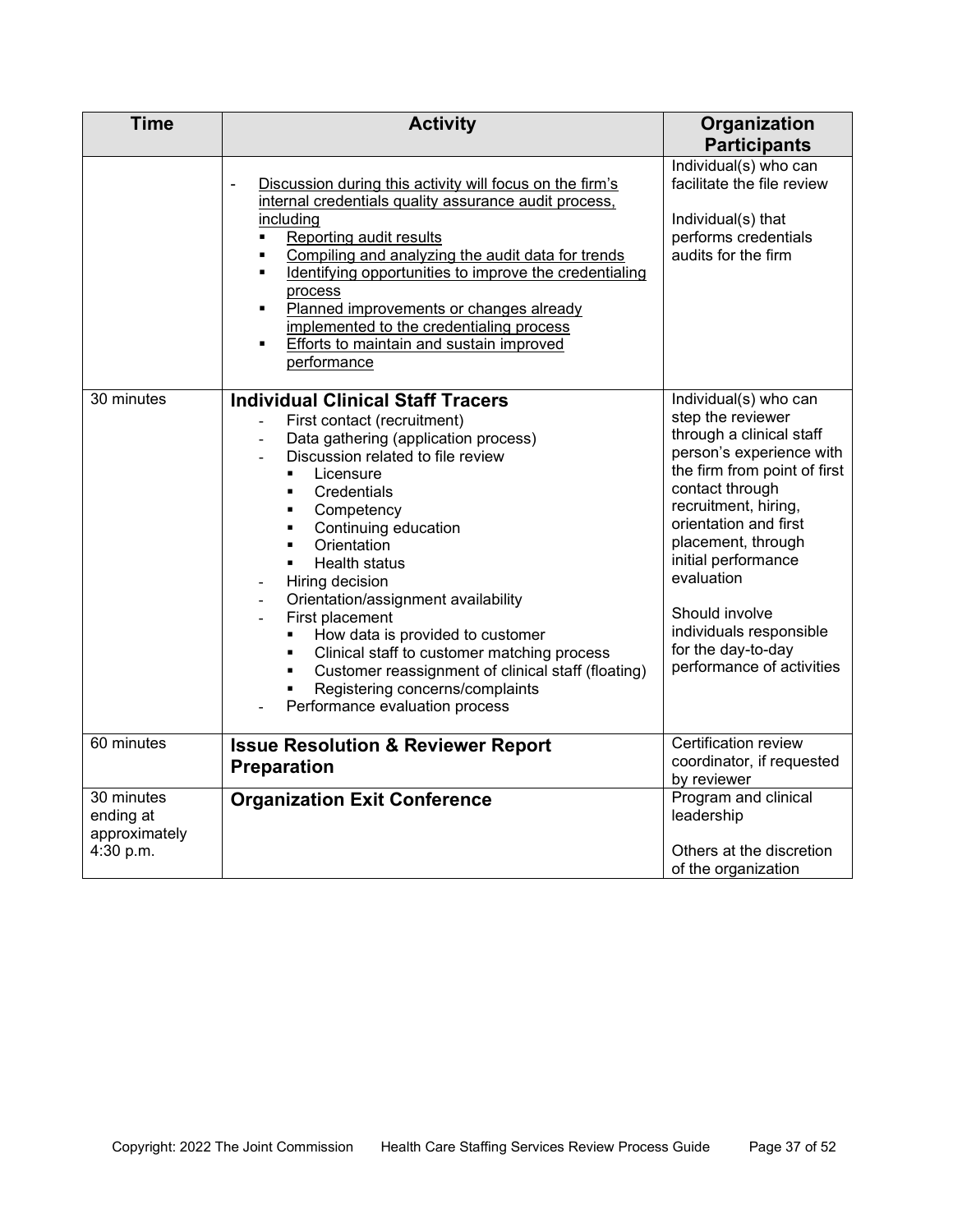## Health Care Staffing Services Certification **Multi-Day – Review Agenda**

| <b>First Day</b>                       |                                                                                                                                                                                                                                                                                                                                                                                                                                                                                                                                                                                                                                                                                                                                                                                                            |                                                                                                     |
|----------------------------------------|------------------------------------------------------------------------------------------------------------------------------------------------------------------------------------------------------------------------------------------------------------------------------------------------------------------------------------------------------------------------------------------------------------------------------------------------------------------------------------------------------------------------------------------------------------------------------------------------------------------------------------------------------------------------------------------------------------------------------------------------------------------------------------------------------------|-----------------------------------------------------------------------------------------------------|
| <b>Time</b>                            | <b>Activity</b>                                                                                                                                                                                                                                                                                                                                                                                                                                                                                                                                                                                                                                                                                                                                                                                            | Organization<br><b>Participants</b>                                                                 |
| 40 minutes<br>starting at 8:00<br>a.m. | <b>Opening Conference</b><br>Introductions<br>Joint Commission & Certification overview<br>$\sim$<br>Slide presentation<br>٠<br>President's video<br>Agenda review<br><b>Staffing Firm Overview</b><br>Organizational structure<br>Customer base<br>$\blacksquare$<br>Review and discuss information provided on certification<br>$\blacksquare$<br>application                                                                                                                                                                                                                                                                                                                                                                                                                                            | Certification review<br>coordinator<br>Leader(s)<br>Others at the discretion<br>of the organization |
| 20 minutes                             | <b>Reviewer Planning Session</b><br>Please note: The reviewer needs a list of customers where<br>clinical staff are currently working or have worked.<br>Reviewer selection of contracts/agreements for<br>review-A minimum of six contracts/ agreements will be<br>identified per day for review.<br>Selected contracts/agreements need to be available for<br>the Contract/Formal Agreement Review activity<br>Please Note: The reviewer needs a roster of clinical staff that<br>are currently placed or available for placement, sorted by<br>discipline.<br>Reviewer selection of clinical staff records and tracers--<br>A minimum of 20 clinical staff will be identified per day for<br>review.<br>Files for these individuals need to be available for the<br>٠<br>Personnel File Review activity | Certification review<br>coordinator (at the<br>reviewer's request)                                  |
| 60 minutes                             | <b>Orientation to Staffing Firm and Data Use</b><br><b>Business Functions</b><br>Management and operations<br>On-call structure, if applicable<br>$\blacksquare$<br>Marketing activities<br>$\blacksquare$<br>Emergency management<br>$\overline{\phantom{a}}$<br>Information management<br>$\blacksquare$<br>Cyber security and protection systems<br>Code of business ethics<br><b>Customer/Client Functions</b>                                                                                                                                                                                                                                                                                                                                                                                         | Leader(s)<br>Individual(s) responsible<br>for these functions                                       |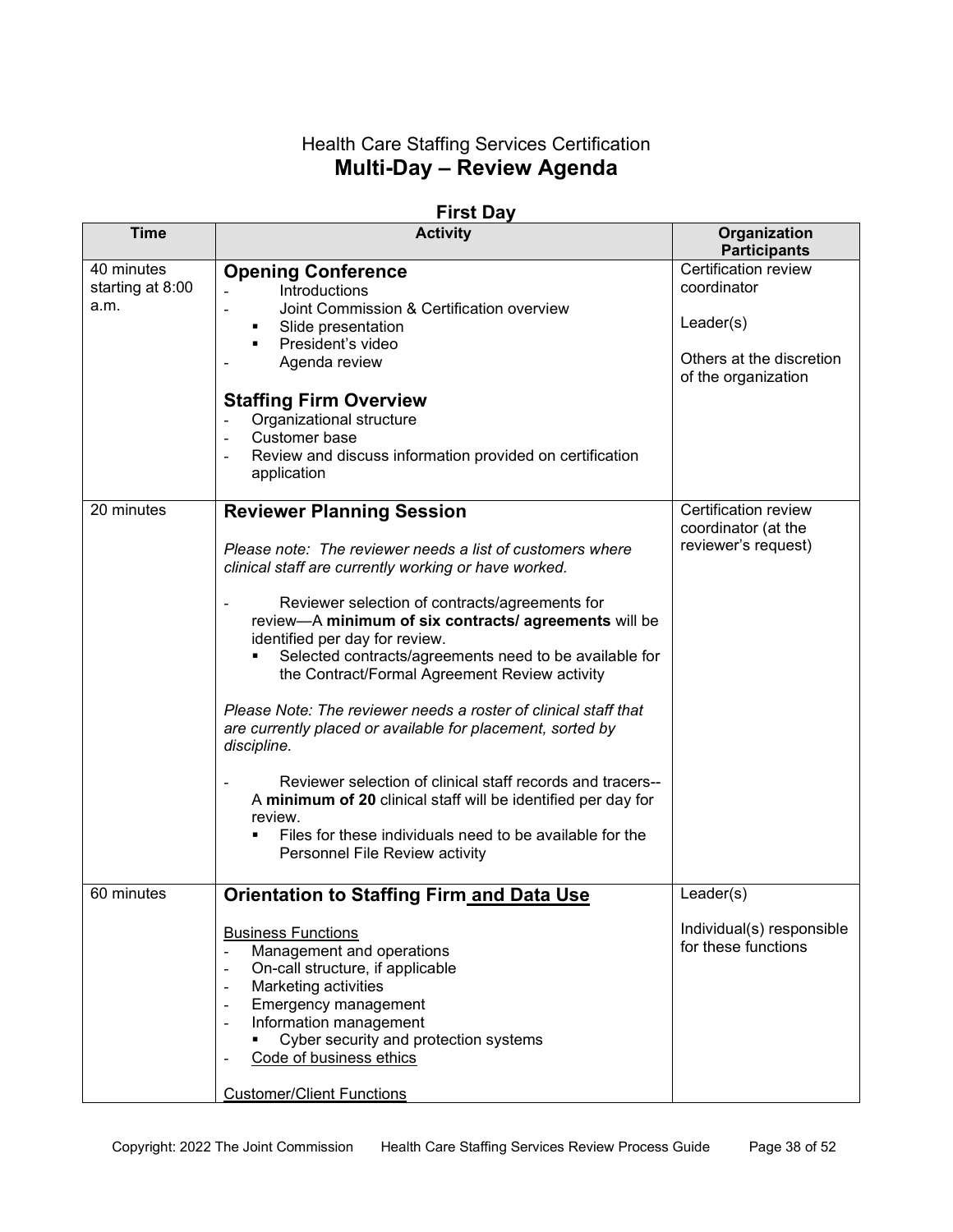| <b>Time</b> | <b>Activity</b>                                                                                                                                                                                                                                                                                                                                                                                                                                                                                    | Organization<br><b>Participants</b>                                                           |
|-------------|----------------------------------------------------------------------------------------------------------------------------------------------------------------------------------------------------------------------------------------------------------------------------------------------------------------------------------------------------------------------------------------------------------------------------------------------------------------------------------------------------|-----------------------------------------------------------------------------------------------|
|             | Contracting/formal agreement processes<br>MSPs and vendor management<br>Subcontracting<br>Conflict of interest policies<br>Customer reassignment of clinical staff (floating)<br>Tracking and fulfillment of customer/client staff<br>requirements<br><b>Staffing Functions</b>                                                                                                                                                                                                                    |                                                                                               |
|             | Performance of recruitment, retention, and competency<br>evaluation processes<br>Clinical staff performance evaluation processes<br>$\blacksquare$<br>Setting clinical staff health requirements<br><b>Expectations regarding National Patient Safety Goals</b><br>$\blacksquare$                                                                                                                                                                                                                  |                                                                                               |
|             | Data Use<br>Approach to performance improvement<br>Data collection processes<br>Data quality and maintaining integrity<br>Data analysis processes<br>Priorities for improvement<br>Certification standardized performance measures<br>Customer satisfaction data<br>Clinical staff satisfaction data<br><b>Customer complaint reporting</b><br>Clinical staff complaints, exit interview data                                                                                                      |                                                                                               |
| 30 minutes  | <b>Review of Firm's Uploaded Documents</b>                                                                                                                                                                                                                                                                                                                                                                                                                                                         |                                                                                               |
| 30 minutes  | <b>Contract/Formal Agreement Review</b><br>Discussion of contracting/formal agreement process<br>$\overline{\phantom{a}}$<br>Facilitated review of a select sample of contracts and<br>formal agreements                                                                                                                                                                                                                                                                                           | Individual(s) familiar with<br>content and responsible<br>for formal agreements/<br>contracts |
| 60 minutes  | <b>Competency Assessment &amp; Credentialing</b><br><b>Session</b><br>Recruitment<br>Application process<br>Employment history checks<br>Credentials verification process<br>Hiring criteria/decision<br>Orientation/assignment availability<br>Health status requirements<br>Placement criteria<br>Clinical staff to customer matching process<br>Clinical staff supervision<br>Clinical staff performance evaluation, including<br>customer feedback<br>Maintaining competency of clinical staff | Individuals responsible<br>for managing and<br>performing these<br>processes                  |
| 30 minutes  | <b>Reviewer Lunch</b>                                                                                                                                                                                                                                                                                                                                                                                                                                                                              |                                                                                               |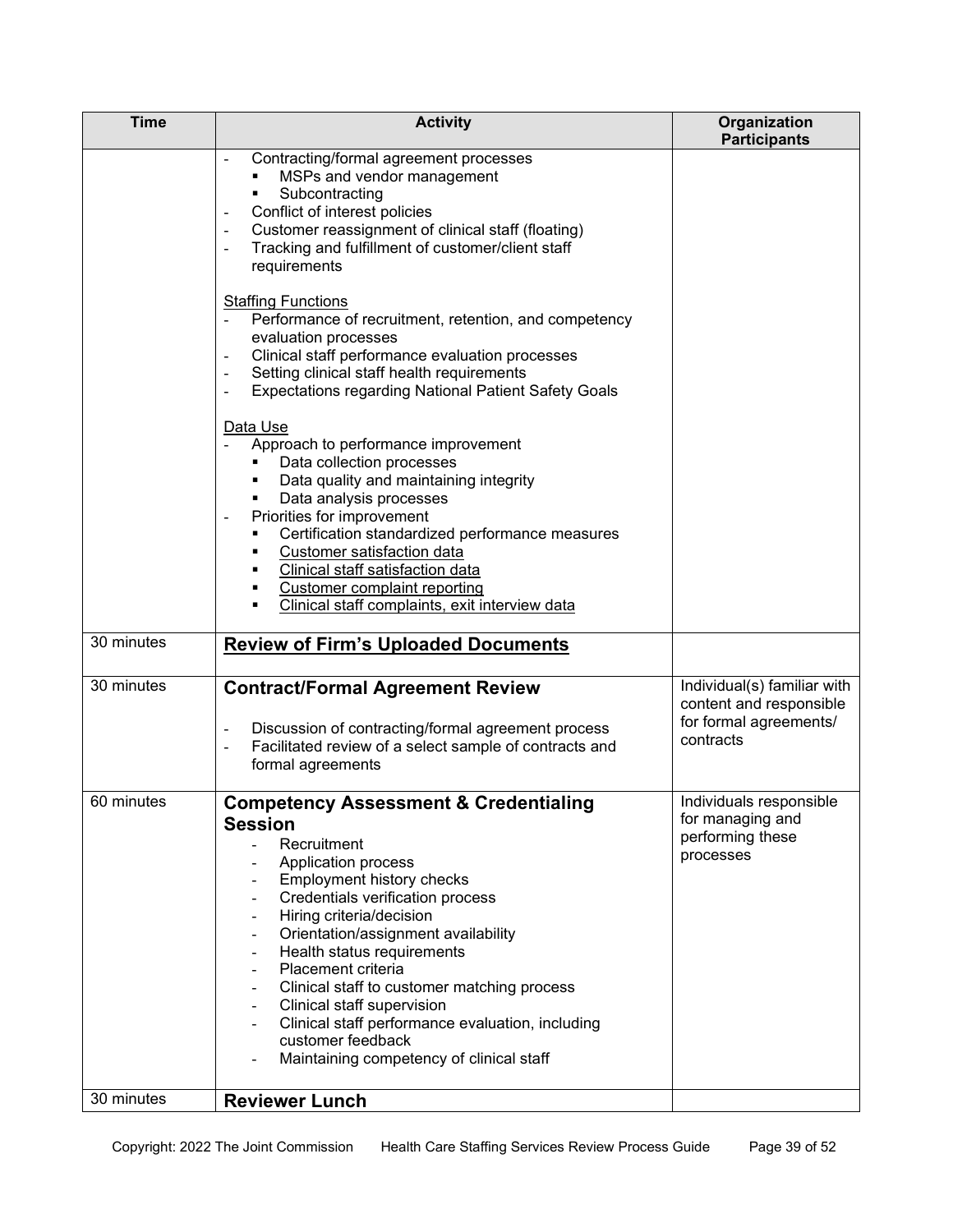| <b>Time</b>                                           | <b>Activity</b>                                                                                                                                                                                                                                                                                                                                                                                                                                                                                                                                                                                                                                   | Organization<br><b>Participants</b>                                                                                                                                                                                                                                                                                                                               |
|-------------------------------------------------------|---------------------------------------------------------------------------------------------------------------------------------------------------------------------------------------------------------------------------------------------------------------------------------------------------------------------------------------------------------------------------------------------------------------------------------------------------------------------------------------------------------------------------------------------------------------------------------------------------------------------------------------------------|-------------------------------------------------------------------------------------------------------------------------------------------------------------------------------------------------------------------------------------------------------------------------------------------------------------------------------------------------------------------|
|                                                       |                                                                                                                                                                                                                                                                                                                                                                                                                                                                                                                                                                                                                                                   |                                                                                                                                                                                                                                                                                                                                                                   |
| 120 minutes                                           | <b>Personnel File Review</b><br>Facilitated review of the selected sample of files begins in<br>÷,<br>this activity<br>Discussion during this activity will focus on the firm's<br>$\qquad \qquad \blacksquare$<br>internal credentials quality assurance audit process<br>including<br>Reporting audit results<br>Compiling and analyzing the audit data for trends<br>Identifying opportunities to improve the credentialing<br>$\blacksquare$<br>process<br>Planned improvements or changes already<br>implemented to the credentialing process<br>Efforts to maintain and sustain improved performance<br>٠                                   | Individual(s) with<br>authorized access to<br>files<br>Individual(s) who can<br>facilitate the file review<br>Individual(s) that<br>performs credentials<br>audits for the firm                                                                                                                                                                                   |
| 60 minutes                                            | <b>Individual Clinical Staff Tracers</b><br>First contact (recruitment)<br>Data gathering (application process)<br>Discussion related to file review<br>$\blacksquare$<br>Licensure<br>Credentials<br>$\blacksquare$<br>Competency<br>٠<br>Continuing education<br>٠<br>Orientation<br>$\blacksquare$<br><b>Health status</b><br>٠<br>Hiring decision<br>Orientation/assignment availability<br>First placement<br>How data is provided to customer<br>٠<br>Clinical staff to customer matching process<br>٠<br>Customer reassignment of clinical staff (floating)<br>٠<br>Registering concerns/complaints<br>٠<br>Performance evaluation process | Individual(s) who can<br>step the reviewer<br>through a clinical staff<br>person's experience<br>with the firm from point<br>of first contact through<br>recruitment, hiring,<br>orientation and first<br>placement, through<br>initial performance<br>evaluation<br>Should involve<br>individuals responsible<br>for the day-to-day<br>performance of activities |
| 30 minutes<br>ending at<br>approximately<br>4:30 p.m. | <b>Reviewer Planning</b>                                                                                                                                                                                                                                                                                                                                                                                                                                                                                                                                                                                                                          | <b>Certification review</b><br>coordinator                                                                                                                                                                                                                                                                                                                        |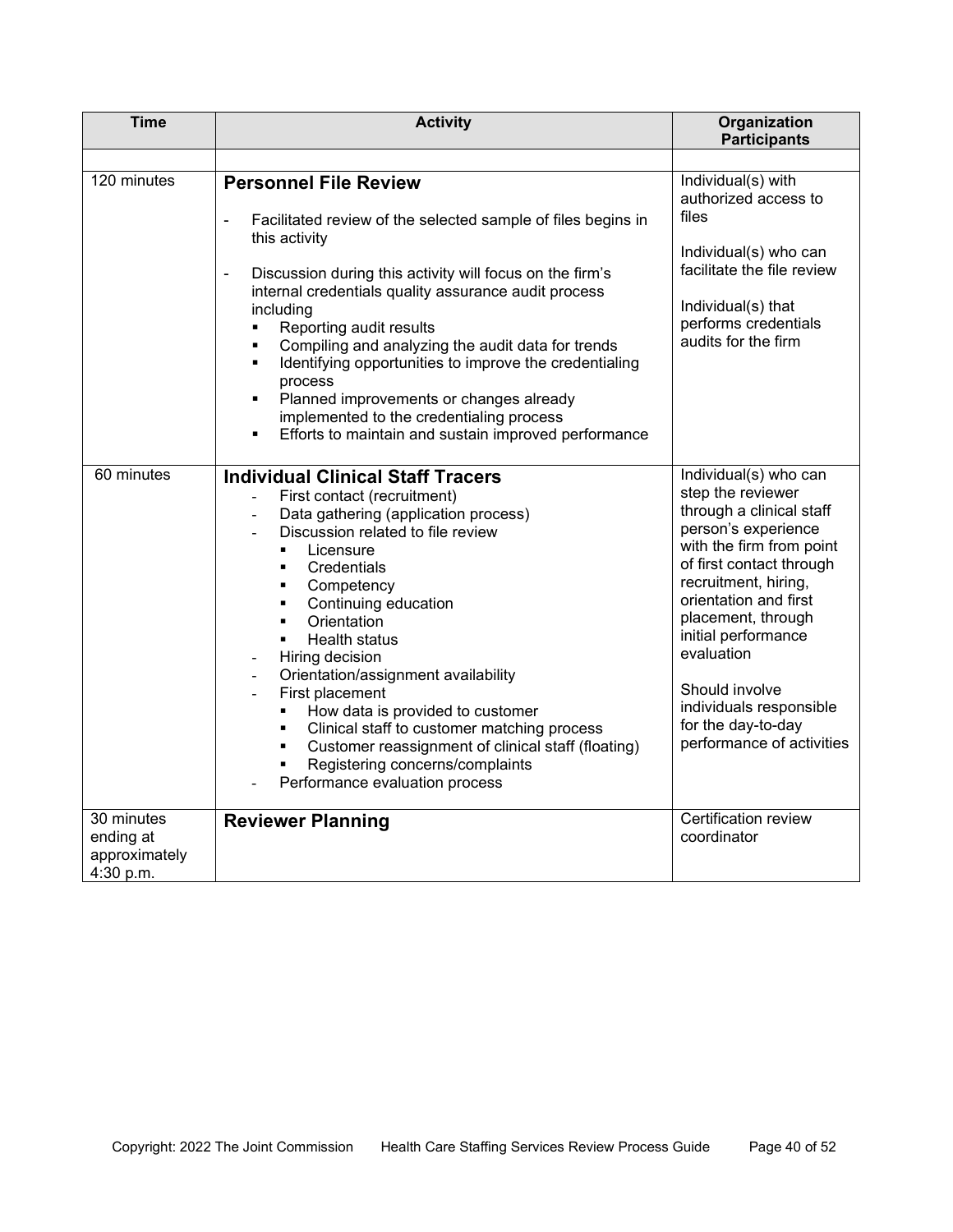| <b>Time</b>                                        | <b>Activity</b>                                                                                                                                                                                                                                                                                                                                                                                                                                                                                                                                                                                                                                       | <b>Organization Participants</b>                                                                                                                                                                                                                                                                                                                                                                                                        |
|----------------------------------------------------|-------------------------------------------------------------------------------------------------------------------------------------------------------------------------------------------------------------------------------------------------------------------------------------------------------------------------------------------------------------------------------------------------------------------------------------------------------------------------------------------------------------------------------------------------------------------------------------------------------------------------------------------------------|-----------------------------------------------------------------------------------------------------------------------------------------------------------------------------------------------------------------------------------------------------------------------------------------------------------------------------------------------------------------------------------------------------------------------------------------|
| 90 minutes<br>starting at 8:00<br>a.m.             | <b>Personnel File Review continued</b>                                                                                                                                                                                                                                                                                                                                                                                                                                                                                                                                                                                                                |                                                                                                                                                                                                                                                                                                                                                                                                                                         |
| 60 minutes                                         | <b>Contract/Formal Agreement Review</b><br>Facilitated review of a select sample of contracts and<br>formal agreements                                                                                                                                                                                                                                                                                                                                                                                                                                                                                                                                | Individual(s) familiar with<br>content and responsible for<br>formal agreements/<br>contracts                                                                                                                                                                                                                                                                                                                                           |
| 60-120 minutes                                     | <b>Individual Clinical Staff Tracers</b><br>First contact (recruitment)<br>$\qquad \qquad \blacksquare$<br>Data gathering (application process)<br>Discussion related to file review<br>$\blacksquare$<br>Licensure<br>Credentials<br>٠<br>Competency<br>٠<br>Continuing education<br>٠<br>Orientation<br>٠<br><b>Health status</b><br>٠<br>Hiring decision<br>Orientation/assignment availability<br>$\blacksquare$<br>First placement<br>How data is provided to customer<br>Clinical staff to customer matching process<br>Customer reassignment of clinical staff (floating)<br>Registering concerns/complaints<br>Performance evaluation process | Individual(s) who can step<br>the reviewer through a<br>clinical staff person's<br>experience with the firm<br>from point of first contact<br>through recruitment, hiring,<br>orientation and first<br>placement, through initial<br>performance evaluation<br>Should involve individuals<br>responsible for the day-to-<br>day performance of<br>activities; if possible, a<br>different group of internal<br>staff should be accessed |
| 30 minutes                                         | <b>Reviewer Lunch</b>                                                                                                                                                                                                                                                                                                                                                                                                                                                                                                                                                                                                                                 |                                                                                                                                                                                                                                                                                                                                                                                                                                         |
| 120 minutes                                        | <b>Personnel File Review  continued</b><br>Note: Reviewers may conduct additional Clinical Staff<br>Tracers if time is available.                                                                                                                                                                                                                                                                                                                                                                                                                                                                                                                     |                                                                                                                                                                                                                                                                                                                                                                                                                                         |
| 60 minutes                                         | <b>Issue Resolution &amp; Reviewer Report</b><br><b>Preparation</b>                                                                                                                                                                                                                                                                                                                                                                                                                                                                                                                                                                                   | Certification review<br>coordinator, if requested                                                                                                                                                                                                                                                                                                                                                                                       |
| 30 minutes ending<br>at approximately<br>4:30 p.m. | <b>Organization Exit Conference</b>                                                                                                                                                                                                                                                                                                                                                                                                                                                                                                                                                                                                                   | Program and clinical<br>leadership<br>Others at the discretion of<br>the organization                                                                                                                                                                                                                                                                                                                                                   |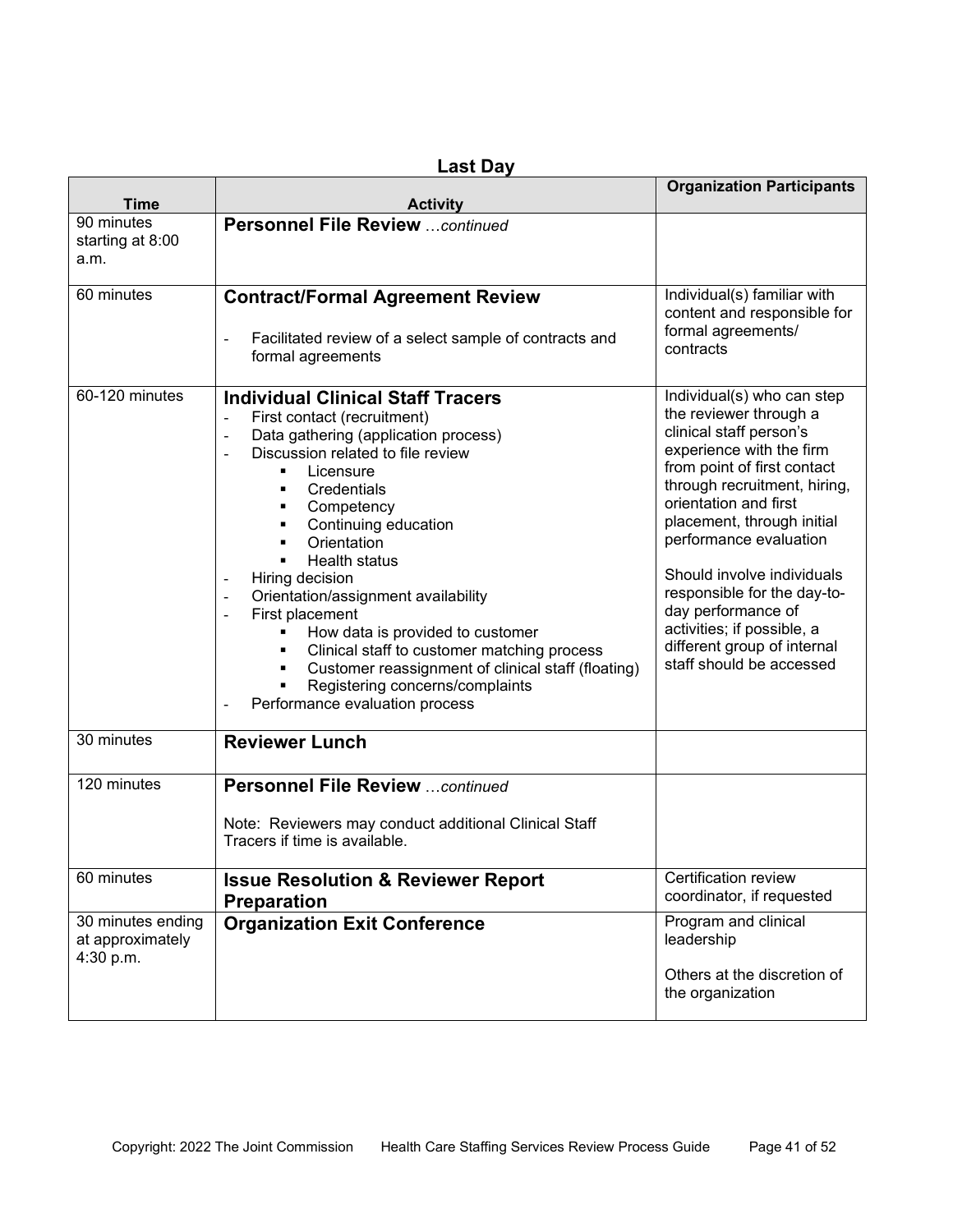| <b>Time</b>                                         | <b>Activity</b>                                                                                                                                                                                                                                                                                                                                                                                                                                                                                                                                                                                                                             | <b>Organization Participants</b>                                                                                                                                                                                                                                                                                                                                                                                                             |
|-----------------------------------------------------|---------------------------------------------------------------------------------------------------------------------------------------------------------------------------------------------------------------------------------------------------------------------------------------------------------------------------------------------------------------------------------------------------------------------------------------------------------------------------------------------------------------------------------------------------------------------------------------------------------------------------------------------|----------------------------------------------------------------------------------------------------------------------------------------------------------------------------------------------------------------------------------------------------------------------------------------------------------------------------------------------------------------------------------------------------------------------------------------------|
| 150 minutes (2.5<br>hours) starting at<br>8:00 a.m. | <b>Personnel File Review continued</b><br>Note: Reviewers may conduct additional Clinical Staff<br>Tracers if time is available.                                                                                                                                                                                                                                                                                                                                                                                                                                                                                                            |                                                                                                                                                                                                                                                                                                                                                                                                                                              |
| 60 minutes                                          | <b>Contract/Formal Agreement Review</b><br>Discussion of contracting/formal agreement process<br>$\blacksquare$<br>Facilitated review of a select sample of contracts<br>$\blacksquare$<br>and formal agreements                                                                                                                                                                                                                                                                                                                                                                                                                            | Individual(s) familiar with<br>content and responsible for<br>formal agreements/ contracts                                                                                                                                                                                                                                                                                                                                                   |
| 30 minutes                                          | <b>Reviewer Lunch</b>                                                                                                                                                                                                                                                                                                                                                                                                                                                                                                                                                                                                                       |                                                                                                                                                                                                                                                                                                                                                                                                                                              |
| 60 minutes                                          | <b>Individual Clinical Staff Tracers</b><br>First contact (recruitment)<br>$\blacksquare$<br>Data gathering (application process)<br>Discussion related to file review<br>×,<br>Licensure<br>Credentials<br>٠<br>Competency<br>٠<br>Continuing education<br>$\blacksquare$<br>Orientation<br>٠<br><b>Health status</b><br>Hiring decision<br>Orientation/Assignment Availability<br>First placement<br>$\overline{a}$<br>How data is provided to customer<br>Clinical staff to customer matching process<br>٠<br>Customer reassignment of clinical staff<br>(floating)<br>Registering concerns/complaints<br>Performance evaluation process | Individual(s) who can step the<br>reviewer through a clinical<br>staff person's experience with<br>the firm from point of first<br>contact through recruitment,<br>hiring, orientation and first<br>placement, through initial<br>performance evaluation<br>Should involve individuals<br>responsible for the day-to-day<br>performance of activities; of<br>possible, a different group of<br>internal staff should be<br>accessed each day |
| 150 minutes (2.5<br>hours)                          | <b>Personnel File Review continued</b>                                                                                                                                                                                                                                                                                                                                                                                                                                                                                                                                                                                                      |                                                                                                                                                                                                                                                                                                                                                                                                                                              |
|                                                     | Note: Reviewers may conduct additional Clinical Staff<br>Tracers if time is available.                                                                                                                                                                                                                                                                                                                                                                                                                                                                                                                                                      |                                                                                                                                                                                                                                                                                                                                                                                                                                              |
| 30 minutes ending at<br>approximately<br>4:30 p.m.  | <b>Reviewer Planning</b>                                                                                                                                                                                                                                                                                                                                                                                                                                                                                                                                                                                                                    | As requested by the reviewer                                                                                                                                                                                                                                                                                                                                                                                                                 |

## **Multi-Day Review Agenda for all days between the First and Last**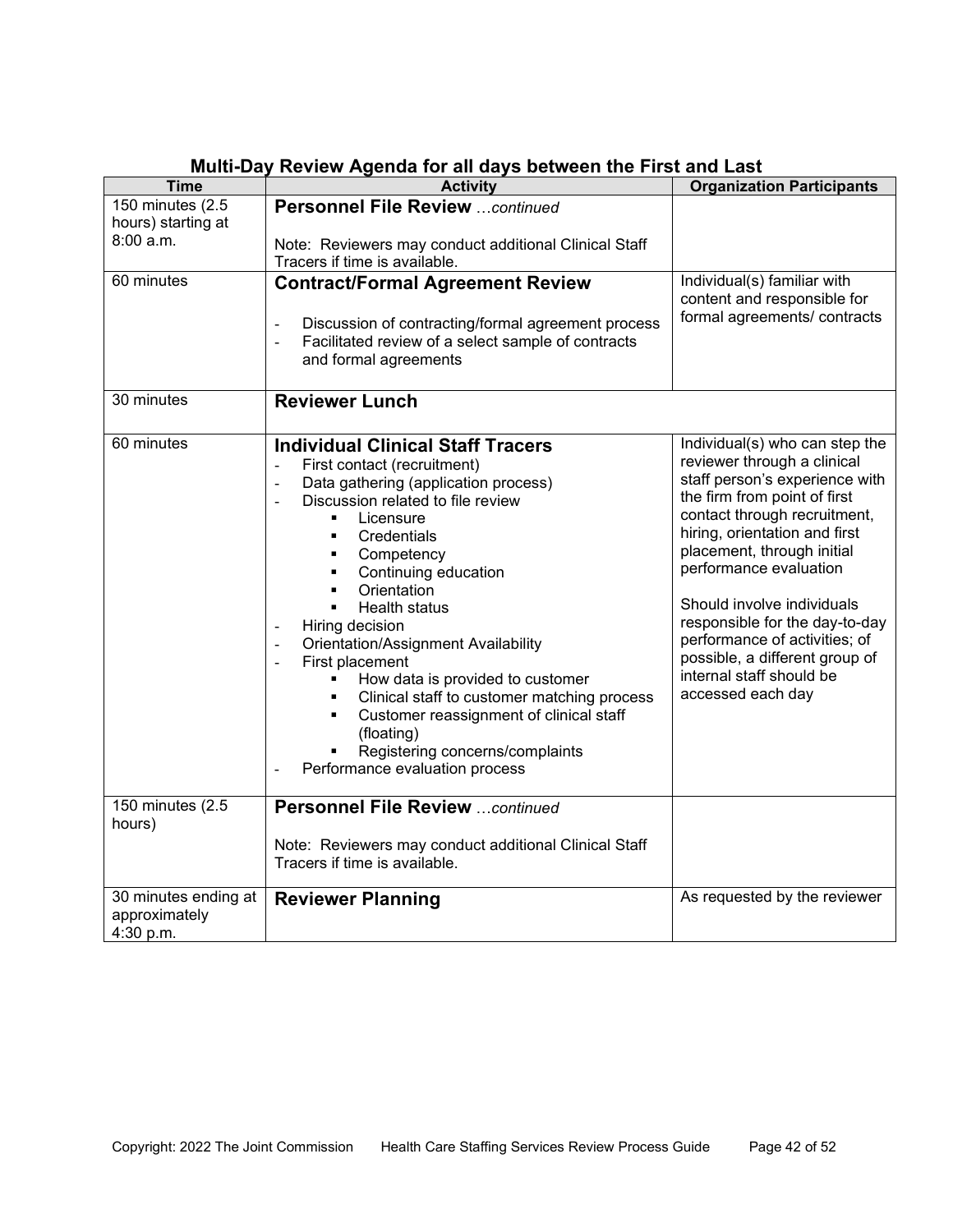## Health Care Staffing Services Certification **Multi-Site (Corporate) Review Agenda**

|                                        |                                                                                                                                                                                                                                                                                                                                                                                          | Organization                                                                                        |
|----------------------------------------|------------------------------------------------------------------------------------------------------------------------------------------------------------------------------------------------------------------------------------------------------------------------------------------------------------------------------------------------------------------------------------------|-----------------------------------------------------------------------------------------------------|
| <b>Time</b>                            | <b>Activity</b>                                                                                                                                                                                                                                                                                                                                                                          | <b>Participants</b>                                                                                 |
| 45 minutes<br>starting at 8:00<br>a.m. | <b>Opening Conference</b><br>Introductions<br>Joint Commission & Certification overview<br>$\qquad \qquad \blacksquare$<br>Slide presentation<br>President's video<br>Agenda review<br>Site selection<br><b>Multi-Site Staffing Firm Overview</b><br>Organizational structure                                                                                                            | Certification review<br>coordinator<br>Leader(s)<br>Others at the discretion of<br>the organization |
|                                        | Customer base<br>Review and discuss information provided on certification<br>application                                                                                                                                                                                                                                                                                                 |                                                                                                     |
| 30 minutes                             | <b>Reviewer Planning Session</b>                                                                                                                                                                                                                                                                                                                                                         | Certification review<br>coordinator                                                                 |
|                                        | The firm is asked to have available:<br>1.<br>A roster of clinical staff that is currently on assignment or<br>available for assignment, sorted by discipline for each of its<br>sites.                                                                                                                                                                                                  | Staff familiar with sites<br>and that can orient the<br>reviewer to the roster or<br>list(s)        |
|                                        | 2.<br>A list of customers where clinical staff is currently working<br>or has worked in the past 12 months. NOTE: If each site<br>works with a separate and unique group of customers, the<br>firm is asked to have a customer list available for each of its<br>sites.                                                                                                                  | Staff familiar with<br>customers and contracts<br>that can orient the<br>reviewer to the list(s)    |
| 60 minutes                             | <b>Orientation to Staffing Firm and Data Use</b>                                                                                                                                                                                                                                                                                                                                         | Leader(s)                                                                                           |
|                                        | <b>Business Functions</b><br>Management and operations<br>Centralized and decentralized systems and processes<br>On-call structure, if applicable<br>$\qquad \qquad \blacksquare$<br>Marketing activities<br>$\qquad \qquad \blacksquare$<br><b>Emergency management</b><br>Information management<br>Cyber security and protection systems<br>Code of business ethics<br>$\overline{a}$ | Staff responsible for<br>these functions<br>Others at the discretion of<br>the organization         |
|                                        | <b>Customer/Client Functions</b><br>Contracting/formal agreement processes<br>MSPs and vendor management<br>Subcontracting<br>Conflict of interest policies                                                                                                                                                                                                                              |                                                                                                     |

#### **Day 1**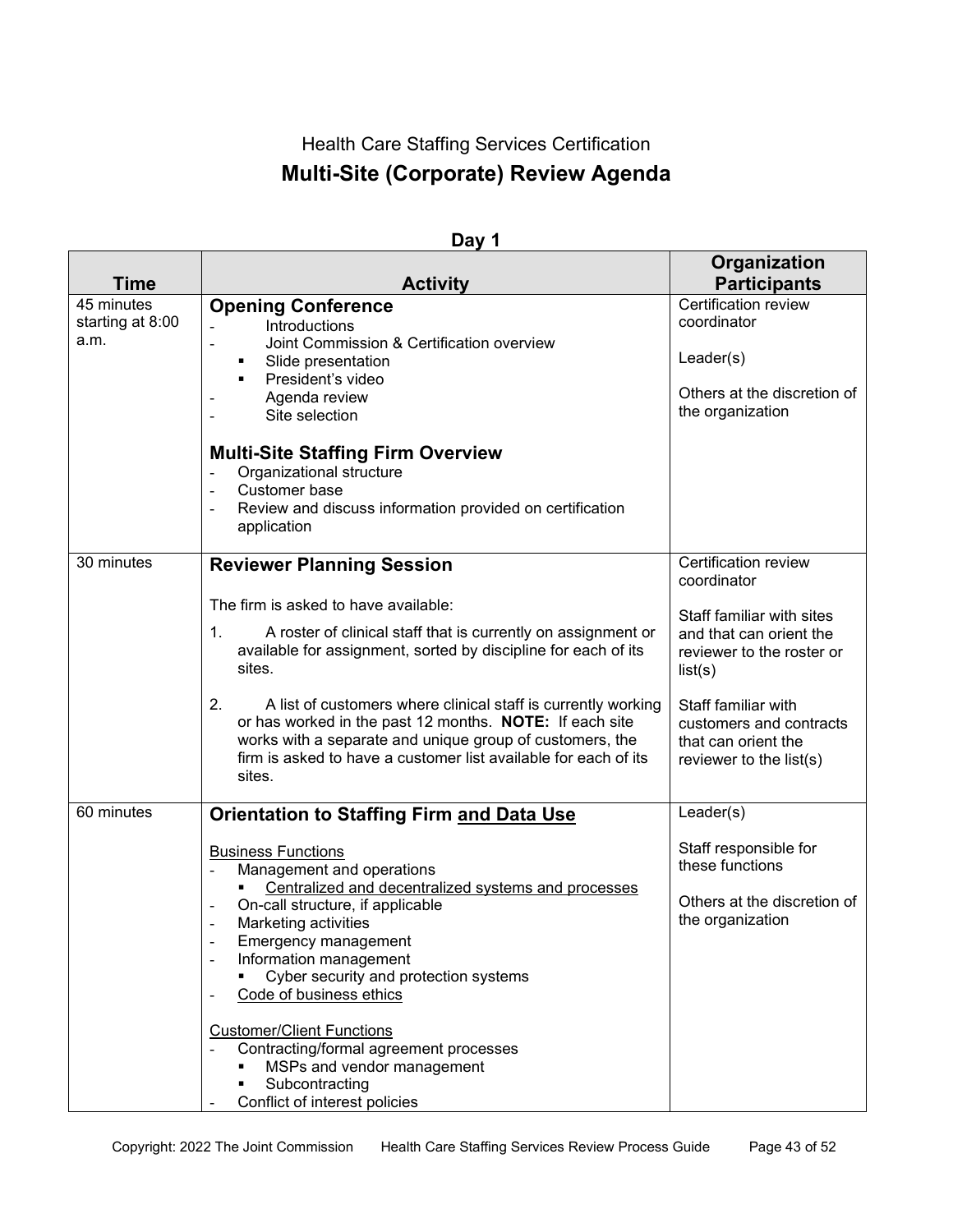| <b>Time</b> | <b>Activity</b>                                                                                                                                                                                                                                                                                                                                                                                                                                                                                                                                                                                                                                                                                                                                                                                                                                                                                                                                                                                                                                                                                                                                                                                                                                                                                                                                                                                                                                                                                                                                                                   | Organization<br><b>Participants</b>                                                                                    |
|-------------|-----------------------------------------------------------------------------------------------------------------------------------------------------------------------------------------------------------------------------------------------------------------------------------------------------------------------------------------------------------------------------------------------------------------------------------------------------------------------------------------------------------------------------------------------------------------------------------------------------------------------------------------------------------------------------------------------------------------------------------------------------------------------------------------------------------------------------------------------------------------------------------------------------------------------------------------------------------------------------------------------------------------------------------------------------------------------------------------------------------------------------------------------------------------------------------------------------------------------------------------------------------------------------------------------------------------------------------------------------------------------------------------------------------------------------------------------------------------------------------------------------------------------------------------------------------------------------------|------------------------------------------------------------------------------------------------------------------------|
| 45 minutes  | Customer reassignment of clinical staff (floating)<br>Tracking and fulfillment of customer/client staff requirements<br>$\overline{a}$<br><b>Staffing Functions</b><br>Performance of recruitment, retention, and competency<br>$\blacksquare$<br>evaluation processes<br>Clinical staff performance evaluation processes<br>$\overline{\phantom{a}}$<br>Setting clinical staff health requirements<br>$\overline{\phantom{a}}$<br><b>Expectations regarding National Patient Safety Goals</b><br>$\overline{\phantom{a}}$<br>Data Use<br>Approach to performance improvement<br>Centralized or decentralized<br>Data collection processes<br>Data quality and maintaining integrity<br>Data analysis processes<br>Priorities for improvement<br>$\overline{\phantom{a}}$<br>Organization-wide and/or site-specific<br>$\qquad \qquad \blacksquare$<br>Certification standardized performance measures<br>Customer satisfaction data<br>Clinical staff satisfaction data<br><b>Customer complaint reporting</b><br>٠<br>Clinical staff complaints, exit interview data<br>٠<br><b>Multi-Site Monitoring and Oversight System Tracer</b><br>Review systems for monitoring and oversight including:<br>Frequency of monitoring and oversight<br>٠<br>Criteria and performance expectations for sites<br>Individuals responsible for monitoring and oversight<br>Data gathered and used to monitor site performance<br>Procedures and tools for overseeing sites<br>Procedures for providing performance feedback to sites<br>Requirements and timeframes for site corrective action | Staff responsible for site<br>monitoring and oversight<br>Leader(s)<br>Others at the discretion of<br>the organization |
| 30 minutes  | <b>Review of Firm's Uploaded Documents</b>                                                                                                                                                                                                                                                                                                                                                                                                                                                                                                                                                                                                                                                                                                                                                                                                                                                                                                                                                                                                                                                                                                                                                                                                                                                                                                                                                                                                                                                                                                                                        |                                                                                                                        |
| 30 minutes  | <b>Reviewer Lunch</b>                                                                                                                                                                                                                                                                                                                                                                                                                                                                                                                                                                                                                                                                                                                                                                                                                                                                                                                                                                                                                                                                                                                                                                                                                                                                                                                                                                                                                                                                                                                                                             |                                                                                                                        |
| 60 minutes  | <b>Contract/Formal Agreement Process</b>                                                                                                                                                                                                                                                                                                                                                                                                                                                                                                                                                                                                                                                                                                                                                                                                                                                                                                                                                                                                                                                                                                                                                                                                                                                                                                                                                                                                                                                                                                                                          | Individual(s) familiar with                                                                                            |
|             | Centralized or decentralized<br>Review of contracting or formal agreement process<br>Facilitated review of a select sample of contracts and<br>formal agreements                                                                                                                                                                                                                                                                                                                                                                                                                                                                                                                                                                                                                                                                                                                                                                                                                                                                                                                                                                                                                                                                                                                                                                                                                                                                                                                                                                                                                  | content and responsible<br>for formal agreements/<br>contracts                                                         |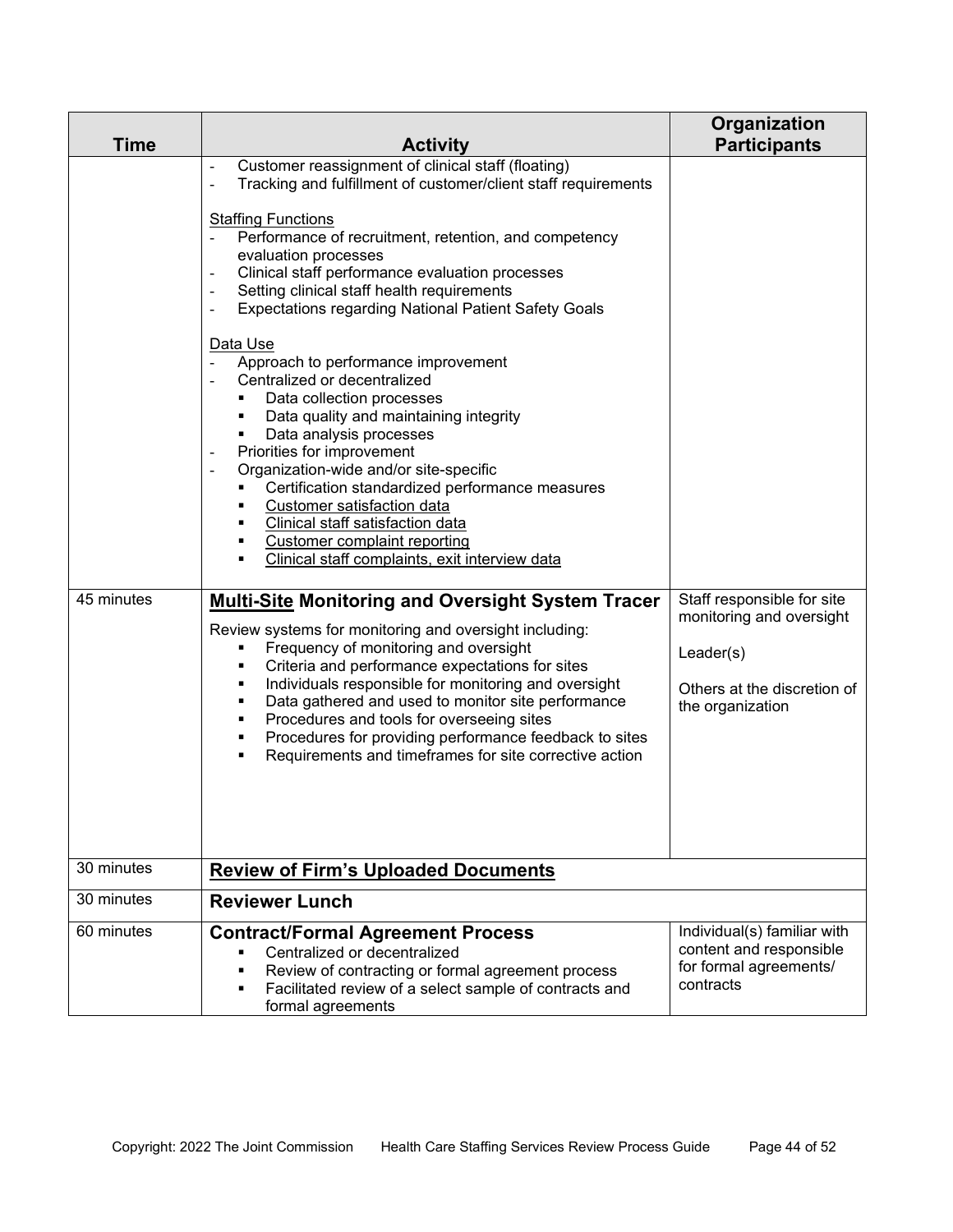|                                                        |                                                                                                                                                                                                                                                                                                                                                                                                                                                                                                                                                                                                                        | Organization                                                                                                            |
|--------------------------------------------------------|------------------------------------------------------------------------------------------------------------------------------------------------------------------------------------------------------------------------------------------------------------------------------------------------------------------------------------------------------------------------------------------------------------------------------------------------------------------------------------------------------------------------------------------------------------------------------------------------------------------------|-------------------------------------------------------------------------------------------------------------------------|
| Time                                                   | <b>Activity</b>                                                                                                                                                                                                                                                                                                                                                                                                                                                                                                                                                                                                        | <b>Participants</b>                                                                                                     |
| 60 minutes                                             | <b>Competence Assessment &amp; Credentialing Process</b><br>Centralized or decentralized processes<br>Recruitment<br>Application process<br>Employment history checks<br>Credentials verification process<br>٠<br>Hiring criteria/decision<br>٠<br>Orientation/assignment availability<br>٠<br>Health status requirements<br>٠<br>Placement criteria<br>Clinical staff to customer matching process<br>Clinical staff supervision<br>٠<br>Customer reassignment of clinical staff (floating)<br>٠<br>Clinical staff performance evaluation, including customer<br>feedback<br>Maintaining competency of clinical staff | Individuals responsible<br>for designing, managing,<br>and overseeing the<br>performance of these<br>processes at sites |
| 60 minutes                                             | <b>Issue Resolution and Reviewer Report Preparation</b>                                                                                                                                                                                                                                                                                                                                                                                                                                                                                                                                                                | Individual coordinating<br>review activity                                                                              |
| 30 minutes                                             | <b>Reviewer Planning for Site Review Activity</b>                                                                                                                                                                                                                                                                                                                                                                                                                                                                                                                                                                      | Individual coordinating<br>review activity                                                                              |
| 30 minutes,<br>ending at<br>approximately<br>4:30 p.m. | <b>Multi-Site Review Interim Exit Conference</b>                                                                                                                                                                                                                                                                                                                                                                                                                                                                                                                                                                       | Leader(s) and others at<br>the discretion of the<br>organization                                                        |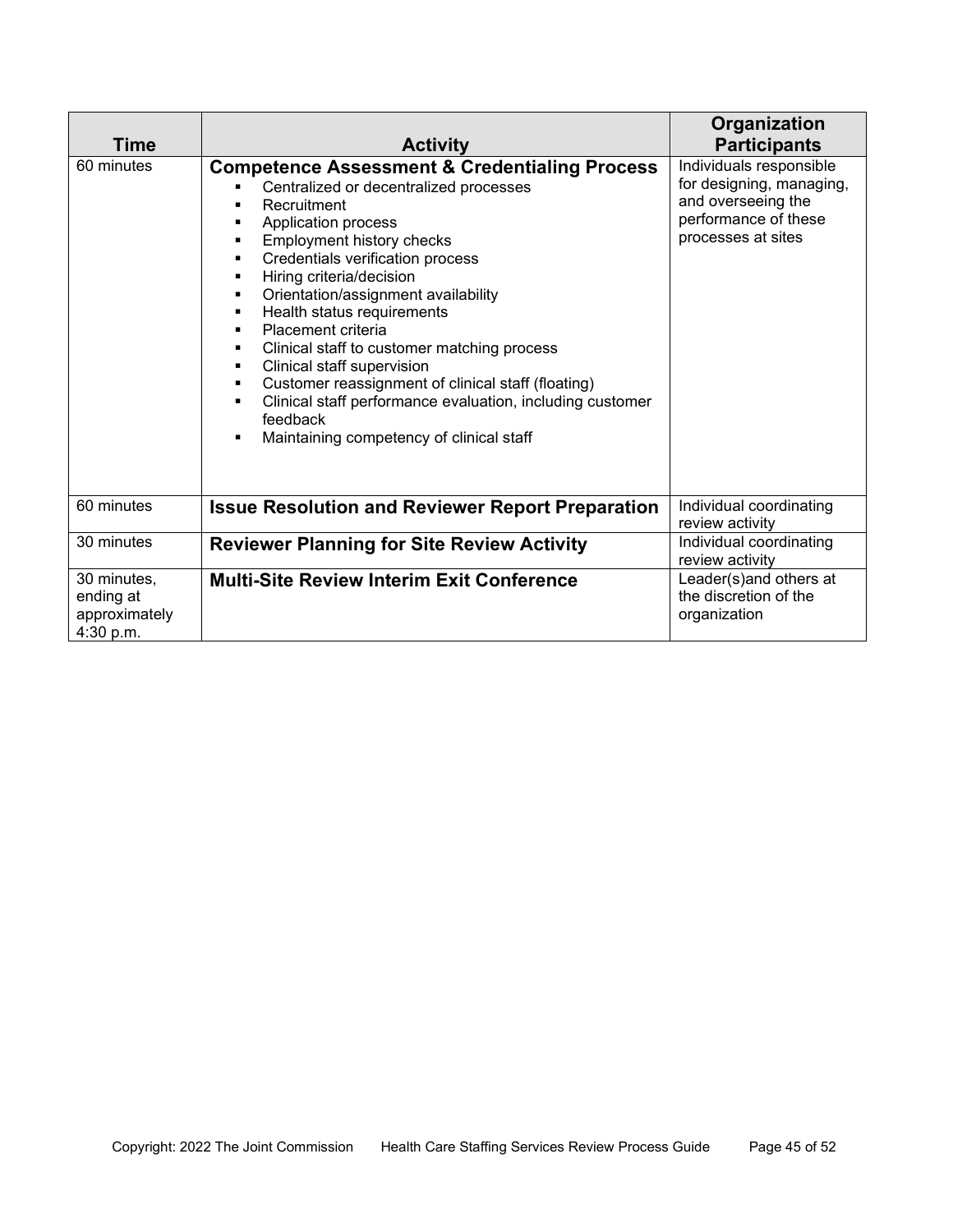## **Agenda for Multi-Site (Corporate) Review Days beyond Day 1**

| <b>Time</b>                                                       | <b>Activity</b>                                                                                                                                                                                                                                                                                                                                                                                                                                                                                 | Organization<br><b>Participants</b>                                   |
|-------------------------------------------------------------------|-------------------------------------------------------------------------------------------------------------------------------------------------------------------------------------------------------------------------------------------------------------------------------------------------------------------------------------------------------------------------------------------------------------------------------------------------------------------------------------------------|-----------------------------------------------------------------------|
| 180 minutes (3 hours)                                             | <b>Site (Branch Office) Review</b> (times are approximate)                                                                                                                                                                                                                                                                                                                                                                                                                                      | Site staff including                                                  |
| starting at 8:00 a.m.                                             |                                                                                                                                                                                                                                                                                                                                                                                                                                                                                                 | Site manager                                                          |
|                                                                   | Video meeting with site staff (45-60 minutes) includes:                                                                                                                                                                                                                                                                                                                                                                                                                                         | Staffing coordinator(s)                                               |
|                                                                   | <b>Clinical Staff Tracer</b><br>First contact (recruitment)                                                                                                                                                                                                                                                                                                                                                                                                                                     | Supervisory staff                                                     |
|                                                                   | Data gathering (application process)<br>Discussion related to file review<br>$\blacksquare$<br>Licensure<br>Credentials                                                                                                                                                                                                                                                                                                                                                                         | Staff responsible for<br>collecting and verifying<br>application data |
|                                                                   | Competency<br>Continuing education<br>Orientation<br><b>Health status</b>                                                                                                                                                                                                                                                                                                                                                                                                                       | Others at the discretion<br>of the site manager                       |
|                                                                   | Hiring decision                                                                                                                                                                                                                                                                                                                                                                                                                                                                                 |                                                                       |
|                                                                   | Orientation/assignment availability<br>First placement<br>$\overline{\phantom{a}}$                                                                                                                                                                                                                                                                                                                                                                                                              |                                                                       |
|                                                                   | How data is provided to customer<br>Clinical staff to customer matching process<br>Customer reassignment of clinical staff (floating)<br>Registering concerns/complaints<br>Performance evaluation process                                                                                                                                                                                                                                                                                      |                                                                       |
|                                                                   | Site Support System Tracer<br>Site leadership structure<br>Site placement within multi-site organization structure<br>Systems to support sites<br>٠<br>Site responsibilities and accountabilities<br>٠<br>Centralized and decentralized processes<br>٠<br>Communication between corporate organization and<br>٠<br>site<br>Data reporting between corporate organization and<br>٠<br>site<br>Organization-wide performance improvement<br>Clinical staff personnel file review (90-120 minutes) |                                                                       |
| 30 minutes                                                        | <b>Reviewer Lunch</b>                                                                                                                                                                                                                                                                                                                                                                                                                                                                           |                                                                       |
| 180 minutes (3 hours)<br>starting at mutually<br>agreed upon time | <b>Site (Branch Office) Review</b> (times are approximate)<br>Repeat of above activity with another office                                                                                                                                                                                                                                                                                                                                                                                      |                                                                       |
| 30 minutes                                                        | <b>Issue Resolution</b>                                                                                                                                                                                                                                                                                                                                                                                                                                                                         | Certification review<br>coordinator, if<br>requested by reviewer      |
| 60 minutes                                                        | <b>Reviewer Report Preparation</b>                                                                                                                                                                                                                                                                                                                                                                                                                                                              |                                                                       |
| 30 minutes ending at<br>approximately 4:30                        | <b>Reviewer Planning, or Interim Exit, or Multi-Site</b><br><b>Review Exit Conference</b>                                                                                                                                                                                                                                                                                                                                                                                                       | Per reviewer<br>recommendation                                        |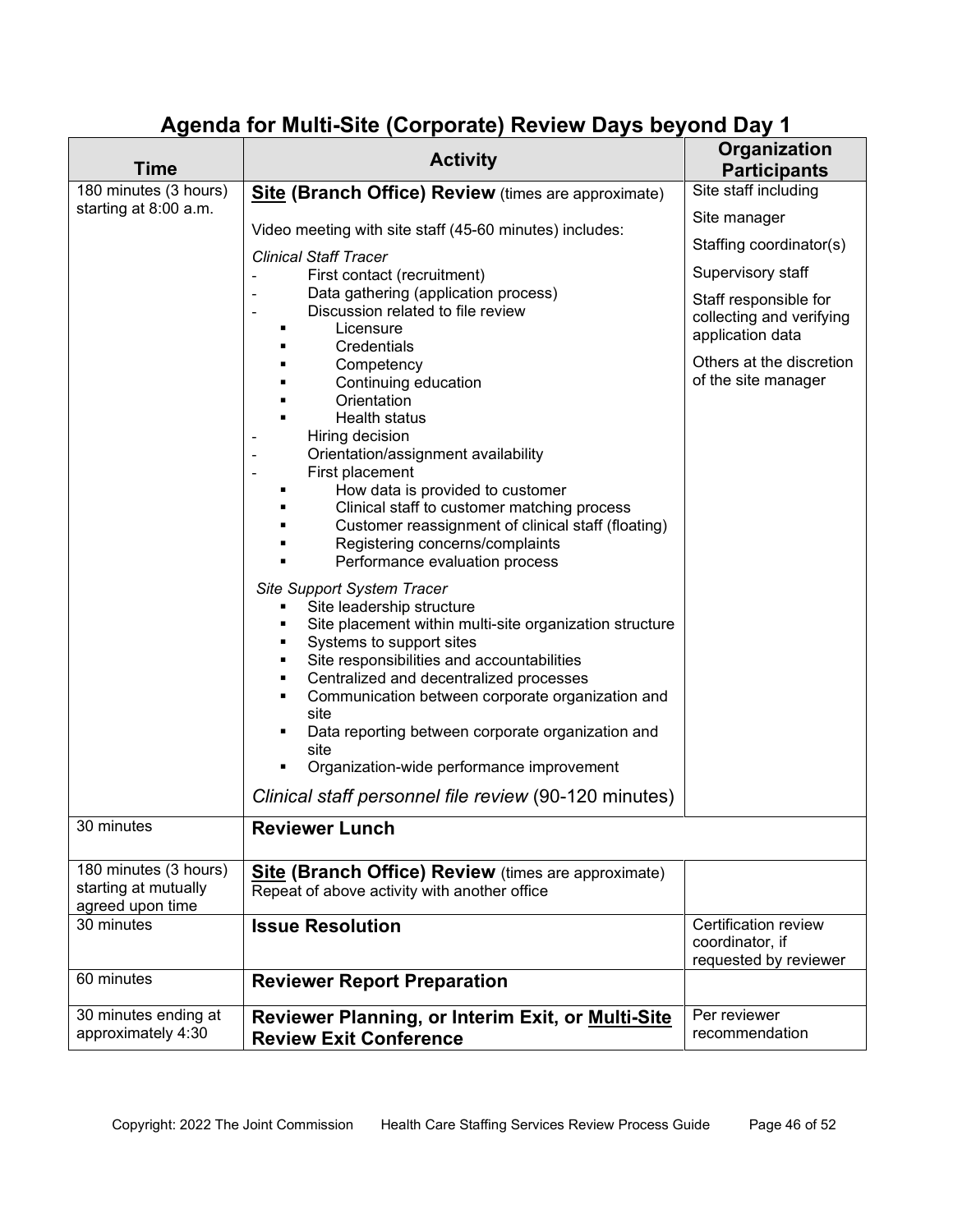## **Contract/Formal Agreement Review Checklist**

Look for the following items in staffing firm customer agreements/contracts.

- Subcontractors The use of subcontractors
- Competency Review Defined responsibilities for the establishment of staff competency for the assignments staff are designated for
- Floating Reassignment (floating) of personnel
- Employees or Independent Contractors Whether staff are employees of the firm or independent contractors working through the firm
- Incident, Error Tracking System The firm's system for reporting, tracking, and documenting unexpected incidents, including errors, unanticipated deaths and other events, injuries, and safety hazards related to the care and services provided
- Requirements for Staff Specified Were the requirements for the staff placed specified in the contract/formal agreement?
- Staff Matched Requirements Were the contract expectations met? (Confirmed on phone calls with customers)

<span id="page-46-0"></span>

| <b>Customer Name</b> | Subcontractors | Competency | Floating | Ind. Contractors<br>Employees or | Tracking System<br>Incident, Error, | Communicating<br>Safety Hazards<br>Occupational | Orientation of<br>Employees | Requirements for<br>Staff Specified | Requirements?<br>Staff Matched |
|----------------------|----------------|------------|----------|----------------------------------|-------------------------------------|-------------------------------------------------|-----------------------------|-------------------------------------|--------------------------------|
|                      |                |            |          |                                  |                                     |                                                 |                             |                                     |                                |
|                      |                |            |          |                                  |                                     |                                                 |                             |                                     |                                |
|                      |                |            |          |                                  |                                     |                                                 |                             |                                     |                                |
|                      |                |            |          |                                  |                                     |                                                 |                             |                                     |                                |
|                      |                |            |          |                                  |                                     |                                                 |                             |                                     |                                |
|                      |                |            |          |                                  |                                     |                                                 |                             |                                     |                                |
|                      |                |            |          |                                  |                                     |                                                 |                             |                                     |                                |
|                      |                |            |          |                                  |                                     |                                                 |                             |                                     |                                |
|                      |                |            |          |                                  |                                     |                                                 |                             |                                     |                                |
|                      |                |            |          |                                  |                                     |                                                 |                             |                                     |                                |
|                      |                |            |          |                                  |                                     |                                                 |                             |                                     |                                |
|                      |                |            |          |                                  |                                     |                                                 |                             |                                     |                                |

Copyright: 2022 The Joint Commission Health Care Staffing Services Review Process Guide Page 47 of 52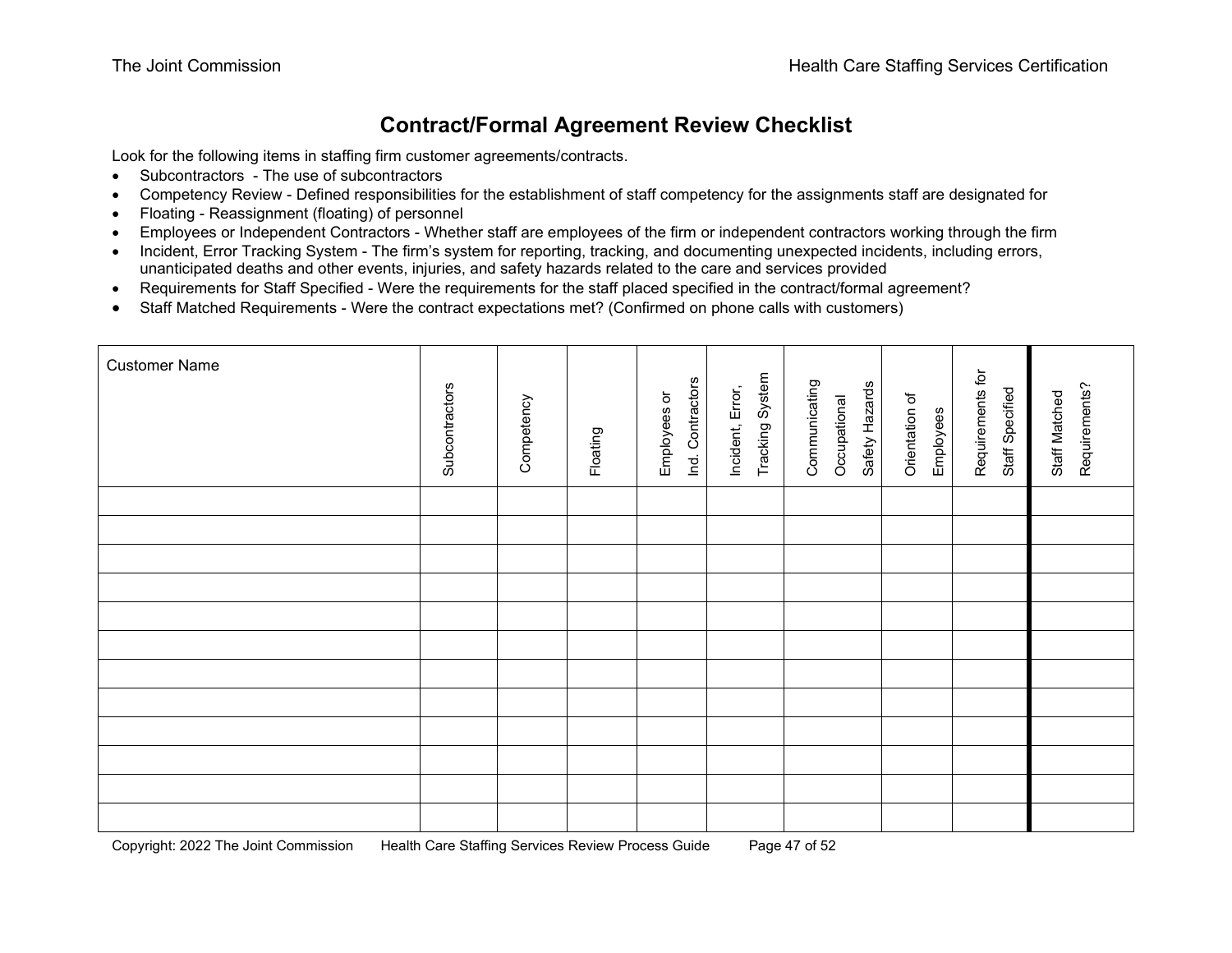| <b>Customer Name</b> | Subcontractors | Competency | Floating | Ind. Contractors<br>Employees or | Tracking System<br>Incident, Error, | Communicating<br>Safety Hazards<br>Occupational | Orientation of<br>Employees | Requirements for<br>Staff Specified | Requirements?<br>Staff Matched |
|----------------------|----------------|------------|----------|----------------------------------|-------------------------------------|-------------------------------------------------|-----------------------------|-------------------------------------|--------------------------------|
|                      |                |            |          |                                  |                                     |                                                 |                             |                                     |                                |
|                      |                |            |          |                                  |                                     |                                                 |                             |                                     |                                |
|                      |                |            |          |                                  |                                     |                                                 |                             |                                     |                                |
|                      |                |            |          |                                  |                                     |                                                 |                             |                                     |                                |
|                      |                |            |          |                                  |                                     |                                                 |                             |                                     |                                |
|                      |                |            |          |                                  |                                     |                                                 |                             |                                     |                                |
|                      |                |            |          |                                  |                                     |                                                 |                             |                                     |                                |
|                      |                |            |          |                                  |                                     |                                                 |                             |                                     |                                |
|                      |                |            |          |                                  |                                     |                                                 |                             |                                     |                                |
|                      |                |            |          |                                  |                                     |                                                 |                             |                                     |                                |
|                      |                |            |          |                                  |                                     |                                                 |                             |                                     |                                |
|                      |                |            |          |                                  |                                     |                                                 |                             |                                     |                                |
|                      |                |            |          |                                  |                                     |                                                 |                             |                                     |                                |
|                      |                |            |          |                                  |                                     |                                                 |                             |                                     |                                |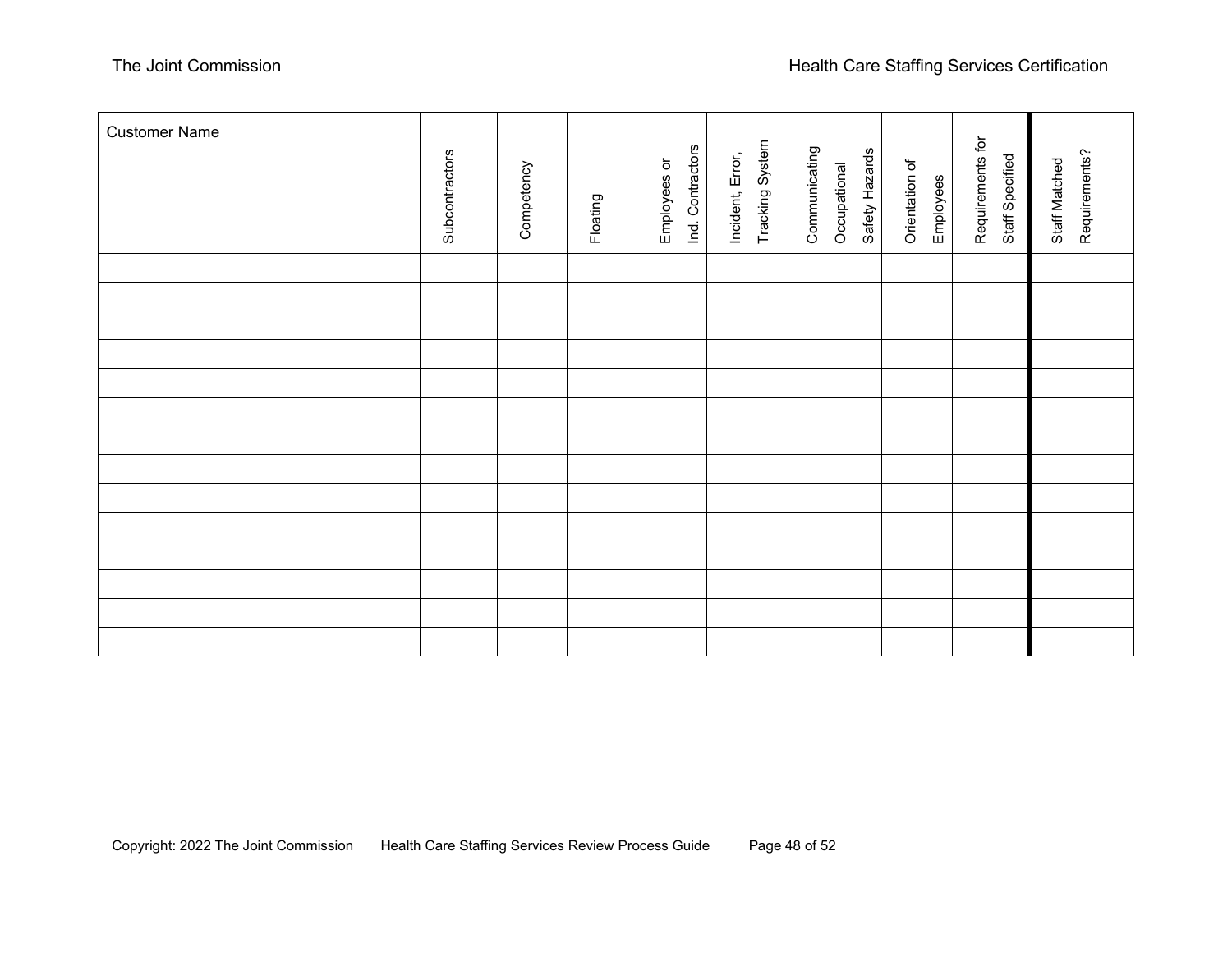## **Personnel File Review Checklist**

<span id="page-48-0"></span>

|                                 | <b>Standards and Elements of Performance</b> |                            |                                      |                       |               |                    |                           |                     |                |  |        |                                |        | <b>Organization Requirements</b>                                   |                     |          |                  |              |  |
|---------------------------------|----------------------------------------------|----------------------------|--------------------------------------|-----------------------|---------------|--------------------|---------------------------|---------------------|----------------|--|--------|--------------------------------|--------|--------------------------------------------------------------------|---------------------|----------|------------------|--------------|--|
| Name                            | <b>B.</b> Discipline                         | C. Licensure Certification | D. Advance Practice<br>Verifications | E. Education Training | F. Experience | G. Competency Eval | H. Performance Evaluation | Criminal Background | J. Orientation |  | L. CPR | M. TB Test or<br>Questionnaire | N. MMR | $\overleftarrow{\mathrm{o}}$<br>O. Flu Immunization<br>Declination | P. Health Statement | Q. Hep B | Drug Screen<br>œ | <b>Notes</b> |  |
| $\overline{1}$<br>Date of Hire  |                                              |                            |                                      |                       |               |                    |                           |                     |                |  |        |                                |        |                                                                    |                     |          |                  |              |  |
| $\overline{2}$<br>Date of Hire  |                                              |                            |                                      |                       |               |                    |                           |                     |                |  |        |                                |        |                                                                    |                     |          |                  |              |  |
| $\mathbf{3}$<br>Date of Hire    |                                              |                            |                                      |                       |               |                    |                           |                     |                |  |        |                                |        |                                                                    |                     |          |                  |              |  |
| $\overline{4}$<br>Date of Hire  |                                              |                            |                                      |                       |               |                    |                           |                     |                |  |        |                                |        |                                                                    |                     |          |                  |              |  |
| $5\phantom{.0}$<br>Date of Hire |                                              |                            |                                      |                       |               |                    |                           |                     |                |  |        |                                |        |                                                                    |                     |          |                  |              |  |
| $6\phantom{1}6$<br>Date of Hire |                                              |                            |                                      |                       |               |                    |                           |                     |                |  |        |                                |        |                                                                    |                     |          |                  |              |  |
| $\overline{7}$<br>Date of Hire  |                                              |                            |                                      |                       |               |                    |                           |                     |                |  |        |                                |        |                                                                    |                     |          |                  |              |  |
| $\overline{8}$<br>Date of Hire  |                                              |                            |                                      |                       |               |                    |                           |                     |                |  |        |                                |        |                                                                    |                     |          |                  |              |  |
| 9<br>Date of Hire               |                                              |                            |                                      |                       |               |                    |                           |                     |                |  |        |                                |        |                                                                    |                     |          |                  |              |  |
| $10$<br>Date of Hire            |                                              |                            |                                      |                       |               |                    |                           |                     |                |  |        |                                |        |                                                                    |                     |          |                  |              |  |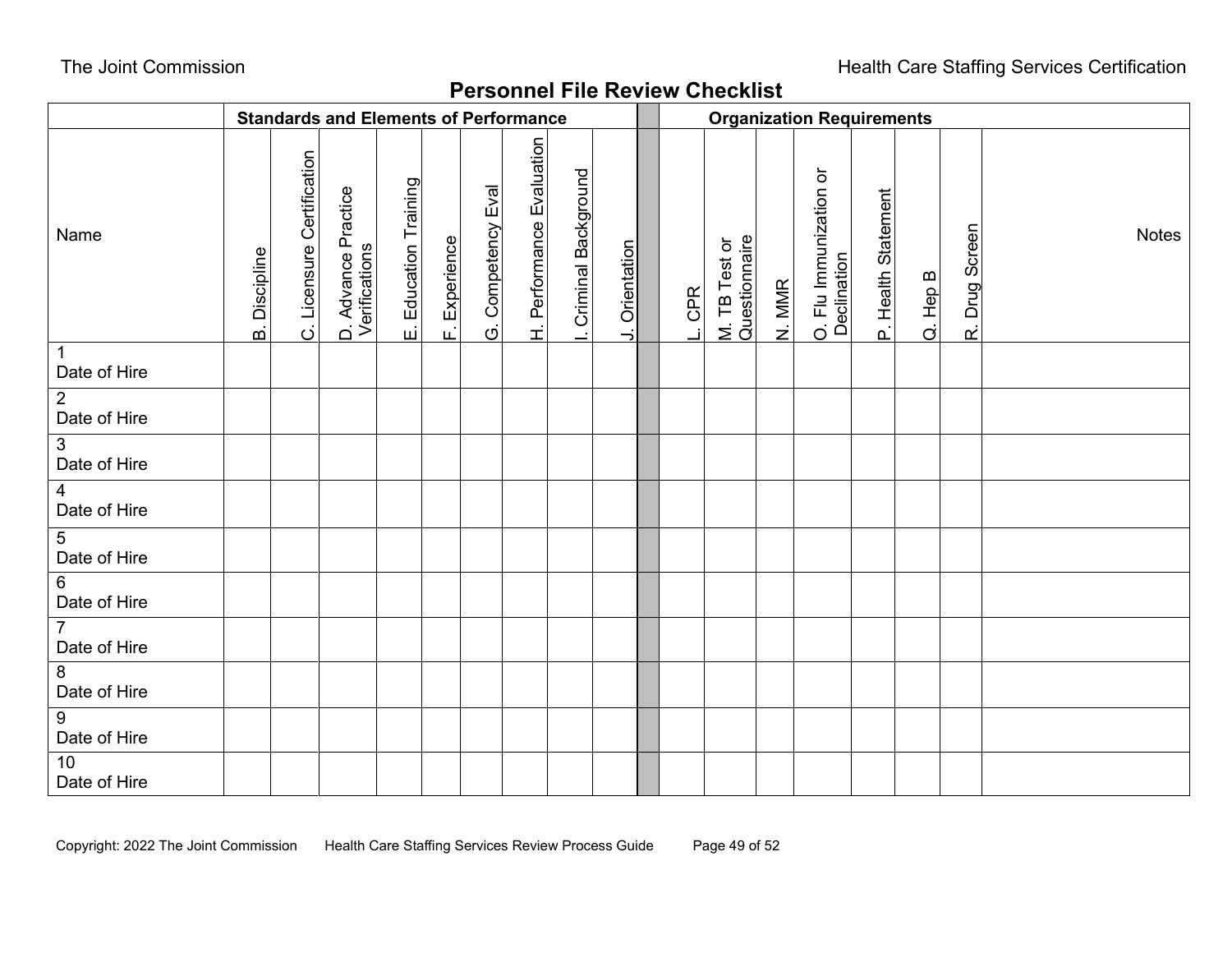The Joint Commission **The Joint Commission** Accounts the Unit of the Unit of the Unit of the Unit of the Unit of the Unit of the Unit of the Unit of the Unit of the Unit of the Unit of the Unit of the Unit of the Unit of t **Standards and Elements of Performance Computer Contrary Property Standards and Elements** H. Performance Evaluation H. Performance Evaluation C. Licensure Certification C. Licensure Certification Criminal Background O. Flu Immunization or<br>Declination I. Criminal Background O. Flu Immunization or Education Training E. Education Training D. Advance Practice<br>Verifications Competency Eval P. Health Statement D. Advance Practice G. Competency Eval P. Health Statement Drug Screen R. Drug Screen Name M. TB Test or<br>Questionnaire **Notes** Experience M. TB Test or Questionnaire F. Experience Verifications Orientation J. Orientation **B.** Discipline B. Discipline Declination Q. Hep B N. MMR L. CPR шi  $\ddot{\circ}$  $\vec{\alpha}$  $\overline{a}$ τŕ, 11 Date of Hire 12 Date of Hire 13 Date of Hire 14 Date of Hire 15 Date of Hire 16 Date of Hire 17 Date of Hire 18 Date of Hire 19 Date of Hire 20 Date of Hire 21 Date of Hire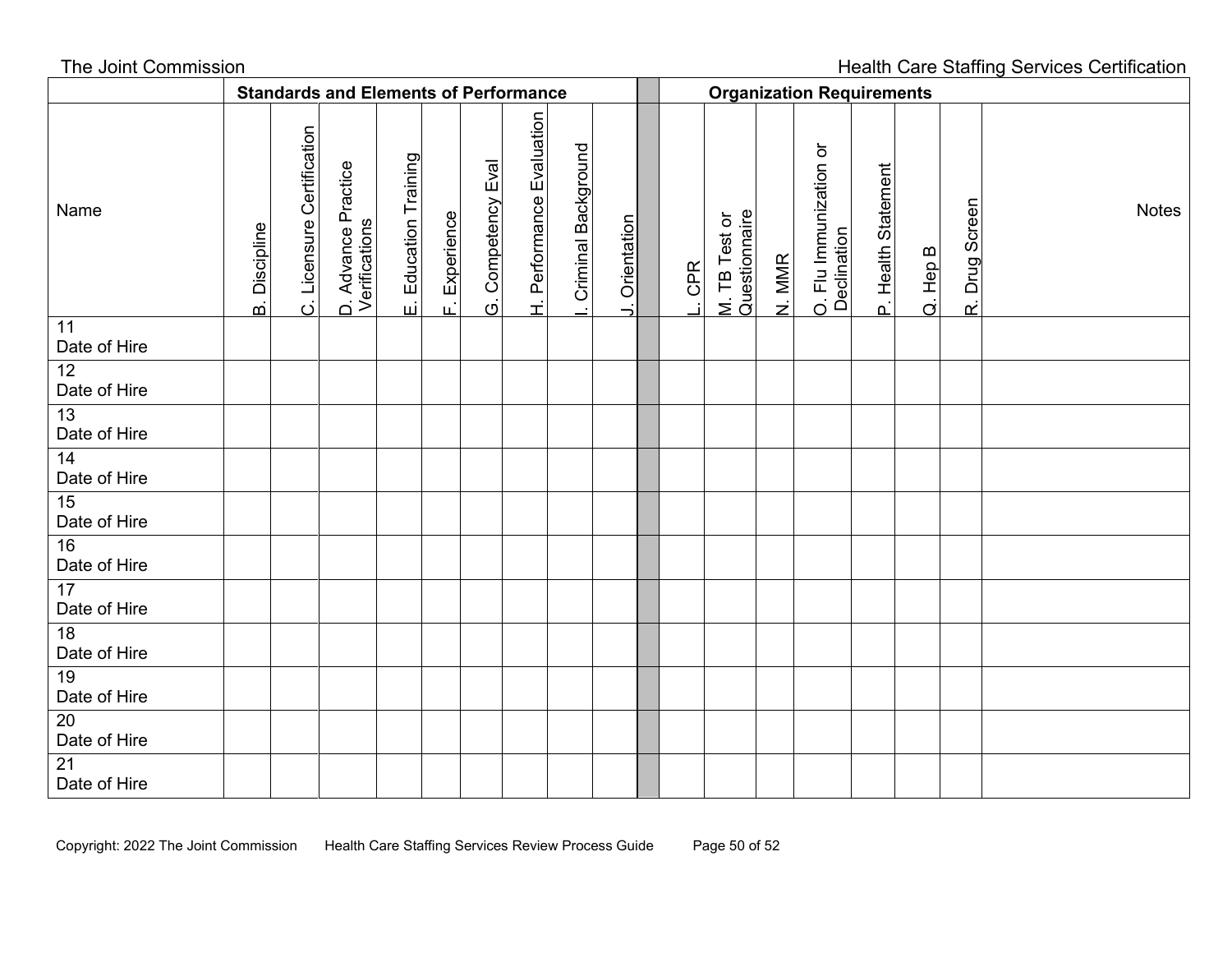The Joint Commission **The Staffing Services Certification Standards and Elements of Performance Conservant Conservation Requirements** H. Performance Evaluation H. Performance Evaluation Licensure Certification C. Licensure Certification Criminal Background  $\overleftarrow{\mathrm{o}}$ I. Criminal Background O. Flu Immunization or Education Training E. Education Training **D. Advance Practice**<br>Verifications O. Flu Immunization<br>Declination Competency Eval D. Advance Practice G. Competency Eval P. Health Statement P. Health Statement Drug Screen R. Drug Screen Name M. TB Test or<br>Questionnaire **Notes** Experience M. TB Test or Questionnaire F. Experience Verifications Orientation J. Orientation **B.** Discipline B. Discipline Declination Q. Hep B N. MMR L. CPR ڗ  $\overline{O}$ шi  $\dot{\sigma}$  $\vec{\alpha}$ யி 22 Date of Hire 23 Date of Hire  $\overline{24}$ Date of Hire 25 Date of Hire 26 Date of Hire 27 Date of Hire 28 Date of Hire 29 Date of Hire 30 Date of Hire

#### **Column Key**

C. Current licensure, certification, or registration required by the state, the firm, or customer from primary sources

D. MD and Advanced Practitioners - includes NPDB, DEA, NPI, relinquishment of license, privilege termination and professional liability actions from primary sources

E. Education and training associated with residency or advanced practice, experience, and competency appropriate for assigned responsibilities

F. Clinical work history/references

G. Initial and ongoing evaluation of competency

Copyright: 2022 The Joint Commission Health Care Staffing Services Review Process Guide Page 51 of 52